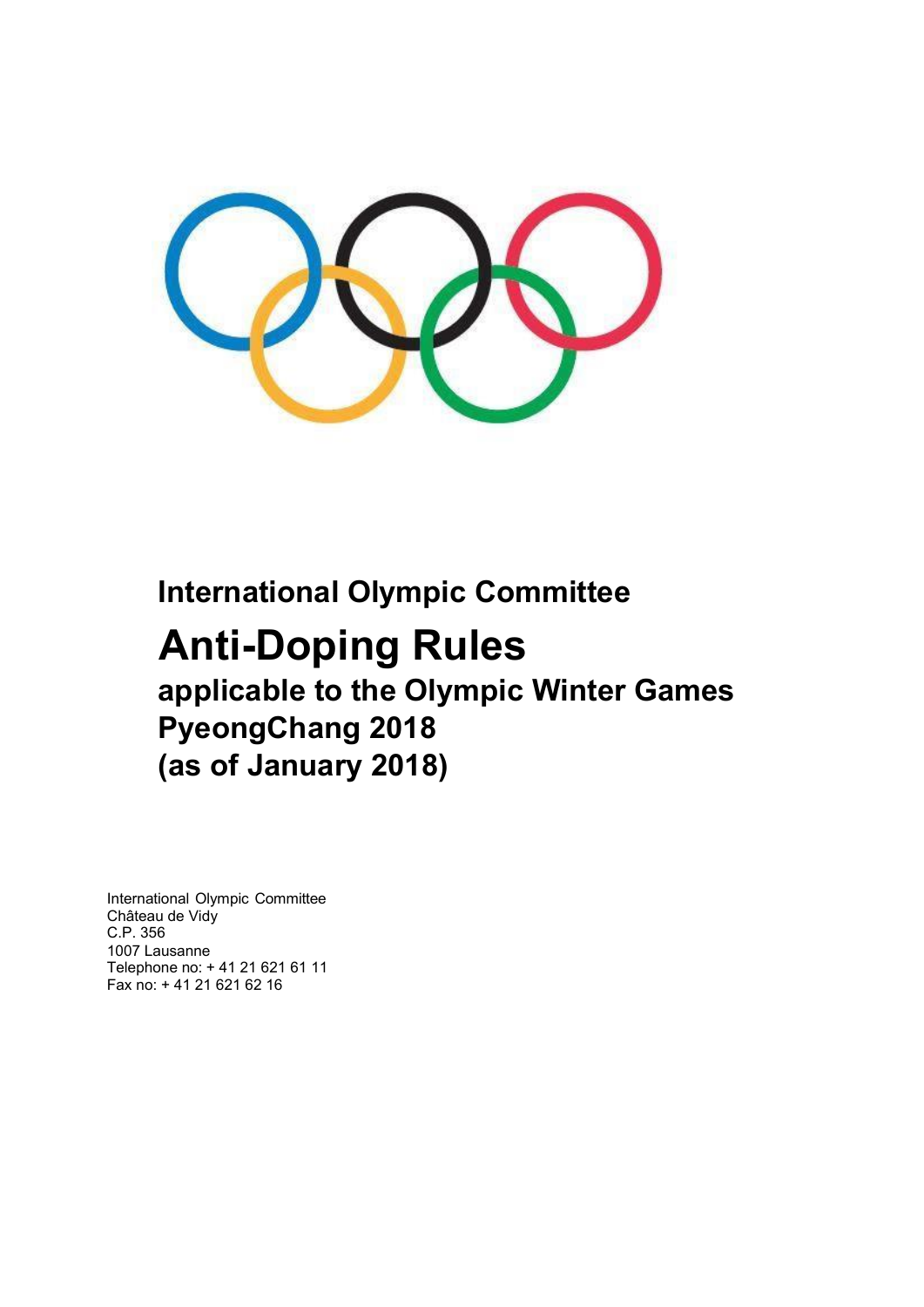## **TABLE OF CONTENTS**

| ARTICLE 17 AMENDMENT AND INTERPRETATION OF ANTI-DOPING RULES 32 |
|-----------------------------------------------------------------|
|                                                                 |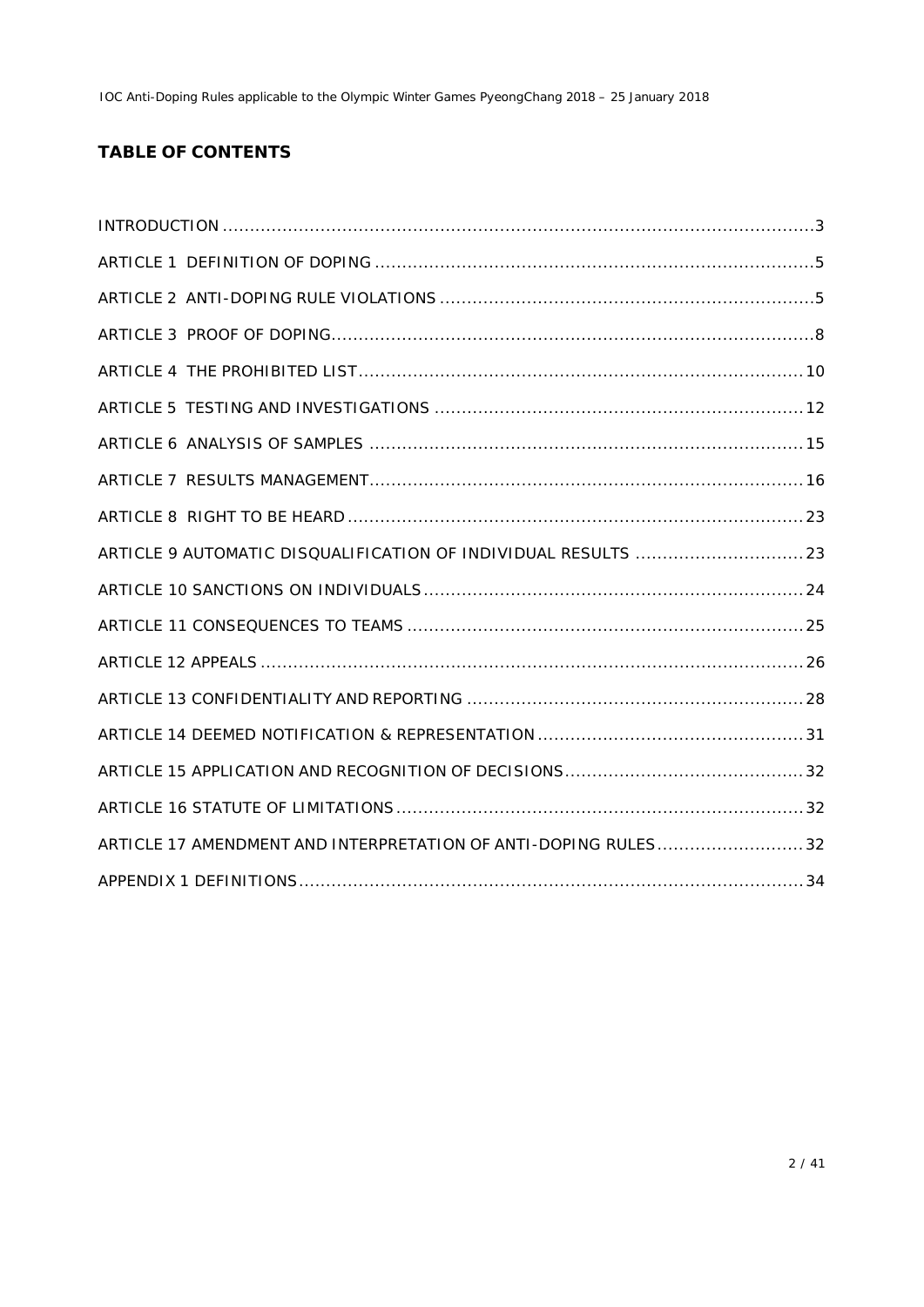#### **INTRODUCTION**

#### **Preface**

The *International Olympic Committee* (*IOC*) is the supreme authority of the Olympic Movement and, in particular, the Olympic Games. Any *Person* belonging in any capacity whatsoever to the Olympic Movement is bound by the provisions of the Olympic Charter and is required to abide by the decisions of the *IOC*.

The Olympic Charter reflects the importance that the *IOC* places on the fight against doping in sport and its support for the World Anti-Doping Code (the *Code*) as adopted by the *IOC.*

The *IOC*, as *Code Signatory* has established and adopted these *IOC* Anti-Doping Rules *(Rules)* in accordance with the *Code*, expecting that, in the spirit of sport, it will contribute to the fight against doping in the Olympic Movement. The *Rules are*  complemented by other *IOC* documents and *WADA* documents including, inter alia, the *International Standards*.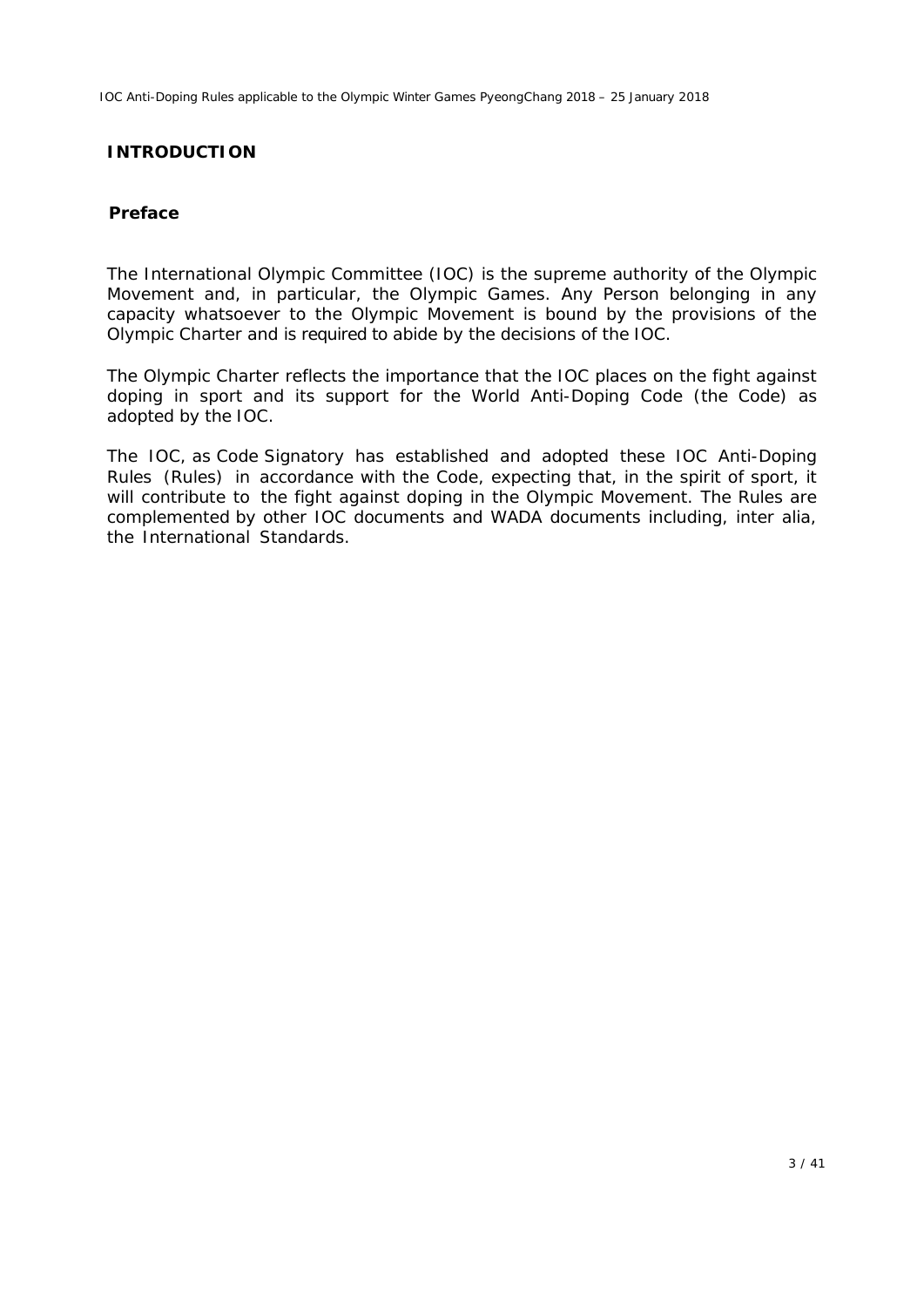#### **Scope of these Anti-Doping Rules**

These *Rules* apply in relation to *the Olympic Winter Games PyeongChang 2018*. They shall, without limitation, apply to all *Doping Controls* over which the *IOC* has jurisdiction in relation to the *Olympic Winter Games PyeongChang 2018*.

These *Rules* shall, without limitation, apply to (a) the IOC; (b) all *Athletes* entered in the *Olympic Winter Games PyeongChang 2018* or who have otherwise been made subject to the authority of the *IOC* in connection with the *Olympic Winter Games PyeongChang 2018* (see below); (c) all *Athlete Support Personnel* supporting such *Athletes*; (d) other *Persons* participating in, or accredited to, the *Olympic Winter Games PyeongChang 2018* including, without limitation, *International Federations*  and *NOCs*; and (e) any *Person* operating (even if only temporarily) under the authority of the *IOC* in relation to the *Olympic Winter Games PyeongChang 2018*.

*Athletes* entered in the *Olympic Winter Games PyeongChang 2018* or who have otherwise been made subject to the authority of the *IOC* in relation to the *Olympic Winter Games PyeongChang 2018* are bound by these *Rules* as a condition of eligibility to participate in the *Olympic Winter Games PyeongChang 2018. Athletes*  shall, without limitation, be subject to the authority of the *IOC* upon being put forward by their *NOC* as potential participants in the *Olympic Winter Games PyeongChang 2018* in advance of the *Period of the Olympic Winter Games PyeongChang 2018* and shall in particular be considered to be entered into the *Olympic Winter Games PyeongChang 2018* upon being included in the final *NOC* delegation list.

The *Athlete Support Personnel* supporting such *Athletes* and other *Persons* participating in, or accredited to, the *Olympic Winter Games PyeongChang 2018* are bound by these *Rules* as a condition of such participation or accreditation.

*Persons* operating (even if only temporarily) under the authority of the *IOC* in connection with the *Olympic Winter Games PyeongChang 2018* are bound by these *Rules* as a condition of their participation or involvement in the *Olympic Winter Games PyeongChang 2018*.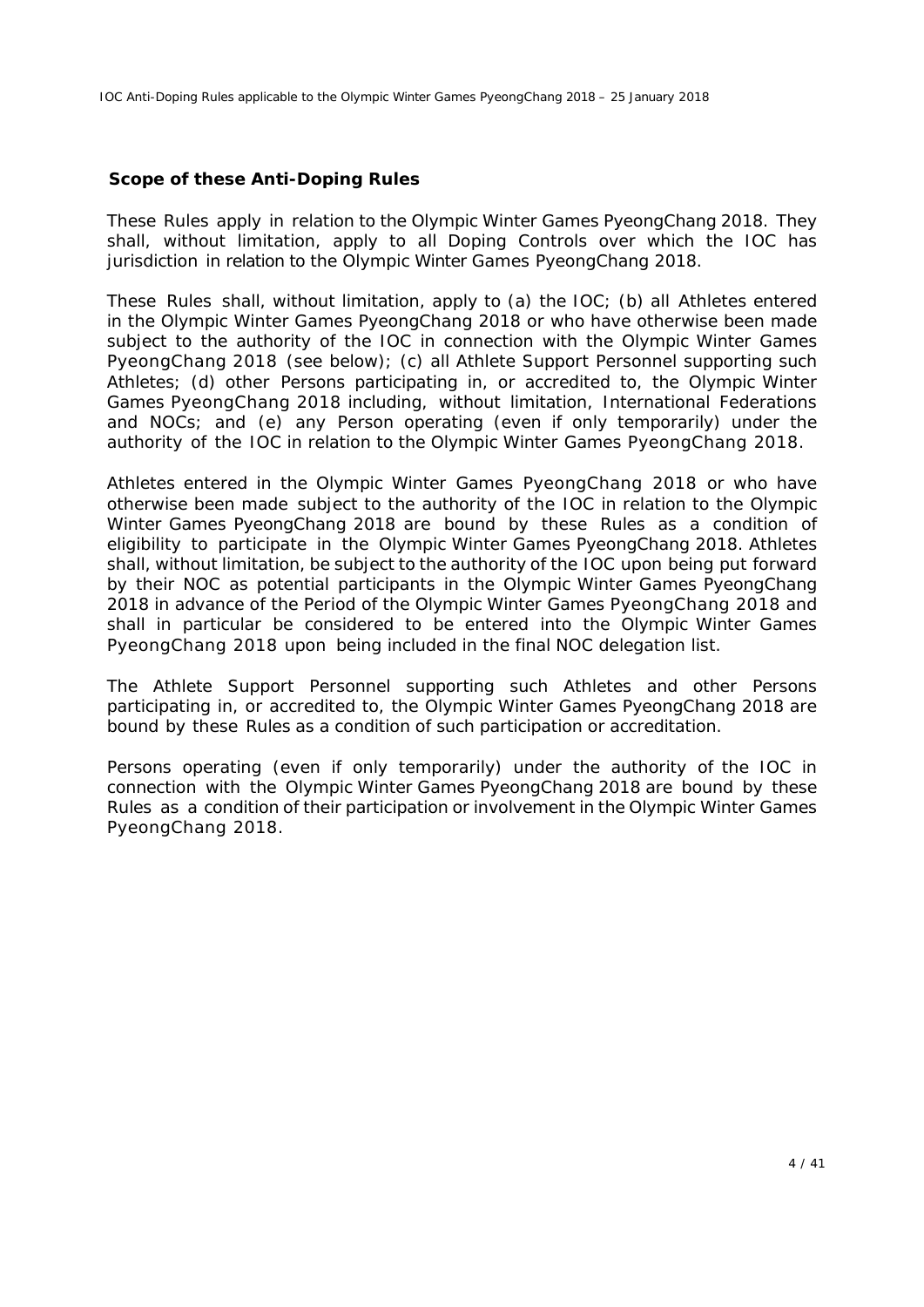### **ARTICLE 1 DEFINITION OF DOPING**

Doping is defined as the occurrence of one or more of the anti-doping rule violations set forth in Article 2.1 through Article 2.10 of these *Rules*.

#### **ARTICLE 2 ANTI-DOPING RULE VIOLATIONS**

The purpose of Article 2 is to specify the circumstances and conduct which constitute anti-doping rule violations.

*Athletes* and other *Persons* shall be responsible for knowing (and shall be deemed to know) what constitutes an anti-doping rule violation and the substances and methods which have been included on the *Prohibited List*.

The following constitute anti-doping rule violations:

#### **2.1 Presence of a** *Prohibited Substance* **or its** *Metabolites* **or** *Markers* **in an** *Athlete***'***s Sample*

**2.1.1** It is each *Athlete*'*s* personal duty to ensure that no *Prohibited Substance* enters his or her body. *Athletes* are responsible for any *Prohibited Substance* or its *Metabolites* or *Markers* found to be present in their *Samples*. Accordingly, it is not necessary that intent, *Fault*, negligence or knowing *Use* on the *Athlete's* part be demonstrated in order to establish an anti-doping rule violation under Article 2.1.

**2.1.2** Sufficient proof of an anti-doping rule violation under Article 2.1 is established by any of the following: presence of a *Prohibited Substance* or its *Metabolites* or *Markers* in the *Athlete's* A *Sample* where the *Athlete* waives analysis of the B *Sample* and the B *Sample* is not analyzed; or, where the *Athlete's* B *Sample* is analyzed and the analysis of the *Athlete's* B *Sample* confirms the presence of the *Prohibited Substance* or its *Metabolites* or *Markers* found in the *Athlete's* A *Sample*; or, where the *Athlete's* B *Sample* is split into two bottles and the analysis of the second bottle confirms the presence of the *Prohibited Substance* or its *Metabolites* or *Markers* found in the first bottle.

**2.1.3** Excepting those substances for which a quantitative threshold is specifically identified in the *Prohibited List*, the presence of any quantity of a *Prohibited Substance* or its *Metabolites* or *Markers* in an *Athlete*'*s Sample* shall constitute an anti-doping rule violation.

**2.1.4** As an exception to the general rule of Article 2.1, the *Prohibited List* or *International Standards* may establish special criteria for the evaluation of *Prohibited Substances* that can also be produced endogenously.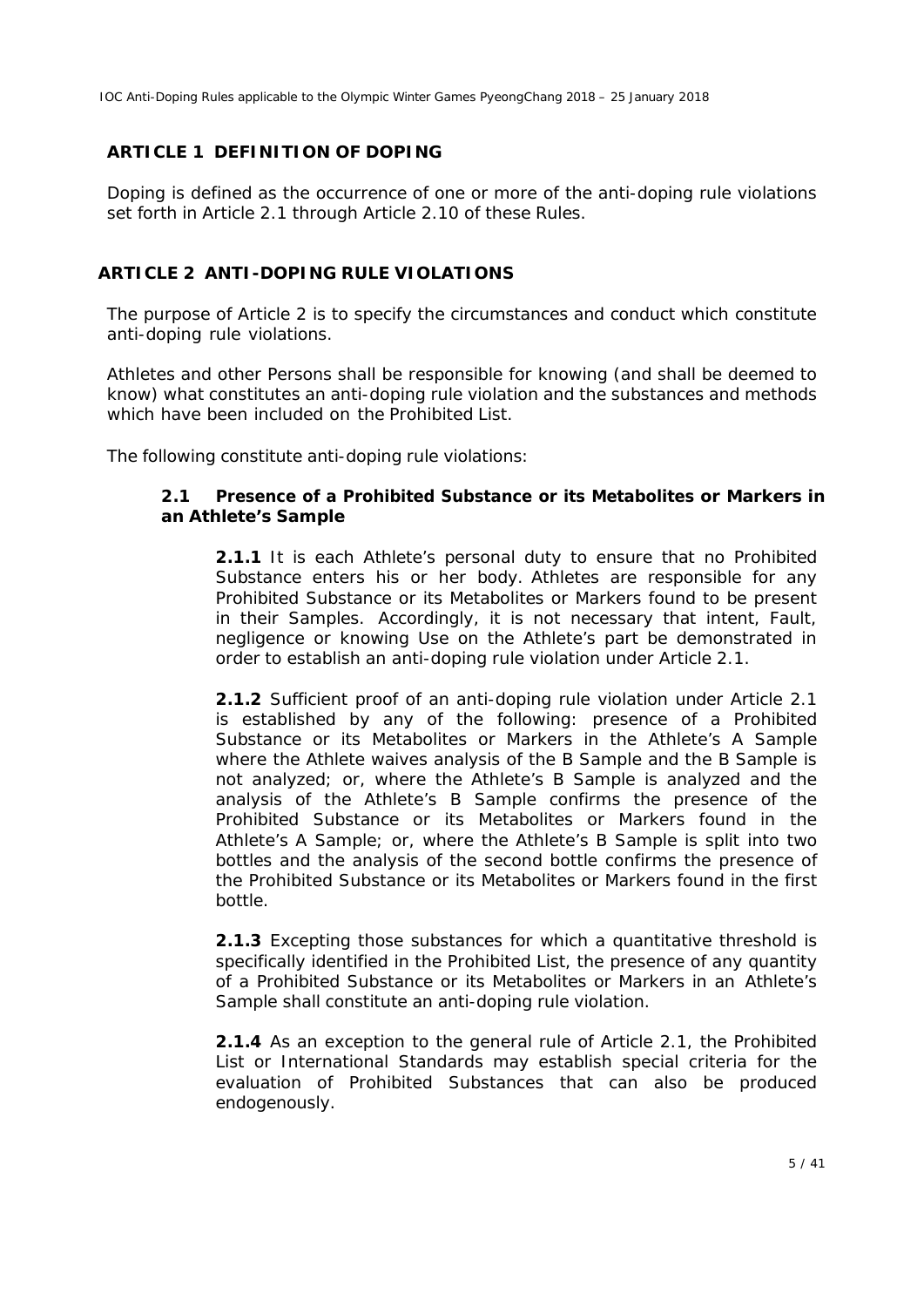#### **2.2** *Use* **or** *Attempted Use* **by an** *Athlete* **of a** *Prohibited Substance* **or a** *Prohibited Method*

**2.2.1** It is each *Athlete's* personal duty to ensure that no *Prohibited Substance* enters his or her body and that no *Prohibited Method* is *Used*. Accordingly, it is not necessary that intent, *Fault*, negligence or knowing *Use* on the *Athlete's* part be demonstrated in order to establish an anti-doping rule violation for *Use* of a *Prohibited Substance* or a *Prohibited Method*.

**2.2.2** The success or failure of the *Use* or *Attempted Use* of a *Prohibited Substance* or *Prohibited Method* is not material. It is sufficient that the *Prohibited Substance* or *Prohibited Method* was *Used* or *Attempted* to be *Used* for an anti-doping rule violation to be committed.

### **2.3 Evading, Refusing or Failing to Submit to** *Sample* **Collection**

Evading *Sample* collection, or without compelling justification, refusing or failing to submit to *Sample* collection after notification as authorized in these *Rules* or other applicable anti-doping rules.

#### **2.4 Whereabouts Failures**

Any combination of three missed tests and/or filing failures, as defined in the International Standard for Testing and Investigations, within a twelve-month period by an *Athlete* in a *Registered Testing Pool*.

### **2.5** *Tampering* **or** *Attempted Tampering* **with any part of** *Doping Control*

Conduct which subverts the *Doping Control* process but which would not otherwise be included in the definition of *Prohibited Methods*. *Tampering* shall include, without limitation, intentionally interfering or attempting to interfere with a *Doping Control* official, providing fraudulent information to an *Anti-Doping Organization* or intimidating or attempting to intimidate a potential witness.

### **2.6** *Possession* **of a** *Prohibited Substance* **or a** *Prohibited Method*

**2.6.1** *Possession* by an *Athlete In-Competition* of any *Prohibited Substance* or any *Prohibited Method,* or *Possession* by an *Athlete Outof-Competition* of any *Prohibited Substance* or any *Prohibited Method* which is prohibited *Out-of-Competition* unless the *Athlete* establishes that the *Possession* is consistent with a Therapeutic Use Exemption ("*TUE*") granted in accordance with Article 4.4 of the *Code* or other acceptable justification.

**2.6.2** *Possession* by an *Athlete Support Person In-Competition* of any *Prohibited Substance* or any *Prohibited Method,* or *Possession* by an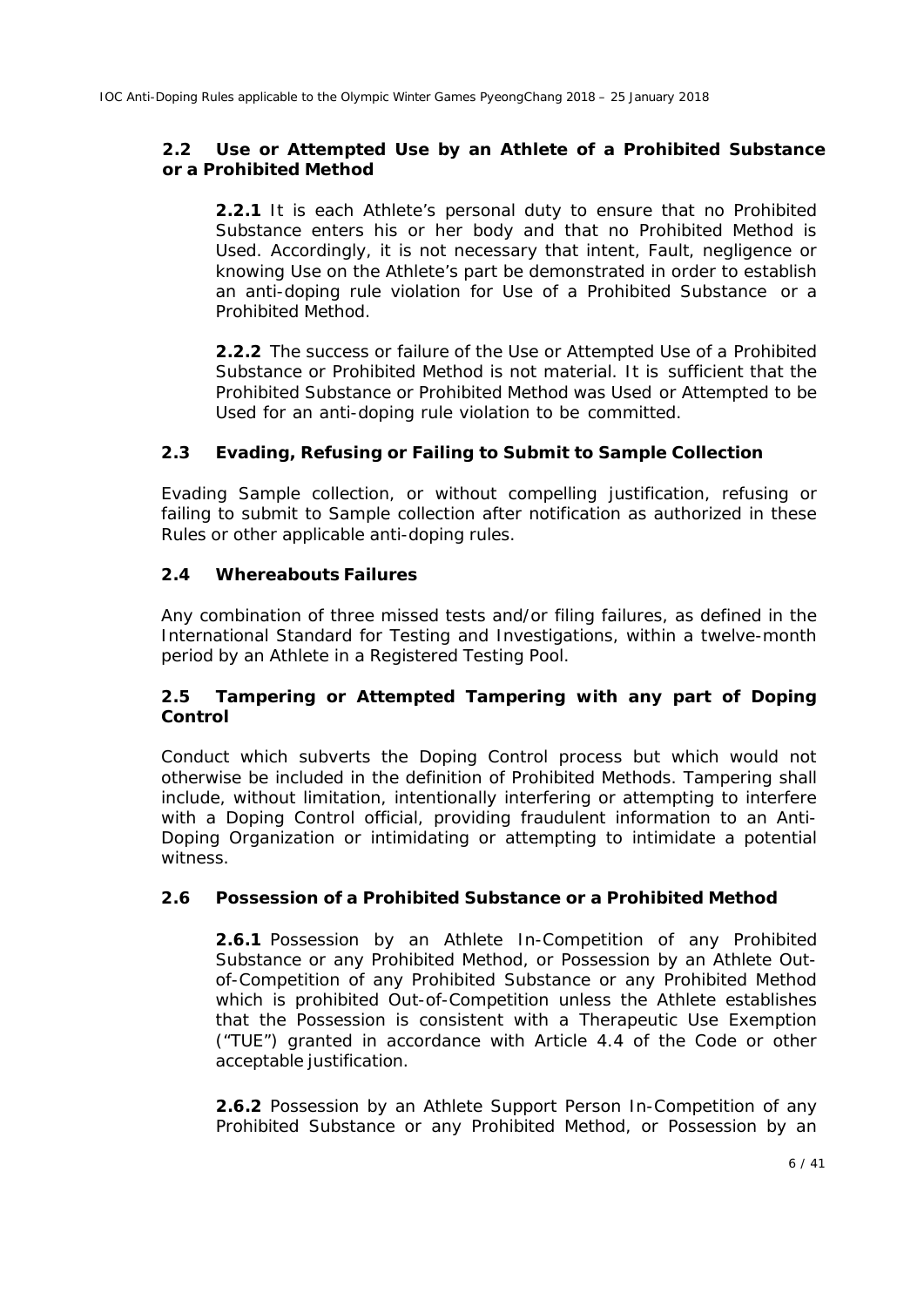*Athlete Support Person Out-of-Competition* of any *Prohibited Substance* or any *Prohibited Method* which is prohibited *Out-of-Competition* in connection with an *Athlete*, *Competition* or training, unless the *Athlete Support Person* establishes that the *Possession* is consistent with a *TUE* granted to an *Athlete* in accordance with Article 4.4 of the *Code* or other acceptable justification.

#### **2.7** *Trafficking* **or** *Attempted Trafficking* **in any** *Prohibited Substance* **or** *Prohibited Method*

**2.8** *Administration* **or** *Attempted Administration* **to any** *Athlete In-Competition* **of any** *Prohibited Substance or Prohibited Method,* **or** *Administration* **or** *Attempted Administration* **to any** *Athlete Out-of-Competition* **of any** *Prohibited Substance* **or any** *Prohibited Method* **that is prohibited** *Out-of-Competition*

#### **2.9 Complicity**

Assisting, encouraging, aiding, abetting, conspiring, covering up or any other type of intentional complicity involving an anti-doping rule violation, *Attempted* anti-doping rule violation or violation of Article 10.12.1 of the *Code* by another *Person*.

#### **2.10 Prohibited Association**

Association by an *Athlete* or other *Person* subject to the authority of an *Anti-Doping Organization* in a professional or sport-related capacity with any *Athlete Support Person* who:

**2.10.1** If subject to the authority of an *Anti-Doping Organization*, is serving a period of *Ineligibility*; or

**2.10.2** If not subject to the authority of an *Anti-Doping Organization*, and where *Ineligibility* has not been addressed in a results management process pursuant to the *Code*, has been convicted or found in a criminal, disciplinary or professional proceeding to have engaged in conduct which would have constituted a violation of anti- doping rules if *Code*-compliant rules had been applicable to such *Person.* The disqualifying status of such *Person* shall be in force for the longer of six years from the criminal, professional or disciplinary decision or the duration of the criminal, disciplinary or professional sanction imposed; or

**2.10.3** Is serving as a front or intermediary for an individual described in Article 2.10.1 or 2.10.2.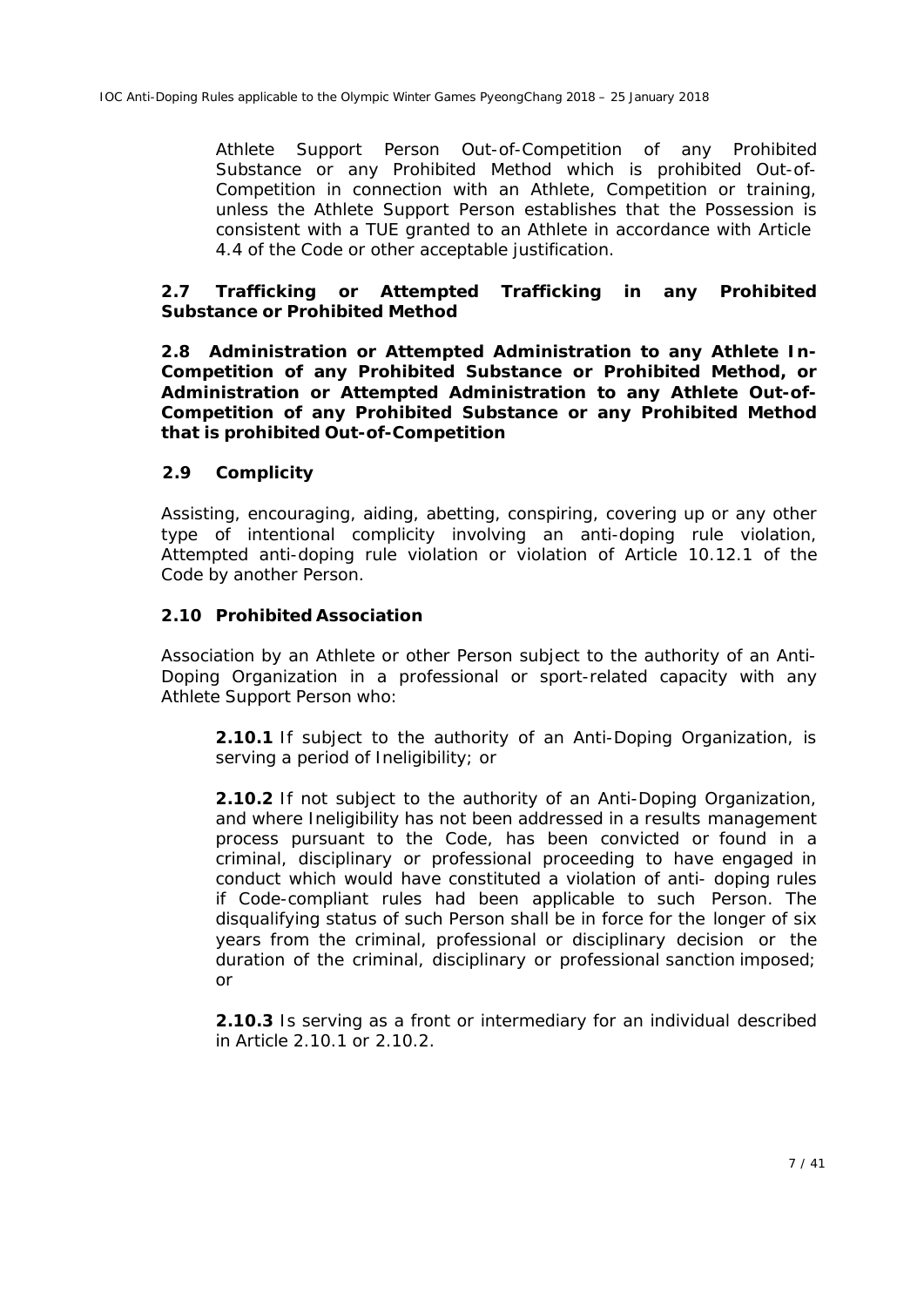In order for this provision to apply, it is necessary that the *Athlete* or other *Person* has previously been advised in writing by an *Anti-Doping Organization* with jurisdiction over the *Athlete* or other *Person*, or by *WADA*, of the *Athlete Support Person's* disqualifying status and the potential *Consequence* of prohibited association and that the *Athlete*  or other *Person* can reasonably avoid the association. The *Anti-Doping Organization* shall also use reasonable efforts to advise the *Athlete Support Person* who is the subject of the notice to the *Athlete* or other *Person* that the *Athlete Support Person* may, within 15 days, come forward to the *Anti-Doping Organization* to explain that the criteria described in Articles 2.10.1 and 2.10.2 do not apply to him or her. (Notwithstanding Article 16, this Article applies even when the *Athlete Support Person's* disqualifying conduct occurred prior to the effective date provided in Article 25 of the *Code*.)

The burden shall be on the *Athlete* or other *Person* to establish that any association with *Athlete Support Personnel* described in Article 2.10.1 or 2.10.2 is not in a professional or sport-related capacity.

If the *IOC* becomes aware of *Athlete Support Personnel* who meet the criteria described in Article 2.10.1, 2.10.2 or 2.10.3, it shall submit that information to *WADA*.

#### **ARTICLE 3 PROOF OF DOPING**

#### **3.1 Burdens and Standards of Proof**

The *IOC* shall have the burden of establishing that an anti-doping rule violation has occurred. The standard of proof shall be whether the *IOC* has established an anti-doping rule violation to the comfortable satisfaction of the hearing panel bearing in mind the seriousness of the allegation which is made. This standard of proof in all cases is greater than a mere balance of probabilities but less than proof beyond a reasonable doubt. Where these *Rules* place the burden of proof upon the *Athlete* or other *Person* alleged to have committed an anti-doping rule violation to rebut a presumption or establish specified facts or circumstances, the standard of proof shall be by a balance of probabilities.

#### **3.2 Methods of Establishing Facts and Presumptions**

Facts related to anti-doping rule violations may be established by any reliable means, including admissions. The following rules of proof shall be applicable in doping cases:

**3.2.1** Analytical methods and decision-limits approved by *WADA* after consultation within the relevant scientific community, which have been the subject of peer review, are presumed to be scientifically valid. Any *Athlete* or other *Person* seeking to rebut this presumption of scientific validity shall, as a condition precedent to any such challenge,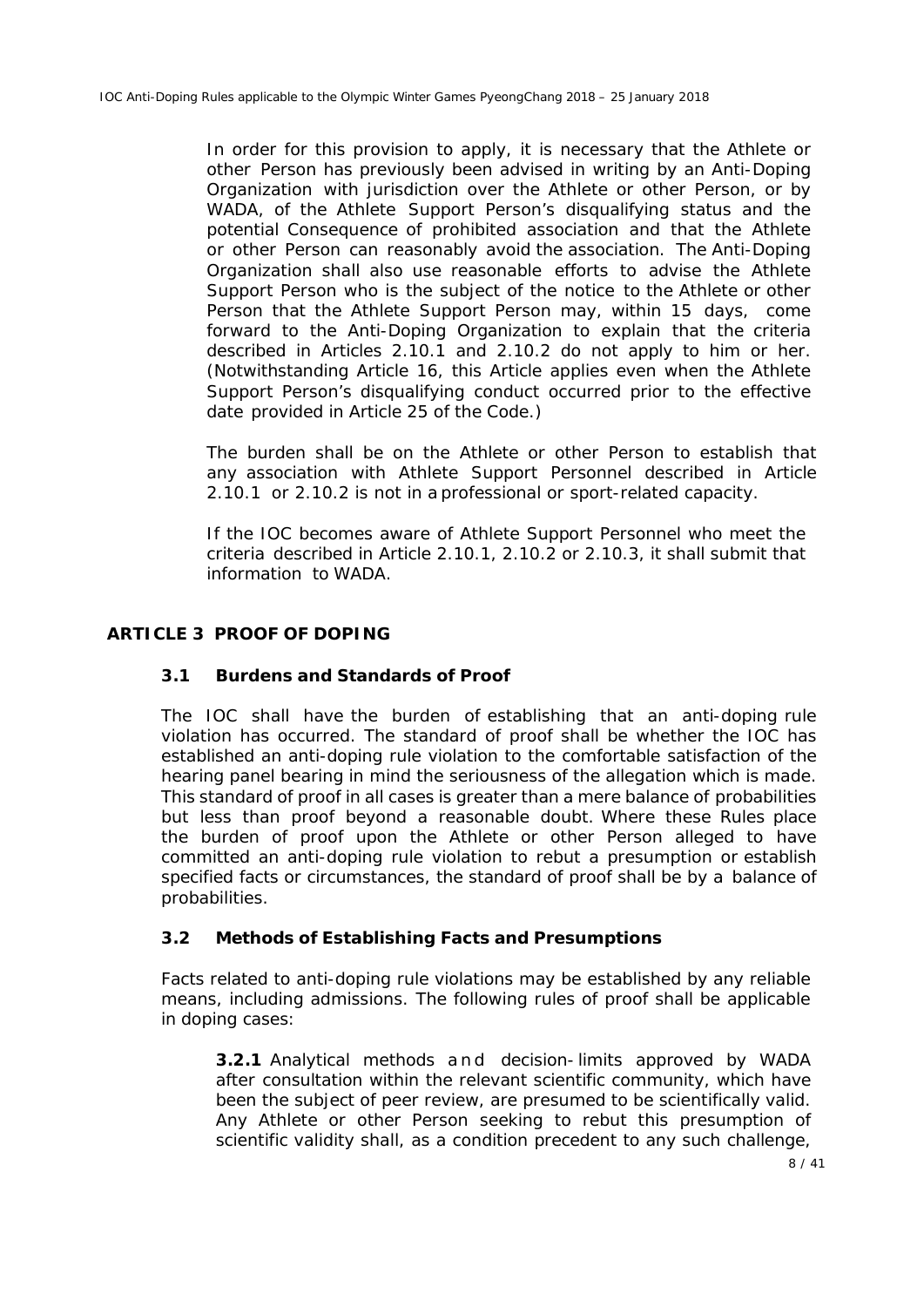first notify *WADA* of the challenge and the basis of the challenge. *CAS* on its own initiative may also inform *WADA* of any such challenge. At *WADA*'s request, the *CAS* panel shall appoint an appropriate scientific expert to assist the panel in its evaluation of the challenge. Within 10 days of *WADA's* receipt of such notice, and *WADA's* receipt of the *CAS* file, *WADA* shall also have the right to intervene as a party, appear *amicus curiae* or otherwise provide evidence in such proceeding.

**3.2.2** *WADA*-accredited laboratories, and other laboratories approved by *WADA*, are presumed to have conducted *Sample* analysis and custodial procedures in accordance with the applicable International Standard for Laboratories. The *Athlete* or other *Person* may rebut this presumption by establishing that a departure from the International Standard for Laboratories occurred which could reasonably have caused the *Adverse Analytical Finding*. If the *Athlete* or other *Person* rebuts the preceding presumption by showing that a departure from the International Standard for Laboratories occurred which could reasonably have caused the *Adverse Analytical Finding*, then the *IOC* shall have the burden to establish that such departure did not cause the *Adverse Analytical Finding*.

**3.2.3** Departures from any other applicable *International Standard* or other anti-doping rule or policy set forth in these *Rules* which did not cause an *Adverse Analytical Finding* or other anti-doping rule violation shall not invalidate such evidence or results. If the *Athlete* or other *Person* establishes a departure from another *International Standard*  or other anti-doping rule or policy which could reasonably have caused an anti-doping rule violation based on an *Adverse Analytical Finding*  or other anti-doping rule violation, then the *IOC* shall have the burden to establish that such departure did not cause the *Adverse Analytical Finding* or the factual basis for the anti-doping rule violation.

**3.2.4** The facts established by a decision of a court or professional disciplinary tribunal of competent jurisdiction which is not the subject of a pending appeal shall be irrebuttable evidence against the *Athlete* or other *Person* to whom the decision pertained of those facts unless the *Athlete* or other *Person* establishes that the decision violated principles of natural justice.

**3.2.5** The hearing panel in a hearing on an anti-doping rule violation (including for the avoidance of doubt, the *CAS Anti-Doping Division*) may draw inferences adverse to the *Athlete* or other *Person* who is asserted to have committed an anti-doping rule violation based on the *Athlete's* or other *Person*'s refusal, after a request made in advance of the hearing, to appear at the hearing (either in person or telephonically as directed by the hearing panel) and to answer questions from the hearing panel or the *IOC*.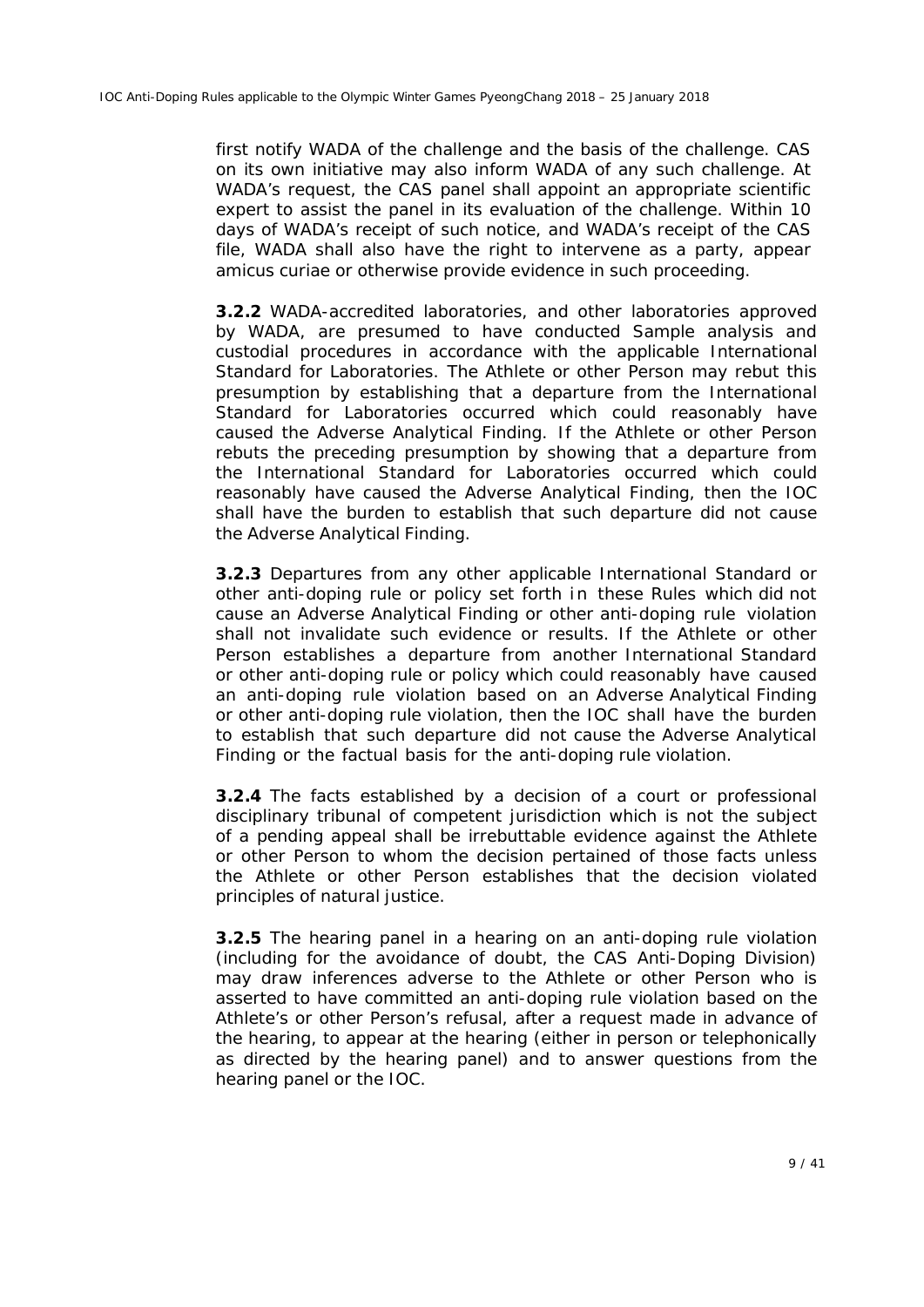## **ARTICLE 4 THE PROHIBITED LIST**

### **4.1 Incorporation of the** *Prohibited List*

These *Rules* incorporate the *Prohibited List* which is published and revised by *WADA* as described in Article 4.1 of the *Code*. The *NOCs* shall be responsible for ensuring that their delegations, including their *Athletes*, are made aware of such *Prohibited List.* Notwithstanding the foregoing, ignorance of the *Prohibited List* shall not constitute an excuse for any Participant or other Person participating in, or accredited to, the *Olympic Winter Games PyeongChang 2018.*

#### **4.2** *Prohibited Substances* **and** *Prohibited Methods* **Identified on the** *Prohibited List*

#### **4.2.1** *Prohibited Substances* and *Prohibited Methods*

Unless provided otherwise in the *Prohibited List* and/or a revision, the *Prohibited List* and revisions shall go into effect under these *Rules* three months after publication by *WADA,* without requiring any further action by the *IOC.*

**4.2.2** All *Athletes* and other *Persons* shall be bound by the *Prohibited List*, and any revisions thereto, from the date they go into effect, without further formality. It is the responsibility of all *Athletes* and other *Persons* to familiarize themselves with the most up-to-date version of the *Prohibited List* and all revisions thereto.

#### **4.2.3** *Specified Substances*

All *Prohibited Substances* shall be *Specified Substances* except substances in the classes of anabolic agents and hormones and those stimulants and hormone antagonists and modulators so identified on the *Prohibited List*. The category of *Specified Substances* shall not include *Prohibited Methods*.

### **4.3** *WADA***'s Determination of the** *Prohibited List*

*WADA's* determination of the *Prohibited Substances* and *Prohibited Methods* that will be included on the *Prohibited List*, the classification of substances into categories on the *Prohibited List*, and the classification of a substance as prohibited at all times or *In-Competition* only, is final and shall not be subject to challenge by an *Athlete* or other *Person* based on an argument that the substance or method was not a masking agent or did not have the potential to enhance performance, represent a health risk or violate the spirit of sport.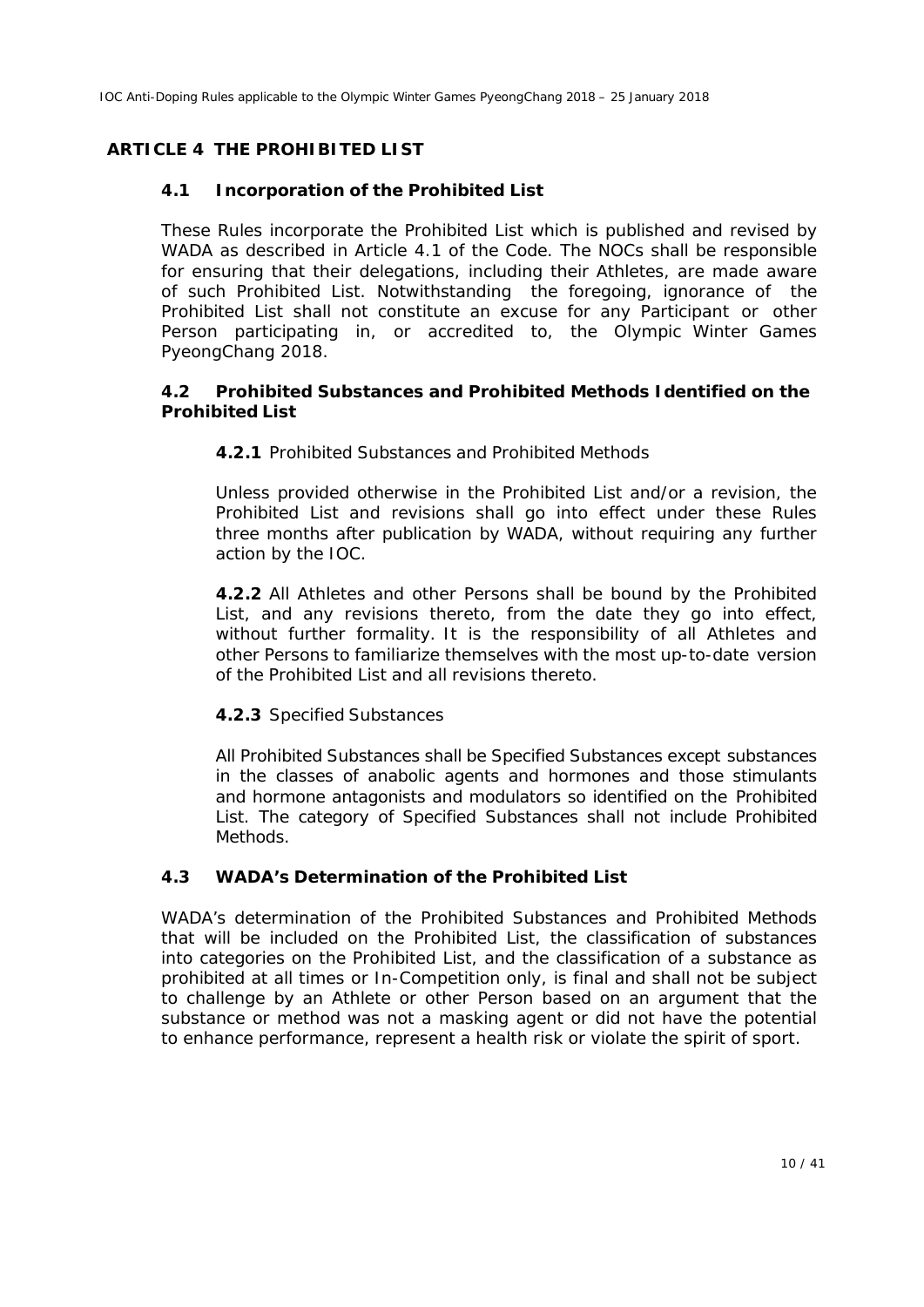#### **4.4 Therapeutic Use Exemptions ("***TUEs***")**

**4.4.1** The presence of a *Prohibited Substance* or its *Metabolites* or *Markers*, and/or the *Use* or *Attempted Use*, *Possession* or *Administration* or *Attempted Administration* of a *Prohibited Substance* or *Prohibited Method* shall not be considered an anti-doping rule violation if it is consistent with the provisions of a *TUE* granted in accordance with the International Standard for Therapeutic Use Exemptions.

**4.4.2** The *IOC* Medical and Scientific Commission shall appoint a Therapeutic Use Exemption Committee of at least three physicians (the "TUEC"). *Athletes* entered into the *Olympic Winter Games PyeongChang 2018* who wish to *Use* a *Prohibited Substance* or a *Prohibited Method*  in relation to the *Olympic Winter Games PyeongChang 2018* and who do not already have a *TUE* should apply to the TUEC for a *TUE* as soon as the need arises and, unless there is a good reason, such as a medical emergency or a new treatment, at least 30 days before the start of the *Period of the Olympic Winter Games PyeongChang 2018*. The TUEC shall promptly evaluate the application and render a decision as quickly as possible, which decision shall be reported via *ADAMS*. The *IOC* Medical and Scientific Commission shall promptly notify the *Athlete*, the *Athlete's NOC, WADA* and the relevant *International Federation* of the decision of the TUEC. The provisions of the International Standard for Therapeutic Use Exemptions shall be complied with during the whole process and applied automatically. *TUEs* granted by the TUEC shall be effective for the *Olympic Winter Games PyeongChang 2018* only.

**4.4.3** Where the *Athlete* already has a *TUE* granted by his or her *National Anti-Doping Organization* or *International Federation*, he/she shall file such *TUE* with the TUEC at least 30 days before the start of the *Period of the Olympic Winter Games PyeongChang 2018.* The TUEC shall be entitled, prior to the *Period of the Olympic Winter Games PyeongChang 2018*, to review any such *TUE* in order to ensure that it meets the criteria set out in the International Standard for Therapeutic Use Exemptions and, if necessary, request the provision of further supporting documentation. If the TUEC decides to review a *TUE* and determines that it does not meet the aforementioned criteria, and, accordingly, refuses to recognize it, it must notify the *Athlete* and the *Athlete's NOC* promptly, explaining its reasons.

**4.4.4** A decision by the *TUEC* not to grant or not to recognize a *TUE* may be appealed by the *Athlete* exclusively to *WADA*. If the *Athlete* does not appeal (or *WADA* decides to uphold the refusal to grant/recognize the *TUE* and so rejects the appeal), the *Athlete* may not *Use* the substance or method in question in relation to the *Olympic Winter Games PyeongChang 2018*, but any *TUE* granted by his/her *National Anti-Doping Organization* or *International Federation* for that substance or method remains valid outside of the *Olympic Winter Games*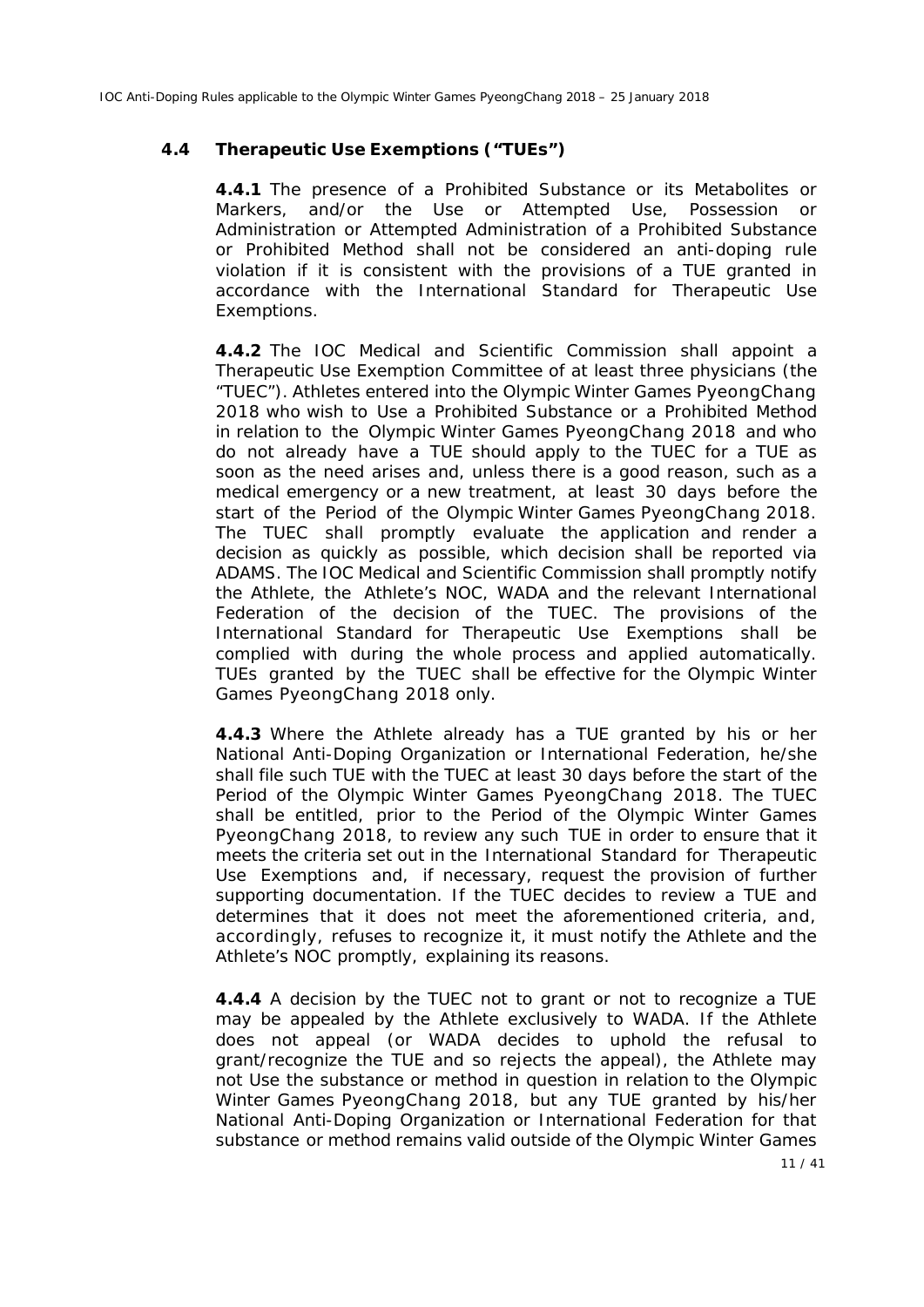*PyeongChang 2018*.

**4.4.5** Notwithstanding Article 4.4.4, *WADA* may review the TUEC's decisions on *TUEs* at any time, whether upon request by those affected or on its own initiative. If the *TUE* decision being reviewed meets the criteria set out in the International Standard for Therapeutic Use Exemptions, *WADA* will not interfere with it. If the *TUE* decision does not meet those criteria, *WADA* will reverse it.

**4.4.6** All *TUE*s must be managed, requested and declared through *ADAMS* except in justified circumstances. All decisions regarding *TUEs* must be applied for, managed and notified as soon as possible through *ADAMS* except in justified circumstances.

#### **ARTICLE 5** *TESTING* **AND INVESTIGATIONS**

#### **5.1 Purpose of** *Testing* **and Investigations**

*Testing* and investigations shall only be undertaken for anti-doping purposes. They shall be conducted in conformity with the provisions of the International Standard for Testing and Investigations and the specific protocols of the *IOC* supplementing that International Standard.

**5.1.1** *Testing* shall be undertaken to obtain analytical evidence as to the *Athlete*'s compliance (or non-compliance) with the prohibition on the presence/*Use* of a *Prohibited Substance* or *Prohibited Method*. *Testing* shall be conducted in accordance with the provisions of the applicable International Standard for Testing and Investigations.

**5.1.2** Investigations shall be undertaken:

**5.1.2.1** in relation to *Atypical Findings*, in accordance with Article 7.3, gathering intelligence or evidence (including analytical evidence) in order to determine whether an anti-doping rule violation has occurred under Article 2.1 and/or Article 2.2; and

**5.1.2.2** in relation to other indications of potential anti-doping rule violations, in accordance with Articles 7.4 and 7.5, gathering intelligence or evidence (including non-analytical evidence) in order to determine whether an anti-doping rule violation has occurred under any of Articles 2.2 to 2.10.

**5.1.3** The *IOC* may obtain, assess and process anti-doping intelligence from all available sources, to inform the development of an effective, intelligent and proportionate test distribution plan, to plan *Target Testing*, and/or to form the basis of an investigation into a possible anti-doping rule violation(s).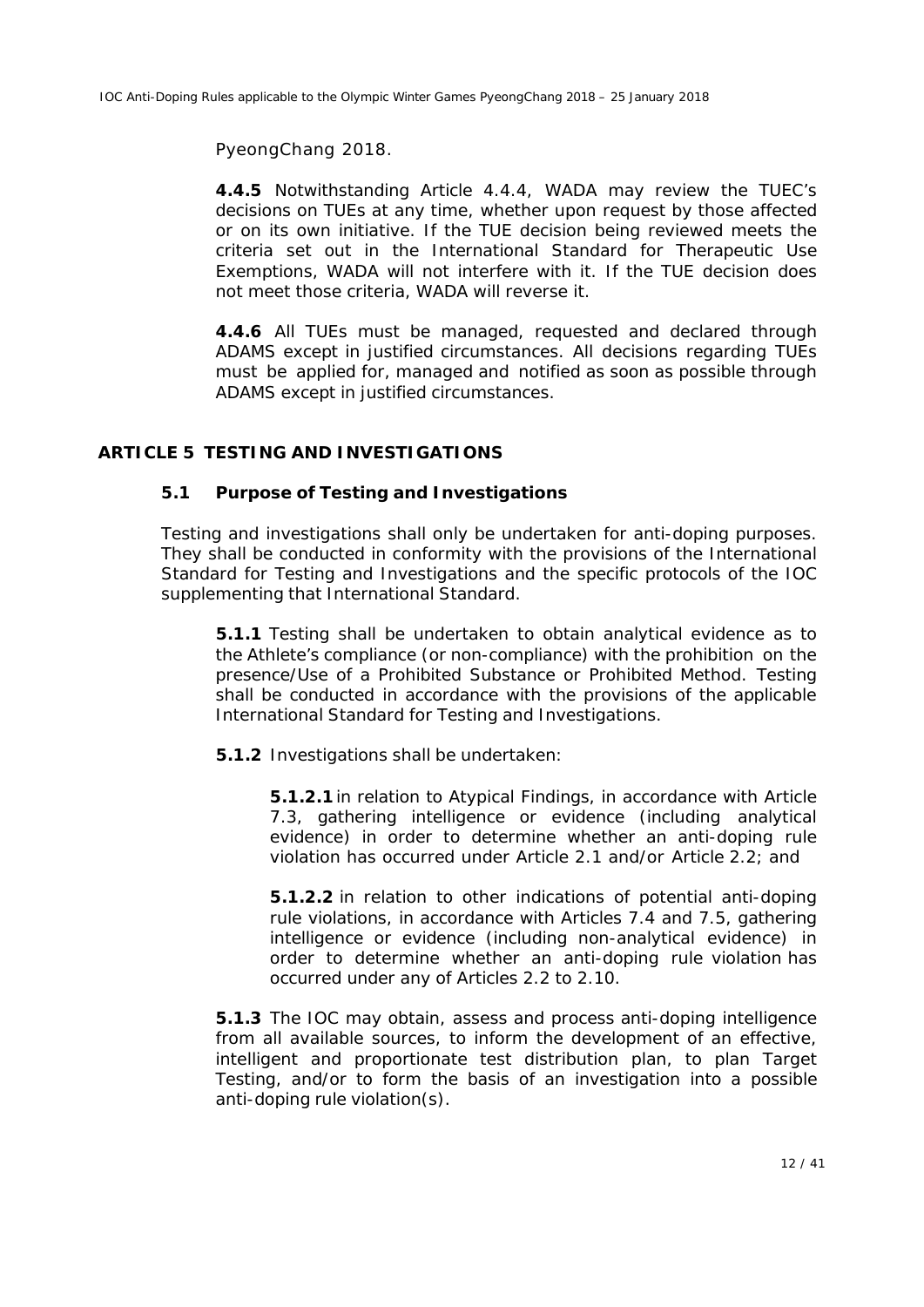#### **5.2 Authority to conduct** *Testing*

**5.2.1** For the *Period of the Olympic Winter Games PyeongChang 2018*, the IOC shall have *In-Competition* and *Out-of-Competition Testing* authority over *Athletes*: (i) entered in the long list, or (ii) who have otherwise been made subject to the *Testing* authority of the *IOC* in connection with the *Olympic Winter Games PyeongChang 2018*.

**5.2.2** The *IOC* may require any *Athlete* over whom it has *Testing* authority to provide a *Sample* at any time and at any place.

**5.2.3** Subject to Article 5.3 of the *Code*, the *IOC* shall have exclusive authority to initiate and direct *Testing* at the *Event Venues* during the *Period of the Olympic Winter Games PyeongChang 2018.* In accordance with Article 5.3.1 of the *Code*, not only the *IOC* but also other *Anti-Doping Organizations* with *Testing* authority over *Athletes* participating at the *Olympic Winter Games PyeongChang 2018* may test such *Athletes* during the *Period of the Olympic Winter Games PyeongChang 2018* outside of the *Event Venues.* Such *Testing* shall be coordinated with, and approved by, the *IOC*.

**5.2.4** *WADA* shall have *In-Competition* and *Out-of-Competition Testing* authority as set out in Article 20.7.8 of the *Code*.

#### **5.3 Delegation of responsibility, overseeing and monitoring of** *Doping Control*

**5.3.1** The *IOC* may delegate any of its obligations or responsibilities pursuant to these *Rules*, including the implementation of all or part of the *Doping Control* in connection with the *Olympic Winter Games PyeongChang 2018,* to the *ITA* or to an *Anti-Doping Organization* (in particular, *GAISF*). The *ITA* or *such Anti-Doping Organization* may in turn subdelegate the responsibility for implementing all or part of the *Doping Control* in connection with the *Olympic Winter Games PyeongChang 2018* to the organising committee for the *Olympic Winter Games PyeongChang 2018* (*PYEONGCHANG 2018*) or any *Anti-Doping Organization* they deem to be appropriate.

**5.3.2** The *IOC* remains ultimately responsible for overseeing all *Doping Control* and any *Anti-Doping Organization* providing *Doping Control Services* under its authority.

**5.3.3** *Doping Control* may be monitored by qualified *Person*s so authorized by the *IOC*.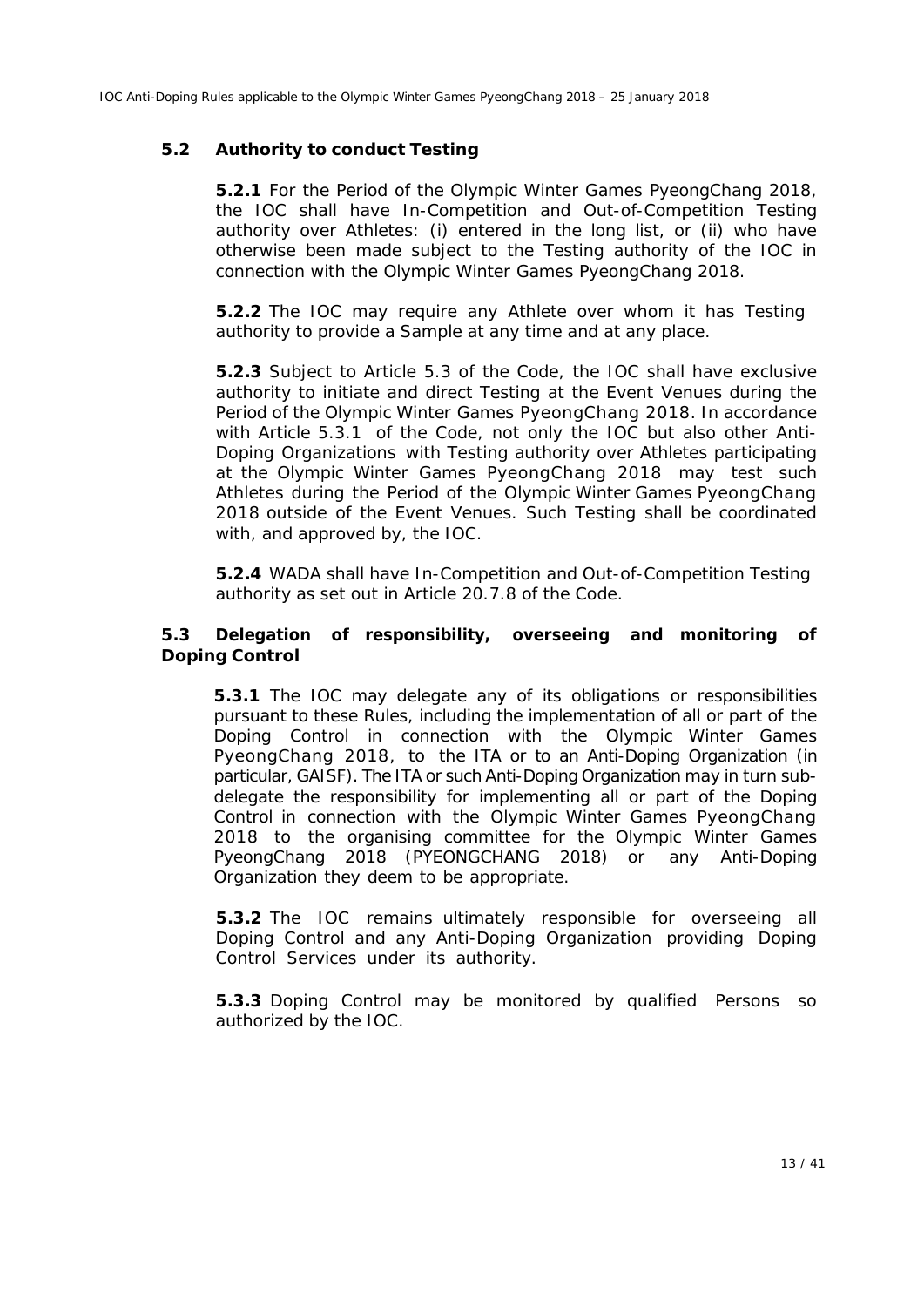### **5.4 Test Distribution Planning**

The *IOC* will develop and implement an effective test distribution plan for *the Olympic Winter Games PyeongChang 2018* complying with the requirements of the International Standard for Testing and Investigations. The *IOC* shall provide *WADA*, promptly upon request, with a copy of its test distribution plan.

## **5.5 Coordination of Doping Control**

In order to deliver an effective anti-doping program for the *Olympic Winter Games PyeongChang 2018* and to avoid unnecessary duplication in *Doping Control,* the *IOC* will work with *WADA,* the *International Federations,* other *Anti-Doping Organizations* and the *NOCs* to ensure that there is coordination of the *Doping Control* during the *Period of the Olympic Winter Games PyeongChang 2018.*

The *IOC* shall also report information about all completed tests, including results, to the Independent Observers.

Where reasonably feasible, *Testing* shall be coordinated through *ADAMS* or another system approved by *WADA* in order to maximize the effectiveness of the combined *Testing* effort and to avoid unnecessary repetitive *Testing*. All relevant information regarding *Doping Control* and *Sample Collection* should be promptly entered into *ADAMS* or another system approved by *WADA*.

### **5.6** *Athlete* **Whereabouts Information**

**5.6.1** Where an *Athlete* is in a *Registered Testing Pool*, the *IOC* may access his/her Whereabouts Filings (as defined in the International Standard for Testing and Investigations) for the period for which the *Athlete* is subject to the *IOC*'s *Testing* authority. The *IOC* will access the *Athlete's* Whereabouts Filings generally not via the *Athlete* but rather via *ADAMS* and/or the *International Federations* or *National Anti-Doping Organization* that is receiving the *Athlete's* Whereabouts Filings.

**5.6.2** Upon request by the *IOC*, *NOCs* shall provide further details with respect to the location and arrival/departure dates of *Athletes* belonging to their delegation (including *Athletes* not forming part of a *Registered Testing Pool*) during the *Period of the Olympic Winter Games PyeongChang 2018;* such information shall include, for example, the name of the building and room number at which an *Athlete* is staying at the Olympic Village and his/her training schedules and venues. For the avoidance of doubt, the *IOC* may use this information for the purposes of its investigations and *Doping Controls* in connection with the *Olympic Winter Games PyeongChang 2018*. The *NOCs* shall also provide any further reasonable assistance requested by the *IOC* in order to locate *Athletes* belonging to their delegations during the *Period of the Olympic Winter Games PyeongChang 2018*. Without prejudice to any other consequences, which, depending on the circumstances, might be applicable if such failure constitutes an antidoping rule violation pursuant to these *Rules*, failure to provide the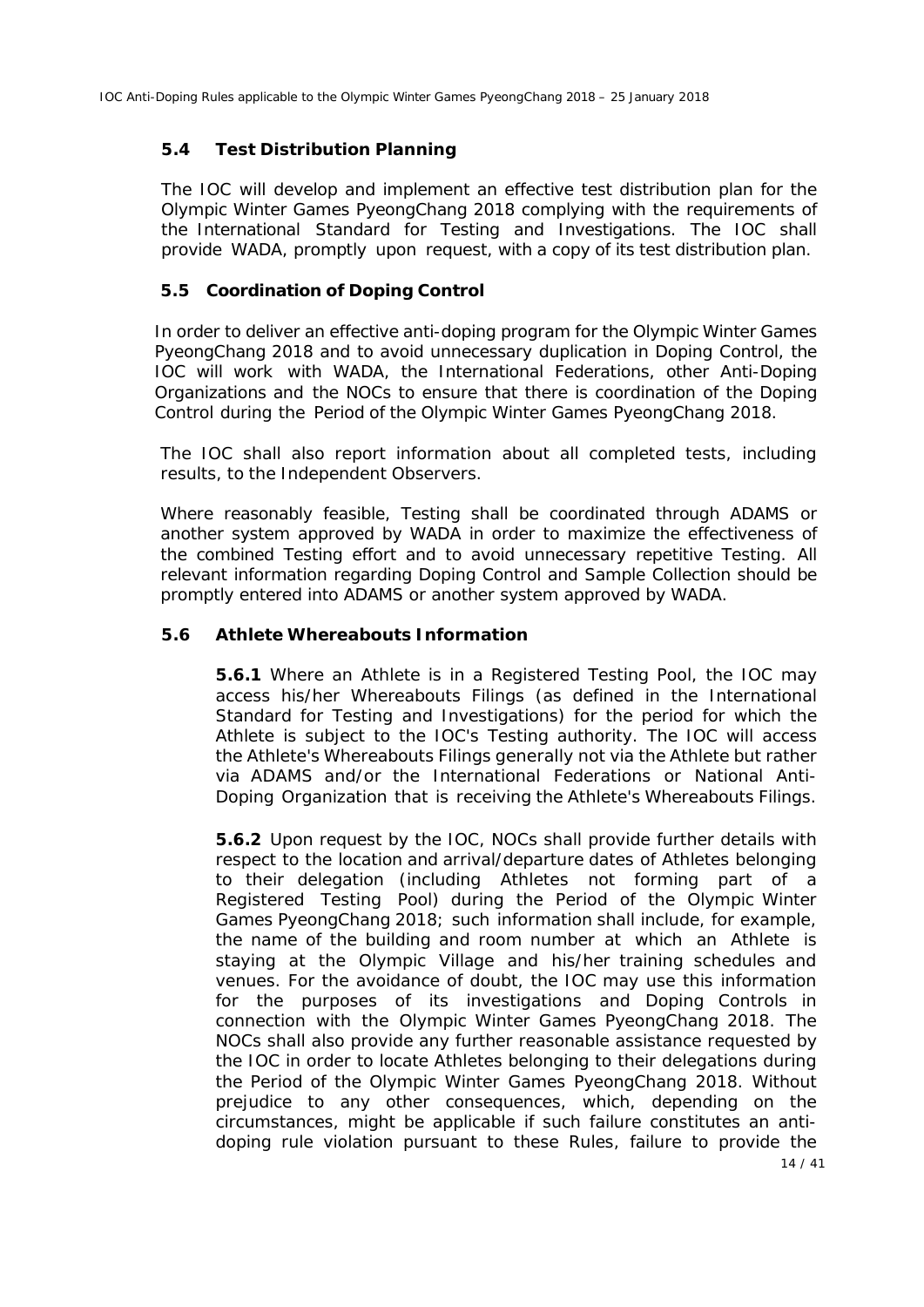above-mentioned assistance may give rise to measures or sanctions in application of Rule 59.1 and/or Rule 59.2 of the Olympic Charter.

**5.6.3** Upon request by the *IOC*, *Athletes* shall directly provide to the *IOC* (or make available to the *IOC*) information regarding their location during the *Period of the Olympic Winter Games PyeongChang 2018*  (information as mentioned above under Article 5.6.2.), in the manner requested by the *IOC*. *Athletes* shall respect any time-limit imposed by the *IOC* for the provision of such information. Without prejudice to any other consequences, which, depending on the circumstances, might be applicable if such failure constitutes an anti-doping rule violation pursuant to these *Rules*, failure to provide the above-mentioned information may give rise to measures or sanctions in application of Rule 59.2 of the Olympic Charter.

### **5.7 Independent Observer Program**

The *IOC* shall authorize and facilitate the *Independent Observer Program* at the *Olympic Winter Games PyeongChang 2018*.

#### **ARTICLE 6 ANALYSIS OF** *SAMPLES*

*Samples* shall be analyzed in accordance with the following principles:

#### **6.1 Use of Accredited and Approved Laboratories**

For purposes of Article 2.1, *Samples* shall be analyzed only in laboratories (or satellite facilities) accredited or otherwise approved by *WADA*. The choice of the *WADA*-accredited or *WADA*-approved laboratory used for the *Sample* analysis under these *Rules* shall be determined by the *IOC*.

#### **6.2 Purpose of Analysis of** *Samples*

*Samples* shall be analyzed to detect *Prohibited Substances* and *Prohibited Methods* and other substances as may be directed by *WADA* pursuant to the Monitoring Program described in Article 4.5 of the *Code*; or to assist in profiling relevant parameters in an *Athlete*'s urine, blood or other matrix, including DNA or genomic profiling; or for any other legitimate anti-doping purpose. *Samples* may be collected and stored for future analysis.

#### **6.3 Research on** *Samples*

No *Sample* may be used for research without the *Athlete's* written consent. *Samples* used for purposes other than Article 6.2 shall have any means of identification removed such that they cannot be traced back to a particular *Athlete*.

#### **6.4 Standards for** *Sample* **Analysis and Reporting**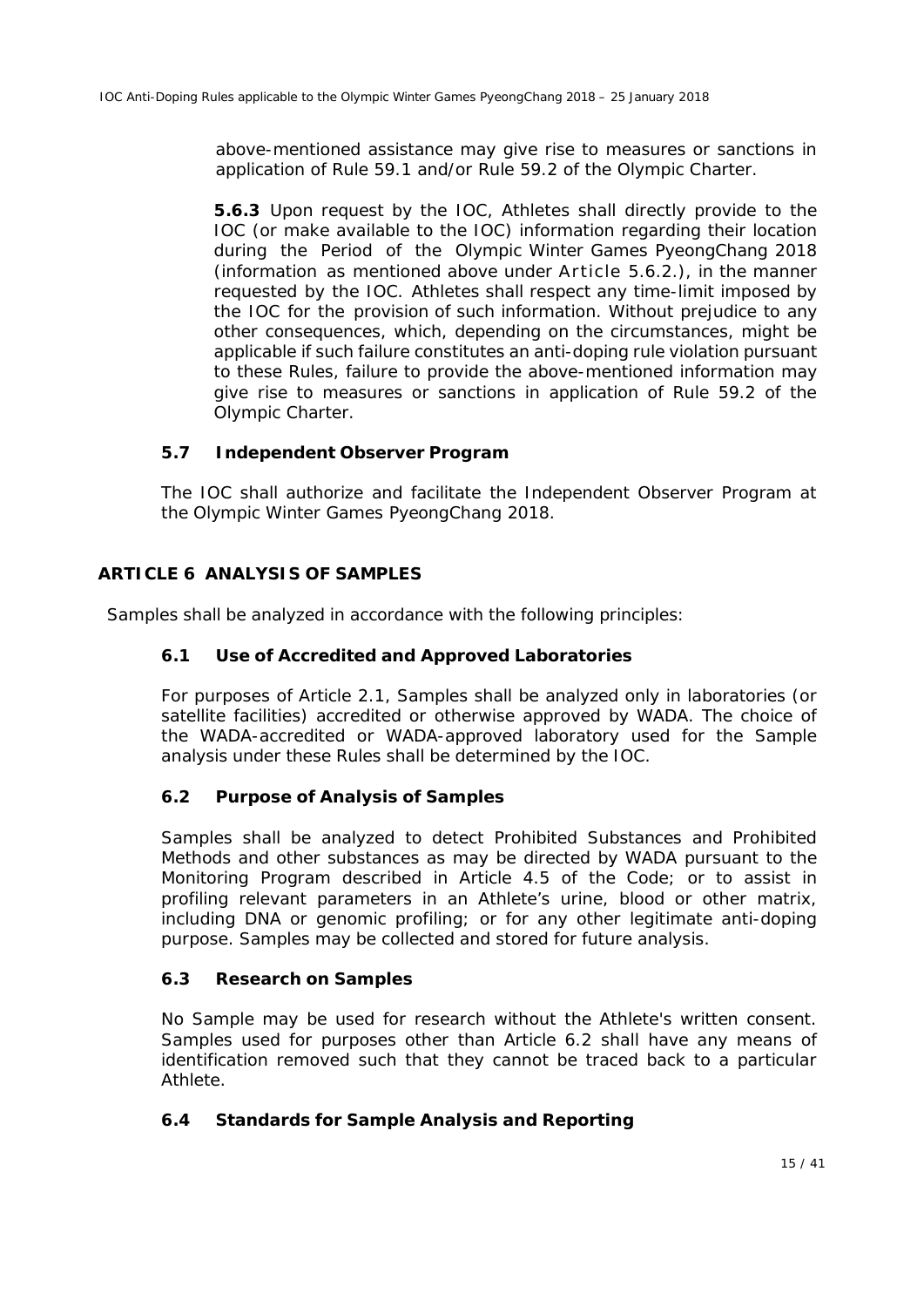Laboratories shall analyze *Samples* and report results in conformity with the International Standard for Laboratories. To ensure effective *Testing*, the Technical Document referenced at Article 5.4.1 of the *Code* will establish risk assessment-based *Sample* analysis menus appropriate for particular sports and sport disciplines, and laboratories shall analyze *Samples* in conformity with those menus, except as follows:

**6.4.1** The *IOC* may request that laboratories analyze its *Samples* using more extensive menus than those described in the Technical Document.

**6.4.2** As provided in the International Standard for Laboratories, laboratories at their own initiative and expense may analyze *Samples* for *Prohibited Substances* or *Prohibited Methods* not included on the *Sample* analysis menu described in the Technical Document or specified by the *Testing* authority. Results from any such analysis shall be reported and have the same validity and consequence as any other analytical result.

#### **6.5 Further Analysis of** *Samples*

Any *Sample* may be subject to further analysis by the *IOC* at any time before both the A and B *Sample* analytical results (or A *Sample* results where B *Sample* analysis has been waived or will not be performed) have been notified by the *IOC* to the *Athlete* as the asserted basis for an Article 2.1 antidoping rule violation.

All *Samples* may be stored and may be subject to further analyses at any time for the purpose of Article 6.2 by either the *IOC* or *WADA*. Such further analysis of *Samples* shall conform with the requirements of the International Standard for Laboratories applicable at the time of the further analysis.

#### **ARTICLE 7 RESULTS MANAGEMENT**

#### **7.1 Responsibility for Conducting Results Management**

**7.1.1** The *IOC* shall be responsible for results management for antidoping rule violations arising under these *Rules* in relation to the consequences that are specified at Articles 9, 10.1, 10.2.1 and 11.

**7.1.1.1** The *IOC* Medical and Scientific Director (or a person designated by him) shall conduct the reviews discussed in this Article 7.

**7.1.2** Responsibility for results management and the conduct of hearings for anti-doping rule violations arising under these *Rules* in relation to *Consequences* that extend beyond the *Olympic Winter Games PyeongChang 2018* shall be referred to the applicable *International Federation*.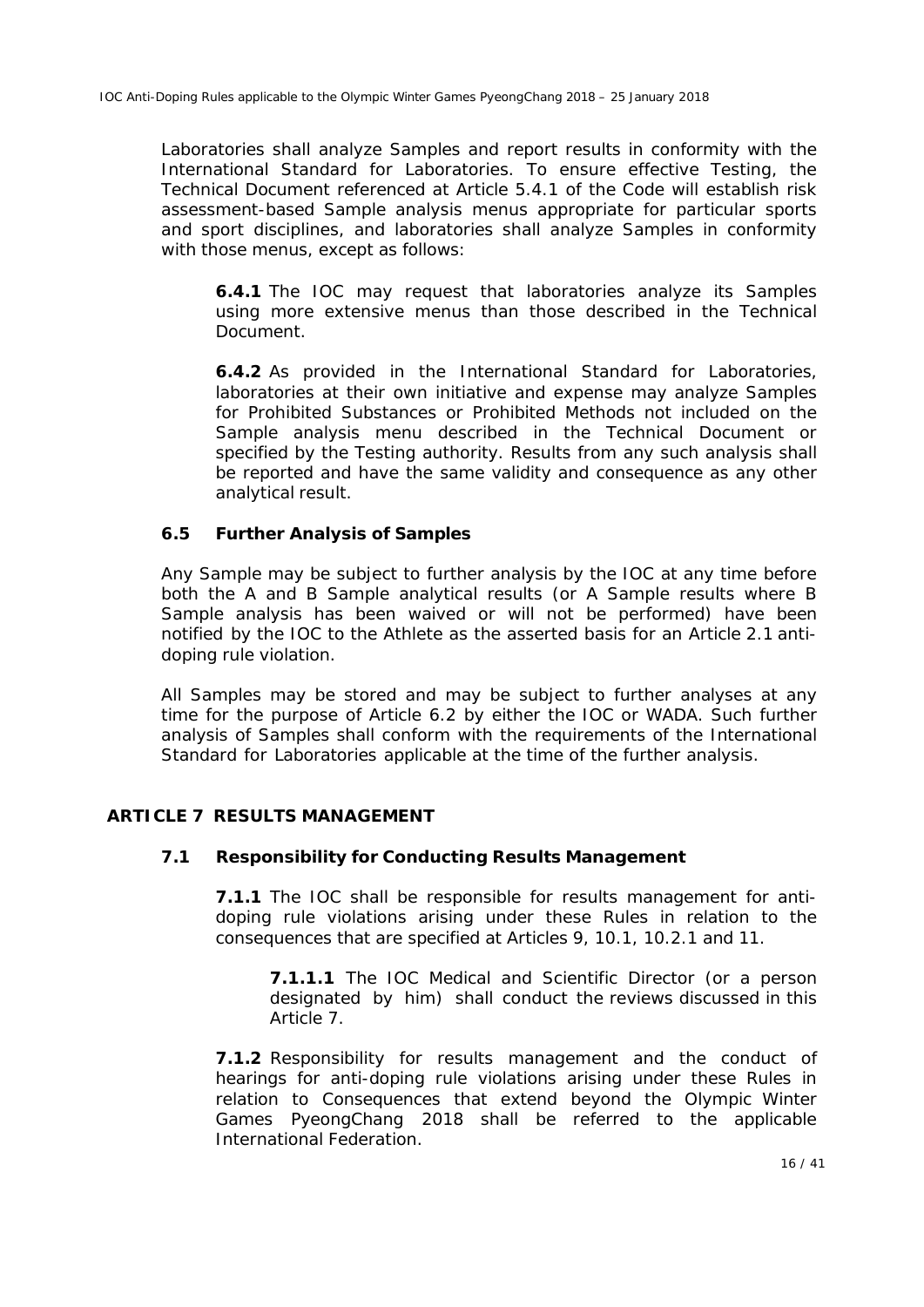### **7.2 Review of** *Adverse Analytical Findings* **from Tests Initiated by** *IOC*

Results management in respect of the results of tests initiated by the *IOC* (including any tests performed by *WADA* in respect of which the *IOC* was appointed as results management authority by *WADA*) shall proceed as follows:

**7.2.1** The results from all analyses must be sent to the *IOC* as follows:

- (a) during the *Period of the Olympic Winter Games PyeongChang 2018,*  to the *IOC* Medical and Scientific Director; and
- (b) outside of the *Period of the Olympic Winter Games PyeongChang 2018*, to the *IOC* Medical and Scientific Director.

All communications and reports must be provided in a manner preserving confidentiality, in conformity with the International Standard for Laboratories and through *ADAMS* as applicable.

**7.2.2** Upon receipt of an *Adverse Analytical Finding*, the *IOC* shall conduct a review to determine whether: (a) an applicable *TUE* has been granted or will be granted as provided in the International Standard for Therapeutic Use Exemptions, or (b) there is any apparent departure from the International Standard for Testing and Investigations or International Standard for Laboratories that caused the *Adverse Analytical Finding*.

**7.2.3** If the review of an *Adverse Analytical Finding* under Article 7.2.2 reveals an applicable *TUE* or departure from the International Standard for Testing and Investigations or the International Standard for Laboratories that caused the *Adverse Analytical Finding*, the entire test shall be considered negative and the *Athlete*, the *Athlete*'s *International Federation* and *WADA* shall be so notified.

**7.2.4** If the review of an *Adverse Analytical Finding* under Article 7.2.2 does not reveal an applicable *TUE* or entitlement to a *TUE* as provided in the International Standard for Therapeutic Use Exemptions, or departure from the International Standard for Testing and Investigations or the International Standard for Laboratories that caused the *Adverse Analytical Finding*, the *IOC* Medical and Scientific Director or a person designated by him (e.g. the *ITA* or any other *Anti-Doping Organization* (in particular, *GAISF*)) shall notify:

- (a) the *Athlete;*
- (b) the *Athlete's NOC*;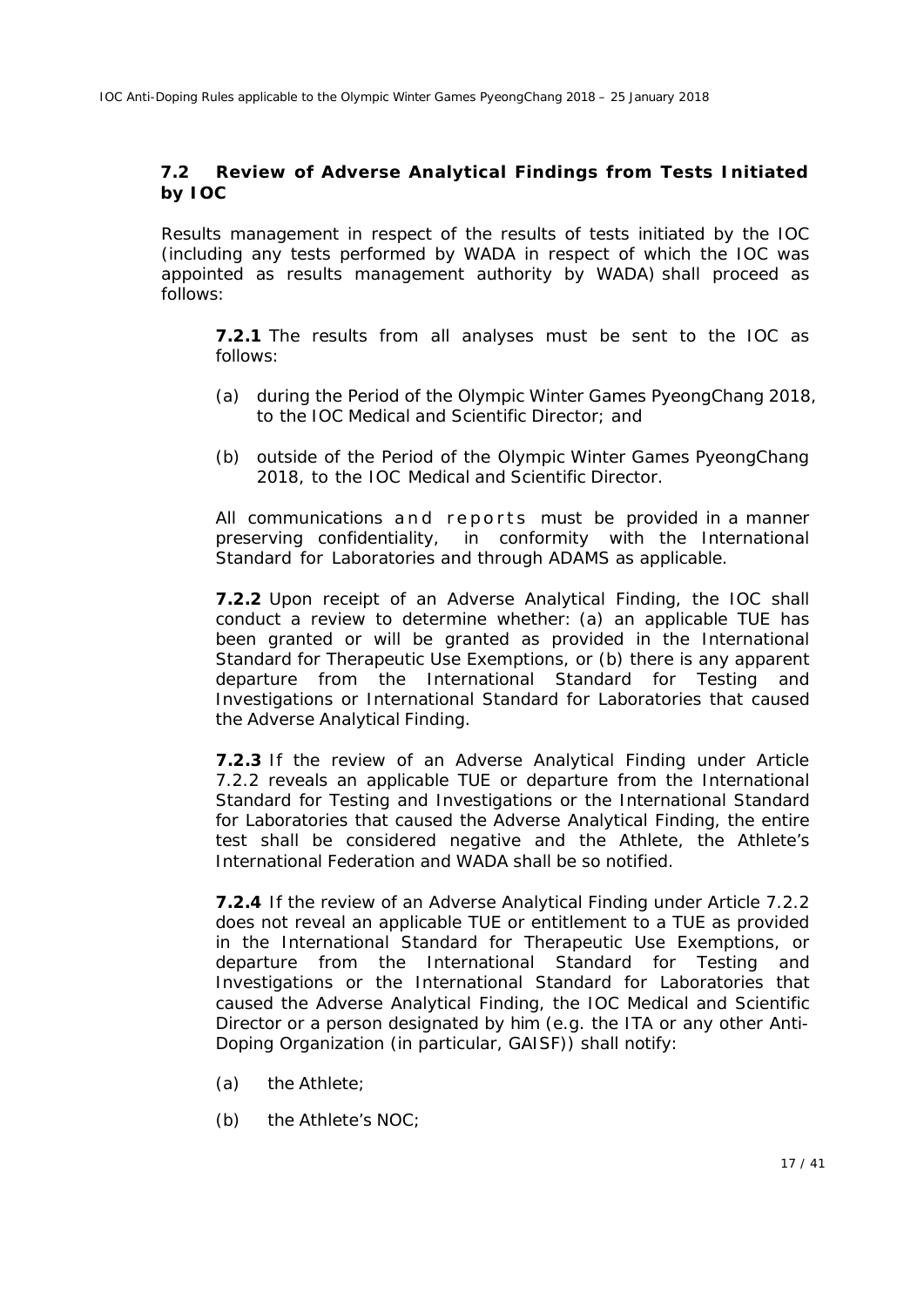- (c) the *Athlete's International Federation* (who will be entitled to send a representative(s) to attend the hearing);
- (d) *WADA* and, during the *Period of the Olympic Winter Games PyeongChang 2018*, a representative of the *Independent Observer Program (*one of whom will be entitled to send a representative to attend the hearing*)*

of the existence of the *Adverse Analytical Finding*, and the essential details available concerning the case.

**7.2.5** The notifications specified above under Article 7.2.4 (a) to (d) shall be done in the manner set out in Articles 13.1 and 14, and shall give notification of: (a) the *Adverse Analytical Finding*; (b) the antidoping rule violated; (c) the *Athlete*'s right to promptly request the analysis of the B *Sample* or, failing such request, that the B *Sample*  analysis may be deemed waived; (d) the scheduled date, time and place for the B *Sample* analysis if the *Athlete* or the *IOC* chooses to request an analysis of the B *Sample*; (e) the opportunity for the *Athlete* and/or the *Athlete*'s representative to attend the B *Sample*  opening and analysis in accordance with the International Standard for Laboratories if such analysis is requested; and (f) the *Athlete*'s right to request copies of the A and B *Sample* laboratory documentation package which includes information as required by the International Standard for Laboratories and (g) to the extent applicable, the application for either mandatory or optional *Provisional Suspension*.

It shall be the responsibility of the *NOC* to inform the relevant *National Anti-Doping Organization* of the *Athlete*. The notification of the *Athlete* or other *Person* shall constitute the commencement of the proceeding in respect of the asserted anti-doping rule violation for the purposes of Article 16.

**7.2.6** In parallel with the above notifications, an application shall be filed by the *IOC* with the *CAS Anti-Doping Division,* as per Article 8 and the *CAS Anti-Doping Division Rules,* by the *IOC* Medical and Scientific Director, in collaboration with the *IOC* Department of Legal Affairs.

**7.2.7** Where requested by the *Athlete* or the *IOC*, arrangements shall be made to analyze the B *Sample* in accordance with the International Standard for Laboratories. An *Athlete* may accept the A *Sample* analytical results by waiving the requirement for B *Sample* analysis. The *IOC* may nonetheless elect to proceed with the B *Sample* analysis.

**7.2.8** The *Athlete* and/or his or her representative shall be allowed to be present at the opening and analysis of the B *Sample*. Also, a representative of the *IOC* shall be allowed to be present.

**7.2.9** If the B *Sample* analysis does not confirm the A *Sample* analysis, then (unless the *IOC* takes the case forward as an anti-doping rule violation under Article 2.2) the entire test shall be considered negative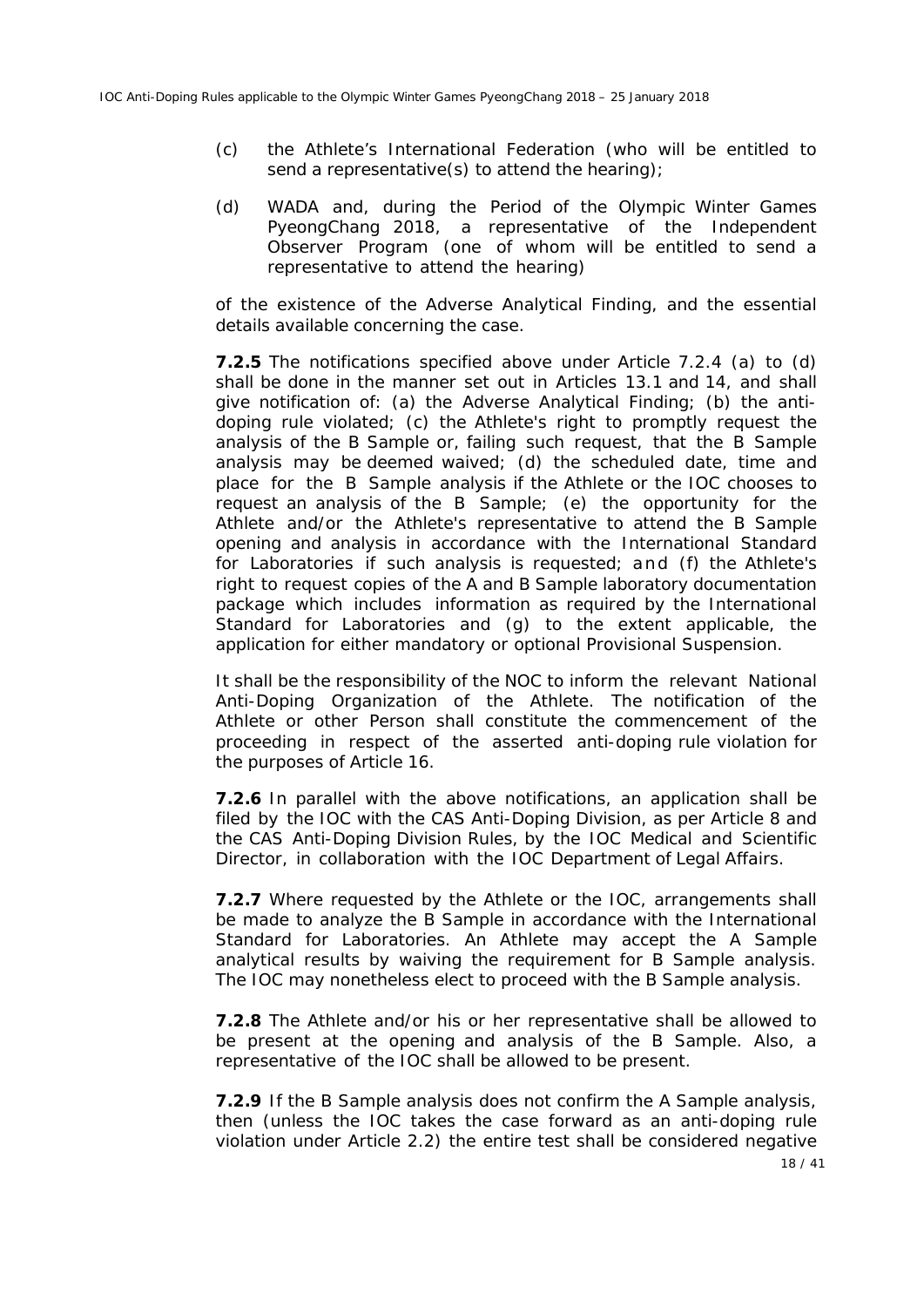and the *Athlete*, the *Athlete's NOC*, the *Athlete's International Federation* and *WADA* shall be so notified. It shall be the responsibility of the *NOC* to inform the relevant *National Anti-Doping Organization* of the *Athlete.*

**7.2.10** If the B *Sample* analysis confirms the A *Sample* analysis, the findings shall be notified to the *Athlete*, the *Athlete's NOC*, the *Athlete's International Federation* and to *WADA*. It shall be the responsibility of the *NOC* to inform the relevant *National Anti-Doping Organization* of the *Athlete.*

#### **7.3 Review of** *Atypical Findings*

**7.3.1** As provided in the International Standard for Laboratories, in some circumstances, laboratories are directed to report the presence of *Prohibited Substances*, which may also be produced endogenously, as *Atypical Findings*, i.e., as findings that are subject to further investigation.

**7.3.2** Upon receipt of an *Atypical Finding*, the *IOC* shall conduct a review to determine whether: (a) an applicable *TUE* has been granted or will be granted as provided in the International Standard for Therapeutic Use Exemptions, or (b) there is any apparent departure from the International Standard for Testing and Investigations or International Standard for Laboratories that caused the *Atypical Finding.*

**7.3.3** If the review of an *Atypical Finding* under Article 7.3.2 reveals an applicable *TUE* or a departure from the International Standard for Testing and Investigations or the International Standard for Laboratories that caused the *Atypical Finding*, the entire test shall be considered negative and the *Athlete*, the *Athlete's NOC*, the *Athlete's International Federation* and *WADA* shall be so notified. It shall be the responsibility of the *NOC* to inform the relevant *National Anti-Doping Organization* of the *Athlete*.

**7.3.4** If that review does not reveal an applicable *TUE* or a departure from the International Standard for Testing and Investigations or the International Standard for Laboratories that caused the *Atypical Finding*, the *IOC* shall conduct the required investigation or cause it to be conducted. After the investigation is completed, either the *Atypical Finding* will be brought forward as an *Adverse Analytical Finding*, in accordance with Article 7.2.4 and 7.2.5, or else the *Athlete,* the *Athlete*'s *NOC*, the *Athlete*'s *International Federation* and *WADA* shall be notified that the *Atypical Finding* will not be brought forward as an *Adverse Analytical Finding*. It shall be the responsibility of the *NOC* to inform the relevant *National Anti-Doping Organization* of the *Athlete.*

19 / 41 **7.3.5** The *IOC* will not provide notification of an *Atypical Finding* unless and until it has completed its investigation and has decided that it will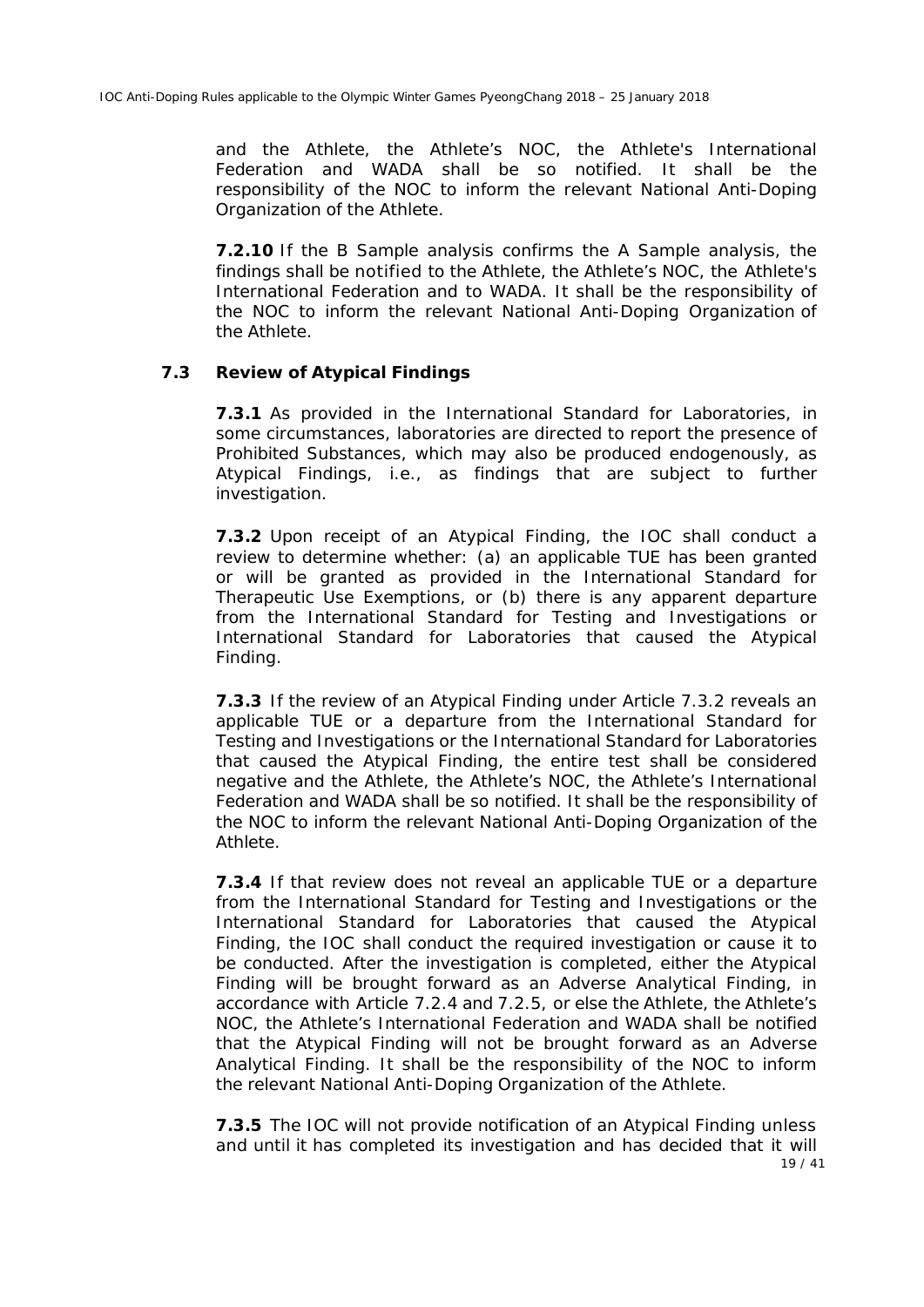bring the *Atypical Finding* forward as an *Adverse Analytical Finding*  unless the following circumstance exists:

**7.3.5.1** If the *IOC* determines the B *Sample* should be analyzed prior to the conclusion of its investigation, it may conduct the B *Sample* analysis after notifying the *Athlete*, with such notification to include a description of the *Atypical Finding* and the information described in Article  $7.2.5(d)$  - (q).

#### **7.4 Review of Whereabouts Failures**

The *IOC* shall refer potential filing failures and missed tests (as defined in the International Standard for Testing and Investigations) to whichever of the *Athlete's International Federation* and *National Anti-Doping Organization* receives that *Athlete's* whereabouts filings and so has responsibility for results management of whereabouts failures by that *Athlete*.

#### **7.5 Review of Other** *Anti-Doping Rule Violations* **Not Covered by Articles 7.2 – 7.4**

The *IOC* (through the *IOC* Medical and Scientific Department, in collaboration with the *IOC* Legal Affairs Department), with the assistance of outside help as necessary, shall conduct any follow-up investigation required into a possible anti-doping rule violation not covered by Articles 7.2 to 7.4. At such time as the *IOC* is satisfied that an anti-doping rule violation has occurred, it shall promptly notify the *Athlete* or other *Person* (and the *Athlete's* or other *Person's NOC*, the *Athlete's International Federation* and *WADA*) of the anti-doping rule violation asserted, and the basis of that assertion. It shall be the responsibility of the *NOC* to promptly inform the relevant *National Anti-Doping Organization* of the *Athlete.*

In parallel with the above notifications, an application shall be filed, on behalf of the *IOC*, by the *IOC* Medical and Scientific Director, in collaboration with the *IOC* Legal Affairs Department, with the *CAS Anti-Doping Division* in accordance with the *CAS Anti-Doping Division Rules*.

#### **7.6** *Provisional Suspensions*

**7.6.1 Mandatory** *Provisional Suspension***:** If analysis of an A *Sample* has resulted in an *Adverse Analytical Finding* for a *Prohibited Substance* that is not a *Specified Substance*, or for a *Prohibited Method*, and a review in accordance with Article 7.2.2 does not reveal an applicable *TUE* or departure from the International Standard for Testing and Investigations or the International Standard for Laboratories that caused the *Adverse Analytical Finding*, a *Provisional Suspension* shall be imposed by the *CAS-Anti Doping Division* upon or promptly after the notification described in Article 7.2.4. In accordance with Article 7.1.2, the scope of the *Provisional Suspension* shall be limited to the *Olympic Winter Games PyeongChang 2018*.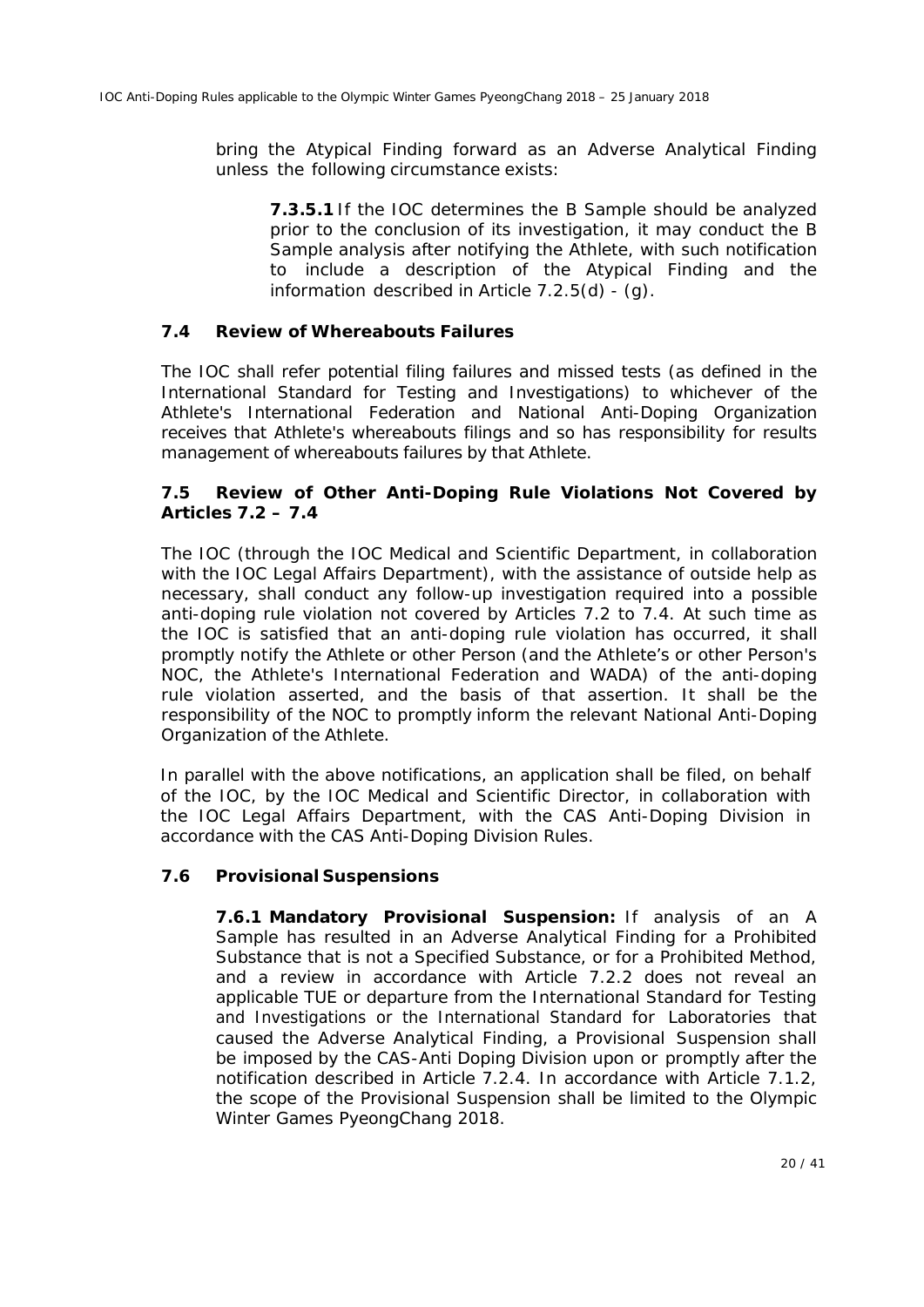**7.6.2 Optional** *Provisional Suspension***:** In case of an *Adverse Analytical Finding* for a *Specified Substance*, or in the case of any other anti-doping rule violations not covered by Article 7.6.1, a *Provisional Suspension* on the *Athlete* or other *Person* against whom the antidoping rule violation is asserted may be imposed by the *CAS Anti-Doping Division* upon or promptly after the notification described in Article 7.2.4. In accordance with Article 7.1.2, the scope of the *Provisional Suspension* shall be limited to the *Olympic Winter Games PyeongChang 2018*.

**7.6.3** The *Athlete* or other *Person* against whom a *Provisional Suspension* is sought or has been imposed either under Articles 7.6.1 or 7.6.2 shall be given, if he or she so requests, either: (a) an opportunity for a *Provisional Hearing* before the *CAS Anti-Doping Division*, on a timely basis, before or after imposition (in that case to reconsider a decision issued without a hearing) of the *Provisional Suspension*; or (b) an opportunity for an expedited final hearing before the *CAS Anti-Doping Division* in accordance with Article 8 on a timely basis after imposition of the *Provisional Suspension.* 

**7.6.3.1** The *Provisional Suspension* may not be imposed or may be lifted if the *Athlete* demonstrates to the *CAS Anti-Doping Division* that the violation is likely to have involved a *Contaminated Product*. A hearing panel's decision to impose or not to lift a mandatory *Provisional Suspension* on account of the *Athlete's* assertion regarding a *Contaminated Product* shall not be appealable.

**7.6.4** If a *Provisional Suspension* is imposed based on an A *Sample Adverse Analytical Finding* and subsequent analysis of the B *Sample* does not confirm the A *Sample* analysis, then the *Provisional Suspension* shall automatically be lifted. In circumstances where the *Athlete* (or the *Athlete's* team) has been removed from a *Competition* or *Event* based on a violation of Article 2.1 and the subsequent B *Sample* analysis does not confirm the A *Sample* finding, then if it is still possible for the *Athlete* or team to be reinserted without otherwise affecting the *Competition* or *Event*, the *Athlete* or team may continue to take part in the *Competition* or *Event*. In addition, the *Athlete* or team may thereafter take part in other *Competitions* and *Events* at the *Olympic Winter Games PyeongChang 2018.*

**7.6.5** In all cases where an *Athlete* or other *Person* has been notified of an anti-doping rule violation but a *Provisional Suspension*  has not been imposed on him or her, the *Athlete* or other *Person* shall have the opportunity to accept a *Provisional Suspension* voluntarily pending the resolution of the matter.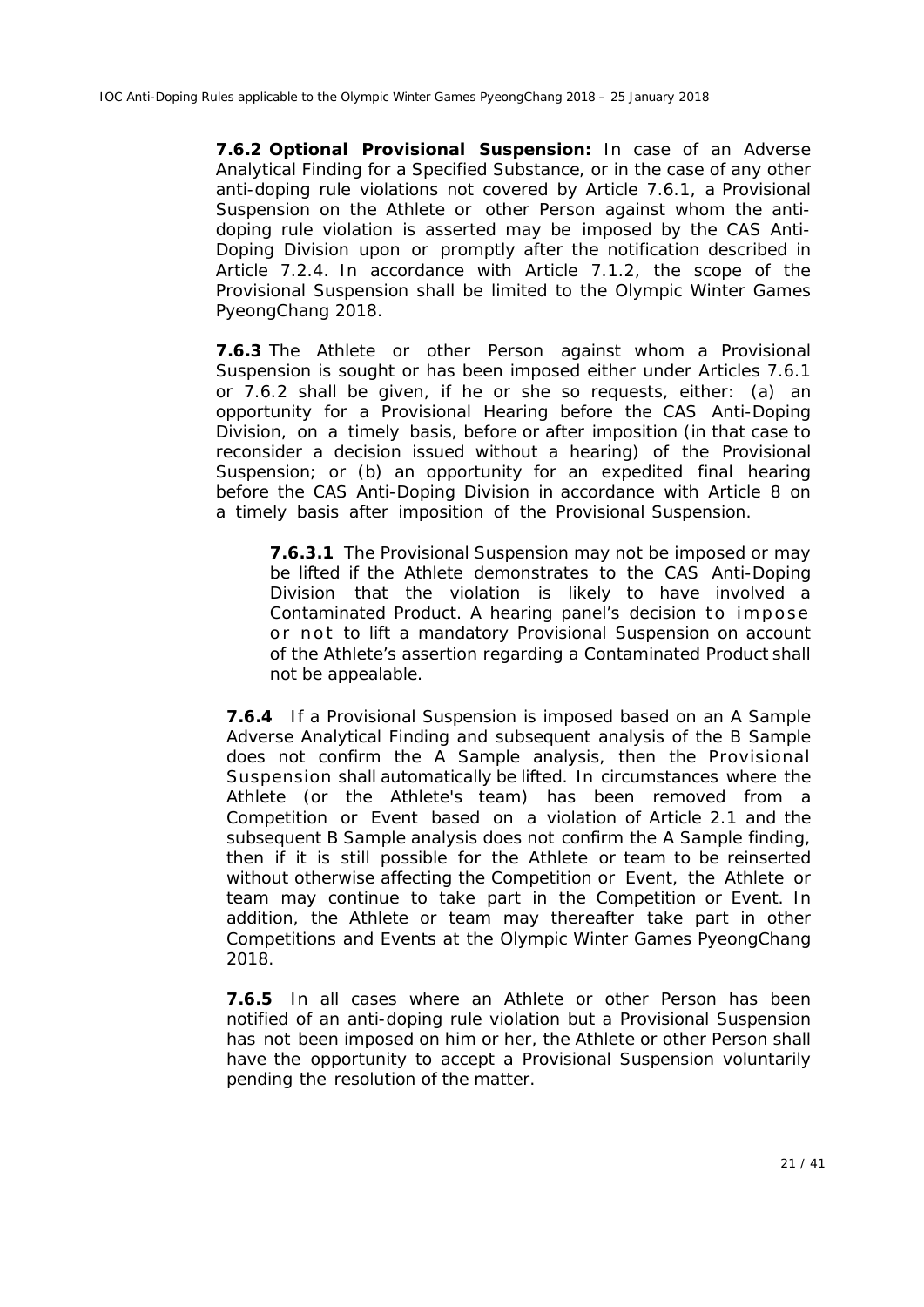## **7.7 Resolution Without a Hearing or Written Defense**

**7.7.1** An *Athlete* or other *Person* against whom an anti-doping rule violation is asserted may admit that violation at any time, waive a hearing and the right to a written defense, and accept the consequences applicable under these *Rules*.

**7.7.2** Alternatively, if the *Athlete* or other *Person* against whom an antidoping rule violation is asserted fails to dispute that assertion within the deadline specified in the notice sent by the *CAS Anti-Doping Division* asserting the violation, then he/she shall be deemed to have admitted the violation, to have waived a hearing and the right to a written defense, and to have accepted the consequences applicable under these *Rules*.

**7.7.3** In cases where Article 7.7.1 or Article 7.7.2 applies, a hearing before a hearing panel shall not be required. Instead, the *CAS Anti-Doping Division* shall, if it considers that no hearing is necessary or desirable, promptly issue a written decision confirming the commission of the anti-doping rule violation and imposing the relevant consequences. The *CAS Anti-Doping Division* shall send copies of that decision to other *Anti-Doping Organizations* with a right to appeal under Article 12.2.2, and that decision shall be *Publicly Disclosed* in accordance with Article 13.3.2. Notwithstanding the foregoing, it shall be the responsibility of the *NOC* to inform the relevant *National Anti-Doping Organization* of the *Athlete.*

### **7.8 Notice of Results Management Decisions**

In all cases where the *CAS Anti-Doping Division* has issued a decision stating that an anti-doping rule violation has been committed or has not been committed, a *Provisional Suspension* has been issued or lifted, or an agreement with an *Athlete* or other *Person* on the imposition of *Consequences* without a hearing (or written defense) has been entered, notice thereof shall be given in accordance with Article 13.1.2 to other *Anti-Doping Organizations* with a right to appeal under Article 12.2.2. Notwithstanding the foregoing, it shall be the responsibility of the *NOC* to inform the relevant *National Anti-Doping Organization* of the *Athlete.*

### **7.9 Retirement from Sport**

Retirement after participation at the *Olympic Winter Games PyeongChang 2018*  has no effect on the application of these *Rules*. If an *Athlete* or other *Person*  retires while the *IOC* is conducting the results management process, the *IOC*  retains jurisdiction to complete its results management process. If an *Athlete*  or other *Person* retires before any results management process has begun, the *IOC* retains jurisdiction to initiate, conduct and complete the results management process provided that the *Athlete* or other *Person* was subject to these *Rules* at the time of the asserted anti-doping rule violation.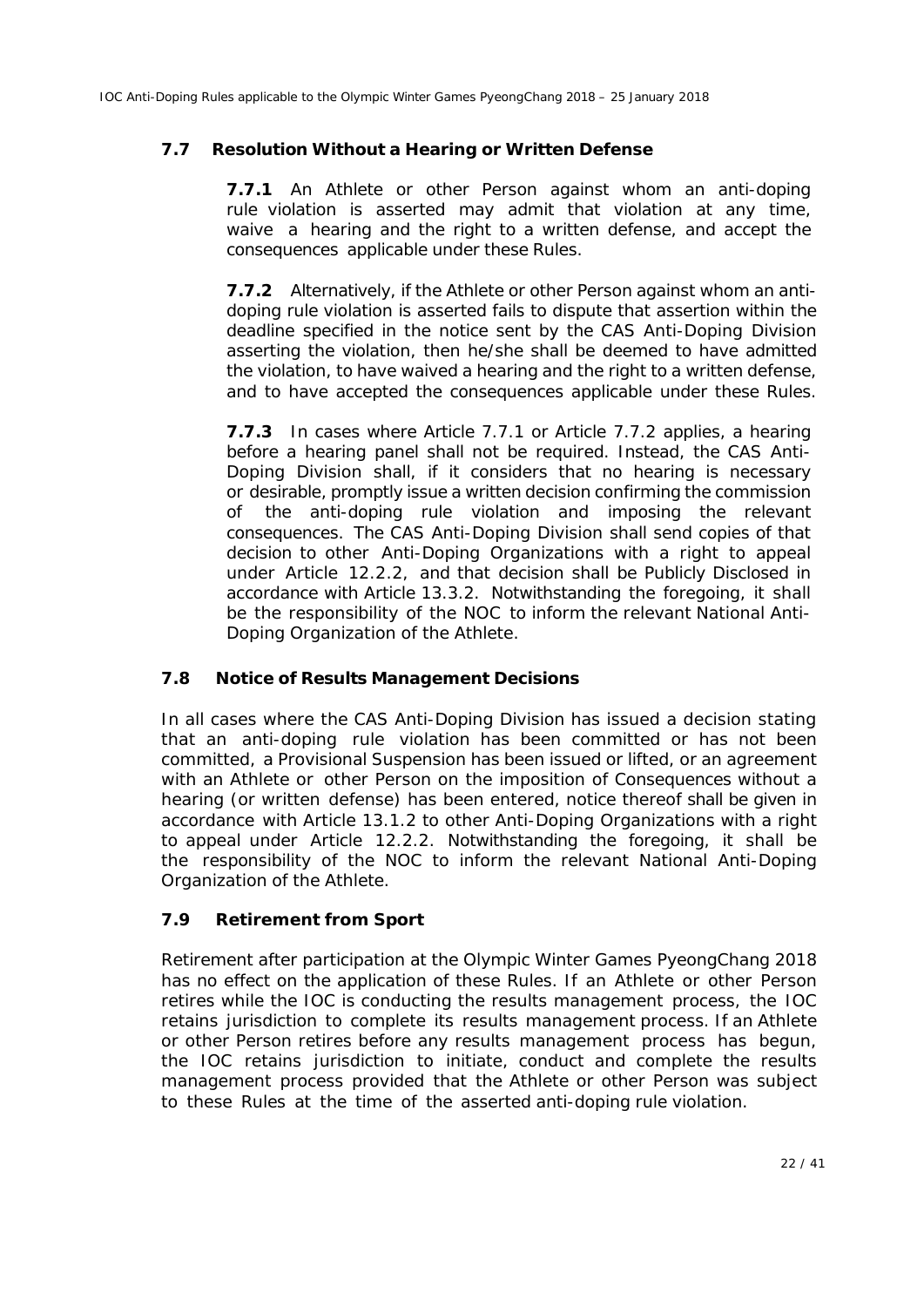#### **ARTICLE 8 RIGHT TO BE HEARD**

#### **8.1** *CAS Anti-Doping Division*

**8.1.1** Where the *IOC* decides to assert an anti-doping rule violation, the *IOC* shall promptly file an application with the *CAS Anti-Doping Division* as per the *CAS Anti-Doping Division Rules*.

**8.1.2** The composition of the panel and procedures applicable to the *CAS Anti-Doping Division* shall be as per the *CAS Anti-Doping Division Rules*.

#### **8.2 Hearings and disciplinary procedures of the** *CAS Anti-Doping Division*

**8.2.1** In all procedures relating to any alleged anti-doping rule violation pursuant to these *Rules,* the right of any *Person* to be heard pursuant to paragraph 3 to the Bye-law to Rule 59 of the Olympic Charter will be exercised solely before the *CAS Anti-Doping Division*.

Pursuant to Rule 59.2.4 of the Olympic Charter, the *IOC* Executive Board delegates to the *CAS Anti-Doping Division* all powers which are necessary for it to take the measures and sanctions envisaged by these *Rules* including, in particular, Articles 9, 10.1, 10.2 and 11.

**8.2.2** The *CAS Anti-Doping Division* shall issue a timely reasoned decision. The *CAS Anti-Doping Division* shall promptly notify such decision to the *IOC*, the *Athlete* or other *Person* concerned, the relevant *NOC*, the *International Federation* concerned, a representative of the *Independent Observer Program* (during the *Period of the Olympic Winter Games PyeongChang 2018*) and *WADA* of such decision, by sending a full copy of the decision to the addressees. It shall be the responsibility of the *NOC* to inform the relevant *National Anti-Doping Organization* of the *Athlete.*

**8.2.3** The decision of the *CAS Anti-Doping Division* shall also be *Publicly Disclosed* as provided in Article 13.3 and may be appealed as provided in Article 12. The principles contained at Article 13.3.5 shall be applied in cases involving a *Minor*.

#### **ARTICLE 9 AUTOMATIC DISQUALIFICATION OF INDIVIDUAL RESULTS**

An anti-doping rule violation in *Individual Sports* in connection with an *In-Competition* test automatically leads to *Disqualification* of the result obtained in the *Competition* in question (and any other subsequent *Competitions* in the same *Event* for which the Athlete only qualified as a result of his/her participation in the *Competition* in question) with all resulting *Consequences*, including forfeiture of any medals, diplomas, points and prizes.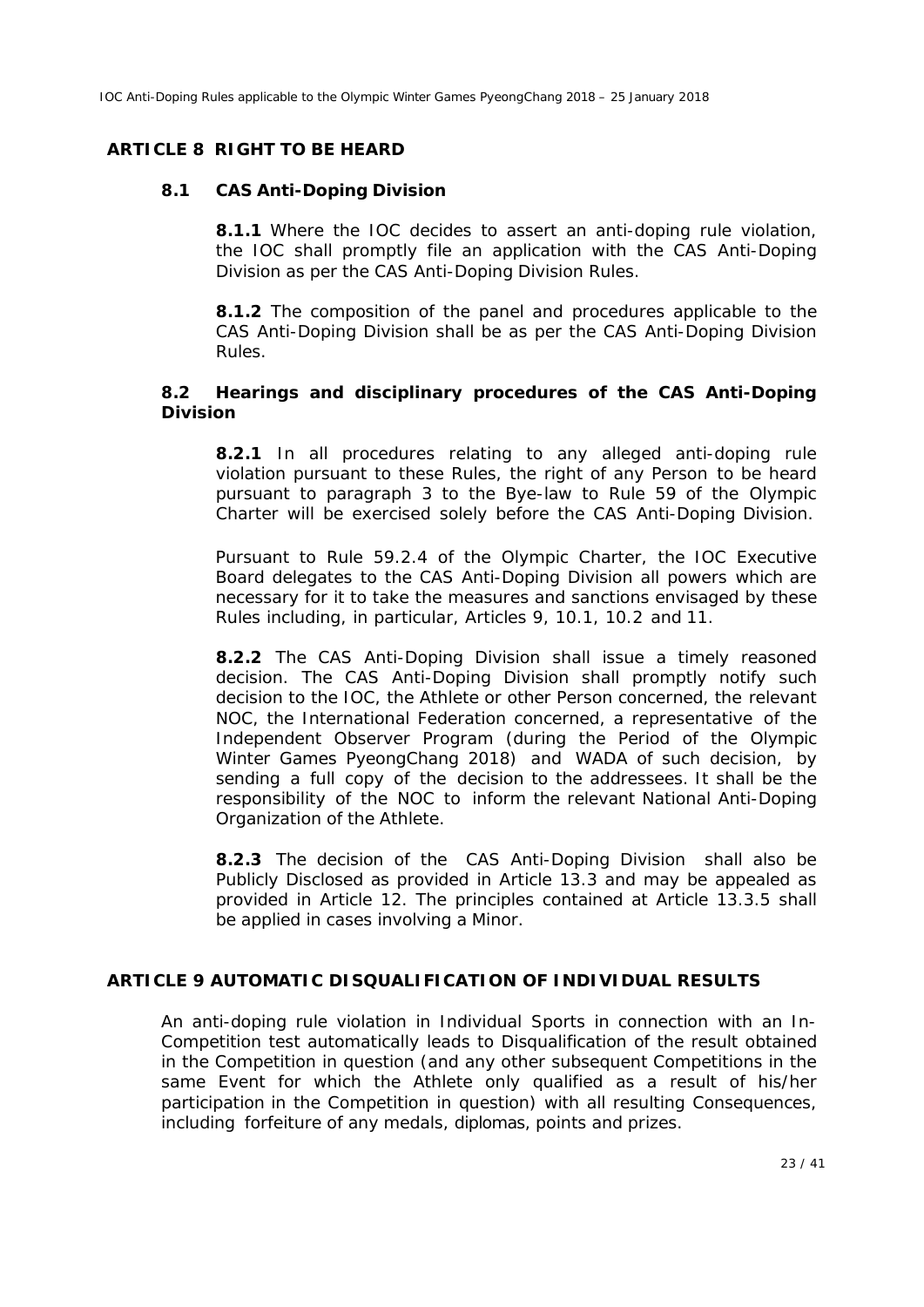#### **ARTICLE 10 SANCTIONS ON INDIVIDUALS**

#### **10.1** *Disqualification* **of Results in the** *Olympic Winter Games PyeongChang 2018*

An anti-doping rule violation occurring during or in relation to the *Olympic Winter Games PyeongChang 2018* may, pursuant to the decision of the *CAS Anti-Doping Division*, lead to *Disqualification* beyond the application of Article 9 of all of the *Athlete's* individual results obtained in the *Olympic Winter Games PyeongChang 2018* (or in one or more *Events or Competitions)* with all *Consequences*, including forfeiture of all medals, diplomas, points and prizes, except as provided in Article 10.1.1.

Factors to be included in considering whether to *Disqualify* results in the *Olympic Winter Games PyeongChang 2018* which are not to be disqualified in application of Article 9 may include, for example, the seriousness of the *Athlete*'s antidoping rule violation and whether the *Athlete* tested negative further to *Testing* conducted after other *Competitions*.

**10.1.1** If the *Athlete* establishes that he or she bears *No Fault or Negligence* for the violation, the *Athlete's* individual results in the other *Competition*s shall not be *Disqualified,* unless the *Athlete's* results in *Competition*s other than the *Competition* in which the anti-doping rule violation occurred were likely to have been affected by the *Athlete*'s anti-doping rule violation.

#### **10.2** *Ineligibility* **and other** *consequences*

**10.2.1** Should an *Athlete* or other *Person* be found to have committed an anti-doping rule violation, the *CAS Anti-Doping Division* may declare the *Athlete* or other *Person* ineligible for such *Competitions* at the *Olympic Winter Games PyeongChang 2018* in which he/she has not yet participated, along with other sanctions and measures which may follow, such as exclusion of the *Athlete* and other *Persons* concerned from the *Olympic Winter Games PyeongChang 2018* and the loss of accreditation.

No *Person* who has been declared ineligible may, during the period of ineligibility, participate in any capacity in the *Olympic Winter Games PyeongChang 2018*.

**10.2.2** In accordance with Article 7.1.2, responsibility for results management in terms of sanctions beyond the *Olympic Winter Games PyeongChang 2018* itself shall be referred to the applicable *International Federation*.

#### **10.3 Automatic Publication of Sanction**

24 / 41 Sanctions issued in application of Article 10 shall mandatorily be published, as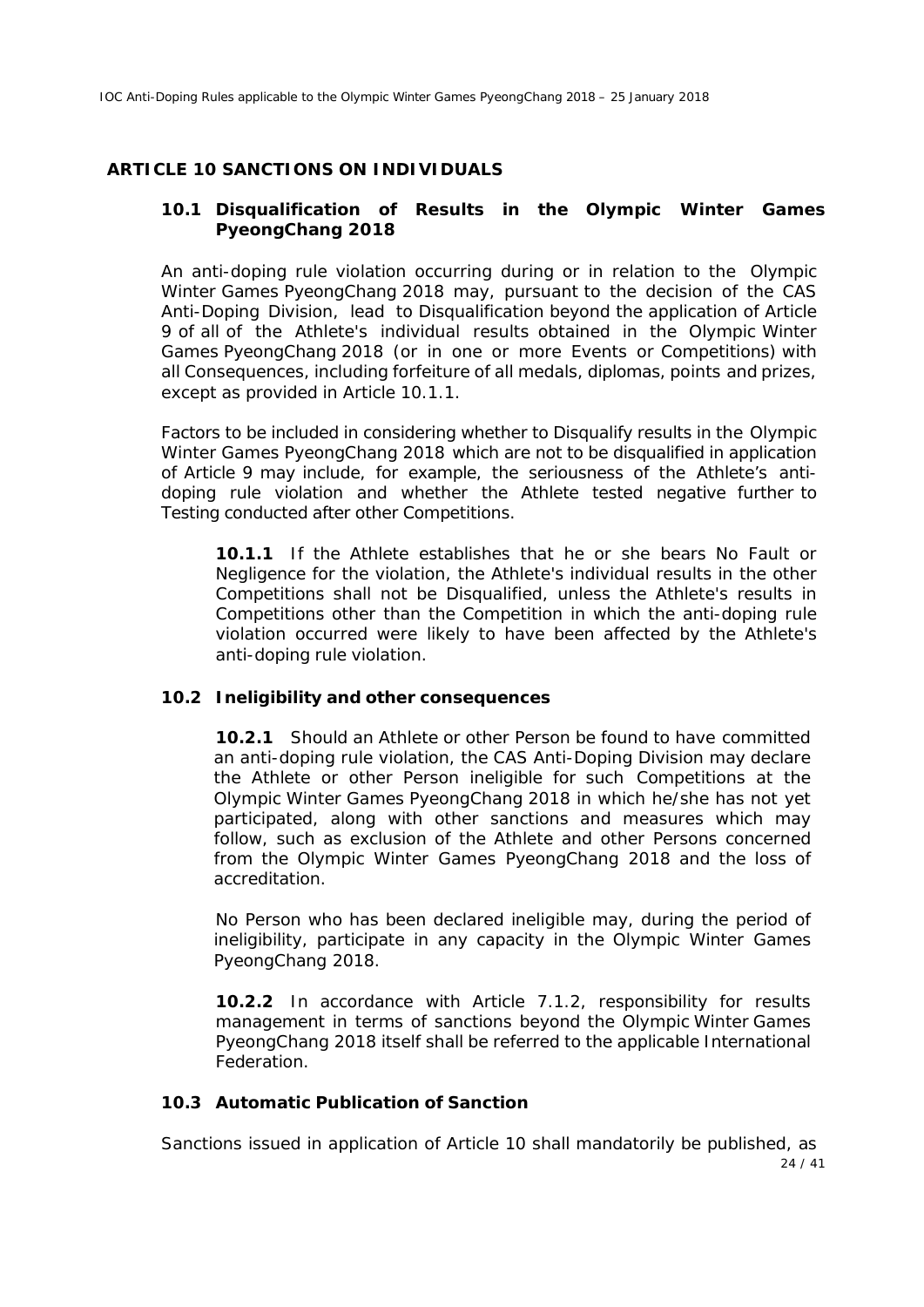provided in Article 13.3.

### **ARTICLE 11 CONSEQUENCES TO TEAMS**

#### **11.1** *Testing* **of** *Team Sport***s**

Where more than one member of a team in a *Team Sport* has been notified of an anti-doping rule violation under Article 7 in connection with the *Olympic Winter Games PyeongChang 2018*, the *IOC* shall conduct appropriate *Target Testing* of the team during the *Period of the Olympic Winter Games PyeongChang 2018*.

#### **11.2** *Consequences* **for** *Team Sport***s**

If one or more members of a team in a *Team Sport* is found to have committed an anti-doping rule violation during the *Period of the Olympic Winter Games PyeongChang 2018*, the *CAS Anti-Doping Division* shall impose the consequences on the team results (e.g., loss of points, *Disqualification* from a *Competition*, *Event* or *the Olympic Winter Games PyeongChang 2018*, or other consequences), which are provided in this respect in the applicable rules of the relevant *International Federation*, in addition to any consequences imposed pursuant to these *Rules* on the individual *Athlete(*s) found to have committed the anti-doping rule violation.

#### **11.3** *Consequences to Teams* **in sports which are not** *Team Sports*

If one or more members of a team in a sport which is not a *Team Sport* but where awards are given to teams, is found to have committed an anti-doping rule violation during the *Period of the Olympic Winter Games PyeongChang 2018*, the *CAS Anti-Doping Division* shall impose the consequences on the team (e.g., loss of points, *Disqualification* from a *Competition*, *Event* or *the Olympic Winter Games PyeongChang 2018*, or other consequences) which are provided in this respect in the applicable rules of the relevant *International Federation*, in addition to any consequences imposed pursuant to these *Rules* on the individual *Athlete(*s) found to have committed the anti-doping rule violation.

Pursuant to the request of the World Curling Federation, with respect to team results in the sport of curling, *Disqualification* and all resulting consequences shall apply if: (i) more than one team member has committed an anti-doping rule violation in the men's or women's event, respectively, or (ii) one or more team members has committed an anti-doping rule violation in the mixed doubles event.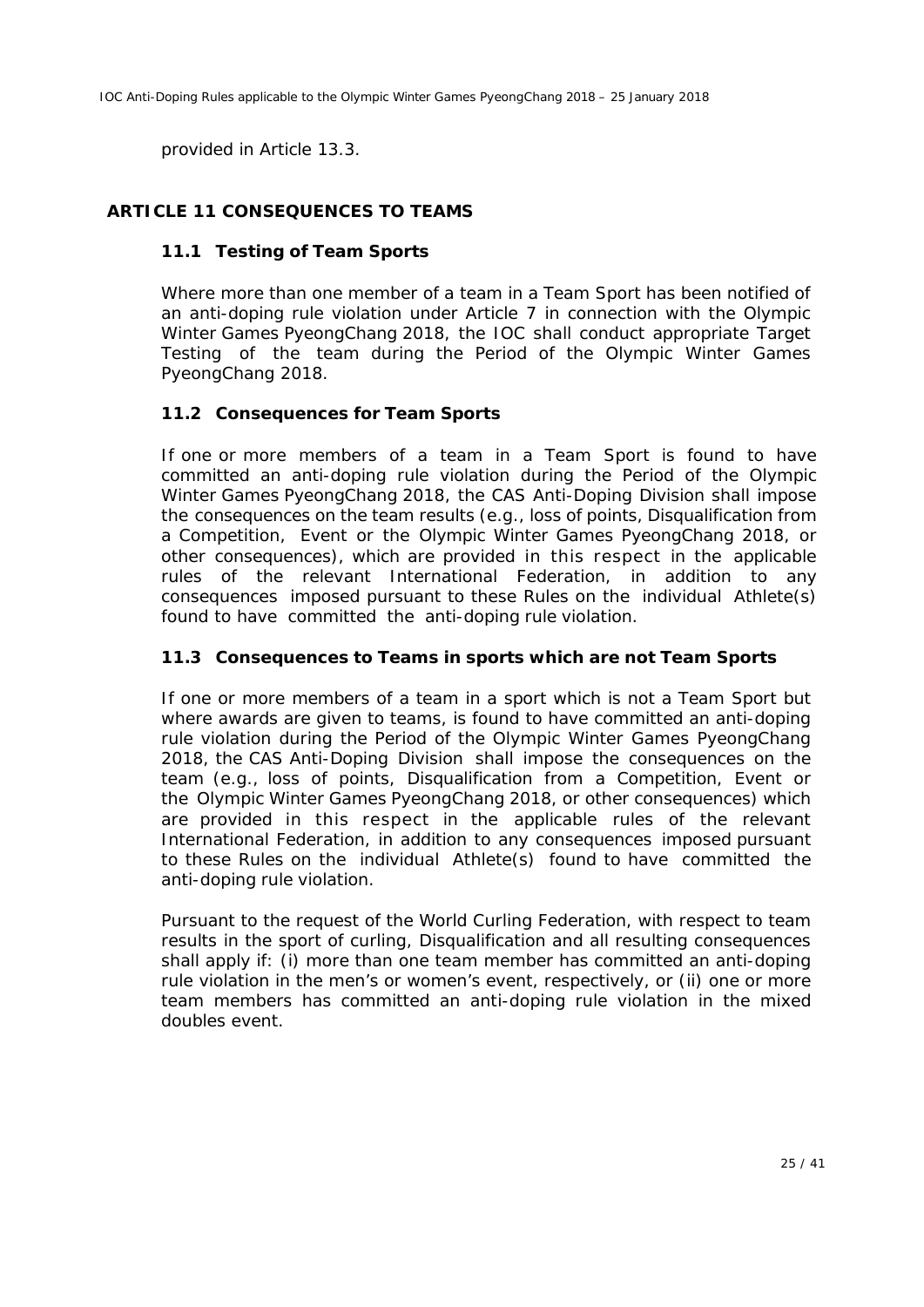#### **ARTICLE 12 APPEALS**

#### **12.1 Decisions Subject to Appeal**

Decisions made under these *Rules* may be appealed as set forth below in Articles 12.2 through 12.5 or as otherwise provided in these *Rules*. Such decisions shall remain in effect while under appeal unless the appellate body orders otherwise.

#### **12.1.1** Scope of Review Not Limited

The scope of review on appeal includes all issues relevant to the matter and is expressly not limited to the issues or scope of review before the initial decision maker.

#### **12.1.2** *CAS* Shall Not Defer to the Findings Being Appealed

In making its decision, *CAS* need not give deference to the discretion exercised by the body whose decision is being appealed.

#### **12.2 Appeals of Decisions Regarding Anti-Doping Rule Violations,** *Consequences***,** *Provisional Suspensions***, Recognition of Decisions and Jurisdiction**

A decision that an anti-doping rule violation was committed, a decision imposing *Consequences* or not imposing *Consequences* for an anti-doping rule violation, or a decision that no anti-doping rule violation was committed; a decision that an anti-doping rule violation proceeding cannot go forward for procedural reasons (including, for example, prescription); a decision by *WADA* assigning results management under Article 7.1 of the *Code*; a decision by the *IOC* not to bring forward an *Adverse Analytical Finding* or an *Atypical Finding* as an anti-doping rule violation, or a decision not to go forward with an antidoping rule violation after an investigation under Article 7.5; a decision not to lift a *Provisional Suspension* as a result of a *Provisional Hearing*; the *CAS Anti*-*Doping Division's* failure to comply with Article 7.6.1; a decision that the *IOC or the CAS Anti-Doping Division* lacks jurisdiction to rule on an alleged antidoping rule violation or its *Consequences;* and a decision by the *IOC* not to recognize another *Anti-Doping Organization's* decision under Article 15 may be appealed exclusively as provided in this Article 12.

**12.2.1** Subject to Article 12.3 below, decisions made under these *Rules* may be appealed exclusively to *CAS.*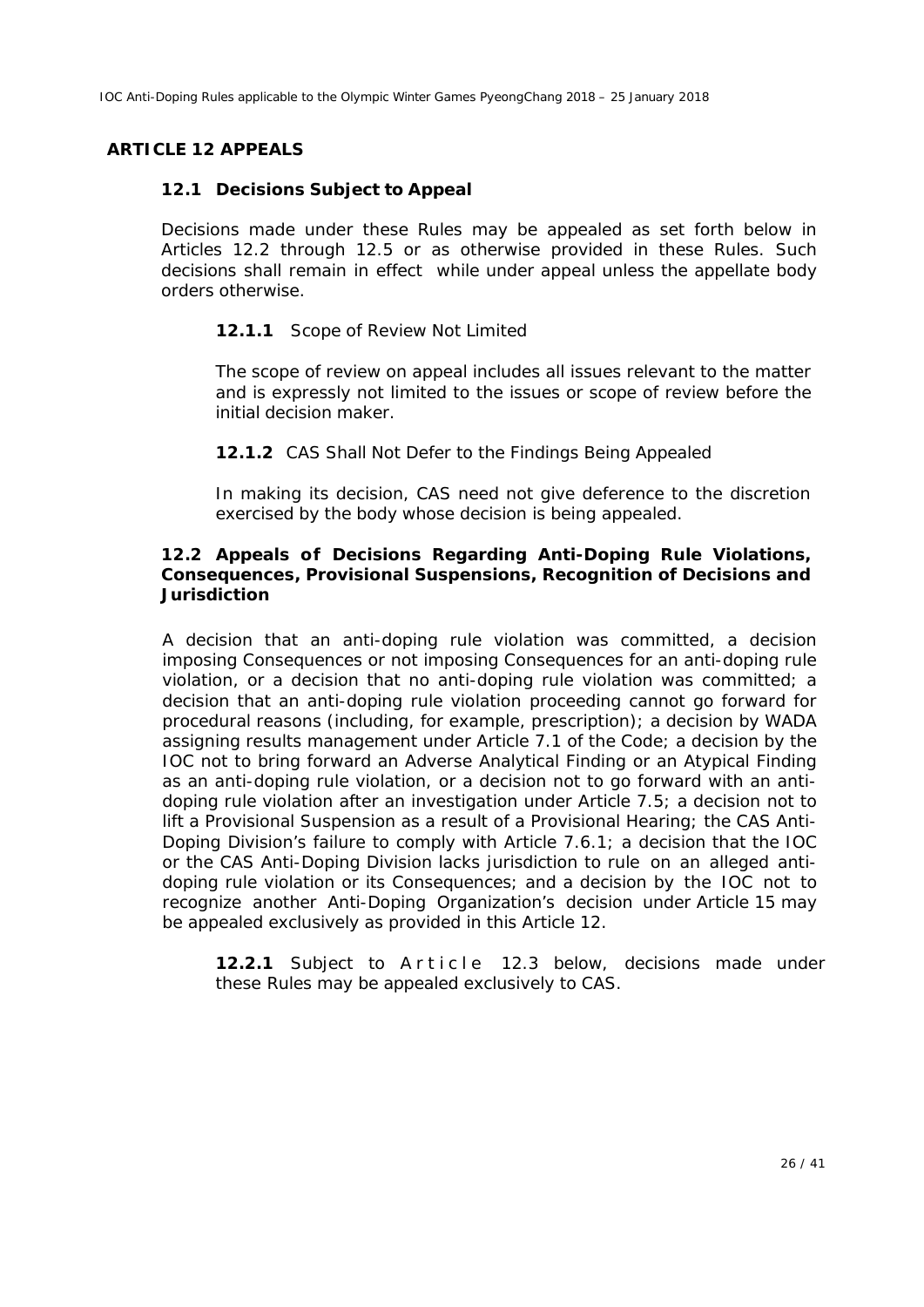#### **12.2.2** *Persons* Entitled to Appeal

The following *Persons* shall have the right to appeal to *CAS*: (a) the *Athlete* or other *Person* who is the subject of the decision being appealed; (b) the *IOC*; (c) the relevant *International Federation*; (d) the *National Anti-Doping Organization* of the *Person's* country of residence or countries where the *Person* is a national or license holder; and (e) *WADA*.

Notwithstanding any other provision herein, the only *Person* who may appeal from a *Provisional Suspension* is the *Athlete* or other *Person* upon whom the *Provisional Suspension* is imposed.

#### **12.2.3** Cross Appeals and other Subsequent Appeals Allowed

Cross appeals and other subsequent appeals by any respondent named in cases brought to *CAS* under the *Code* are specifically permitted*.* Any party with a right to appeal under this Article 12 must file a cross appeal or subsequent appeal at the latest with the party's answer.

#### **12.3 Appeals Relating to** *TUEs*

*TUE* decisions may be appealed exclusively as provided in Article 4.4.

#### **12.4 Notice of Appeal Decisions**

Any *Anti-Doping Organization* that is a party to an appeal shall promptly provide the appeal decision to the *Athlete* or other *Person* and to the other *Anti-Doping Organizations* that would have been entitled to appeal under Article 12.2.2 as provided under Article 13.2.

### **12.5 Time for Filing Appeals**

The time to file an appeal to *CAS* shall be twenty-one days from the date of receipt of the decision by the appealing party. The above notwithstanding, the following shall apply in connection with appeals filed by a party entitled to appeal but which was not a party to the proceedings that led to the decision being appealed:

- a) Within fifteen days from notice of the decision, such party/ies shall have the right to request a copy of the case file from the body that issued the decision;
- b) If such a request is made within the fifteen-day period, then the party making such request shall have twenty-one days from receipt of the file to file an appeal to *CAS*.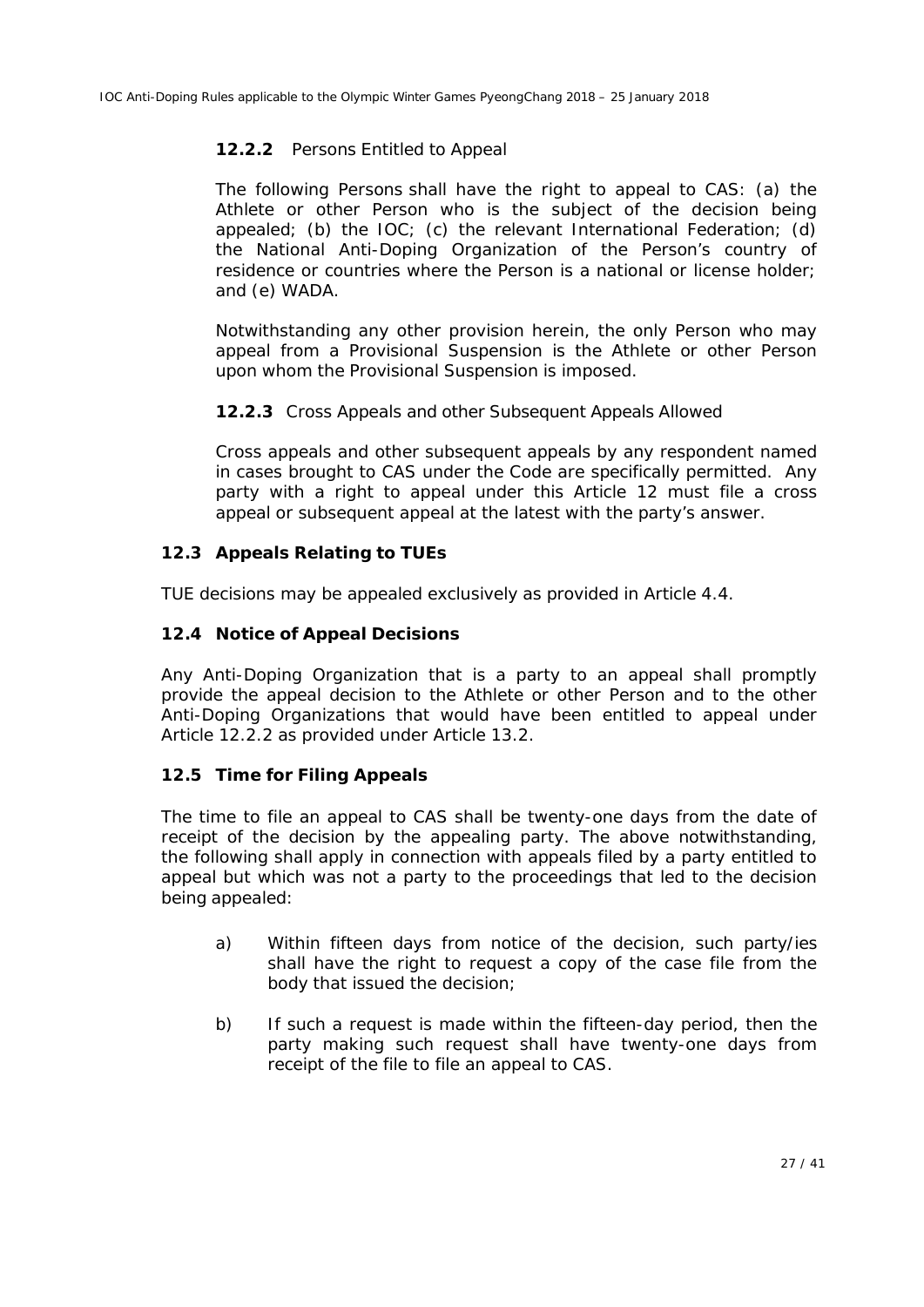The above notwithstanding, the filing deadline for an appeal filed by *WADA*  shall be the later of:

- a) Twenty-one days after the last day on which any other party in the case could have appealed; or
- b) Twenty-one days after *WADA*'s receipt of the complete file relating to the decision.

#### **ARTICLE 13 CONFIDENTIALITY AND REPORTING**

#### **13.1 Information Concerning** *Adverse Analytical Findings***,** *Atypical Findings***, and Other Asserted Anti-Doping Rule Violations**

**13.1.1** Notification of Anti-Doping Rule Violations to *Athletes* and other *Persons*

Notification to *Athletes* or other *Persons* of anti-doping rule violations asserted against them shall occur as provided under Articles 7, 13 and 14 of these *Rules*.

**13.1.2** Notification of Anti-Doping Rule Violations to *NOCs*, a representative of the *Independent Observer Program,* the *International Federation* concerned and *WADA*

Notification of the assertion of an anti-doping rule violation to the *NOC*, a representative of the *Independent Observer Program,* the *International Federation* concerned and *WADA* shall occur as provided under Articles 7 and 13 of these *Rules*, together with the notification to the *Athlete* or other *Person*.

**13.1.3** Content of an Anti-Doping Rule Violation Notification

Notification of an anti-doping rule violation under Article 2.1 shall include: the *Athlete's* name, country, sport and discipline within the sport, the *Athlete's* competitive level, whether the test was *In-Competition* or *Out-of-Competition*, the date of *Sample* collection, the analytical result reported by the laboratory, and other information as required by the International Standard for Testing and Investigations. Notification of anti-doping rule violations other than under Article 2.1 shall include the rule violated and the basis of the asserted violation.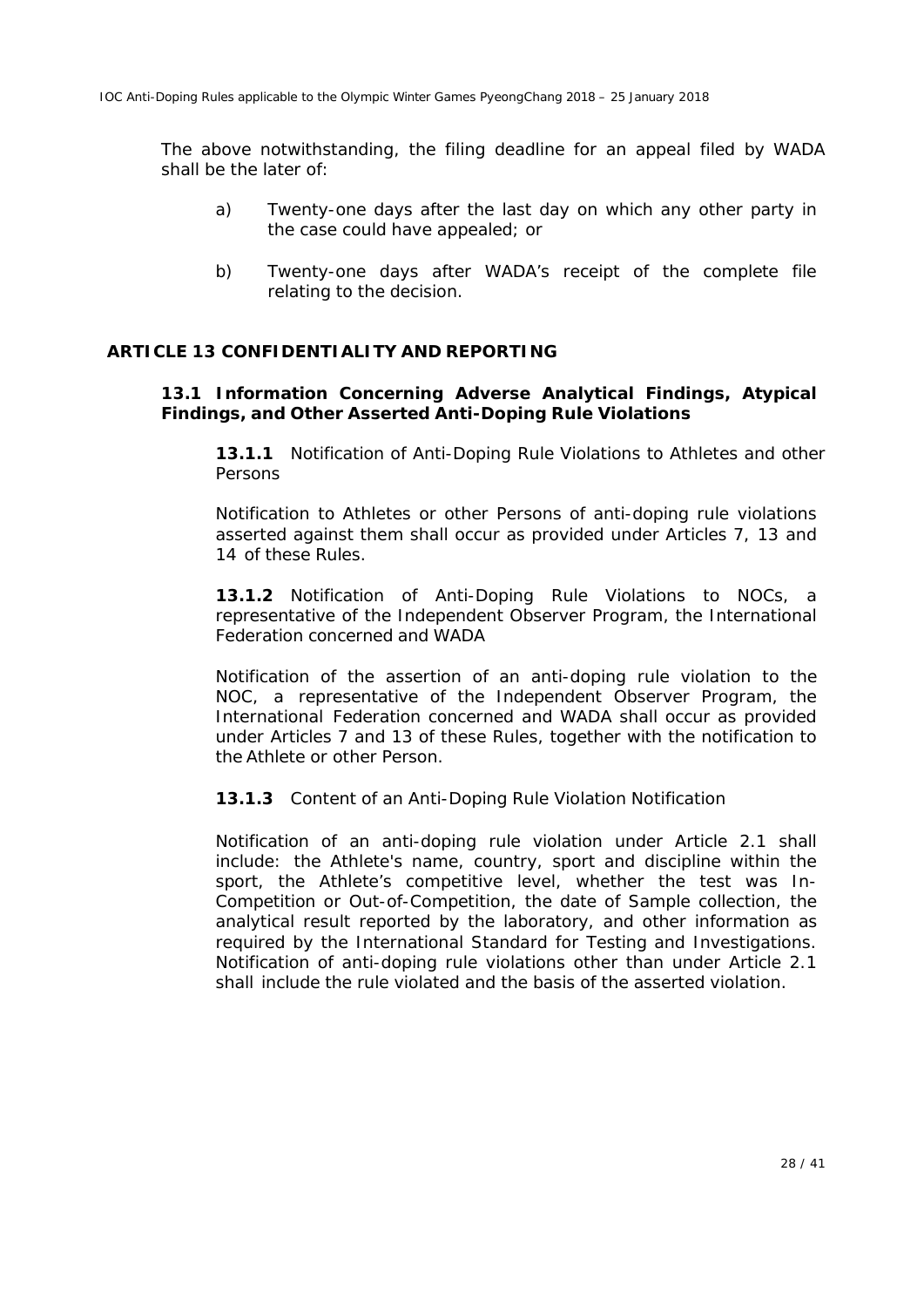#### **13.1.4** Confidentiality

The recipient organizations shall not disclose this information beyond those *Person*s with a need to know (which would include the appropriate personnel at the applicable *National Olympic Committee*, *National Federation*, and team in a *Team Sport*) until the *CAS Anti-Doping Division* has made *Public Disclosure* or has failed to make *Public Disclosure* as required in Article 13.3.

The *CAS Anti-Doping Division* shall ensure that information concerning *Adverse Analytical Findings*, *Atypical Findings*, and other asserted antidoping rule violations remains confidential until such information is *Publicly Disclosed* in accordance with Article 13.3.

#### **13.2 Notice of Anti-Doping Rule Violation Decisions and Request for Files**

**13.2.1** Anti-doping rule violation decisions rendered pursuant to these *Rules* shall include the full reasons for the decision.

**13.2.2** An *Anti-Doping Organization* having a right to appeal a decision received pursuant to Article 13.2.1 may, within fifteen days of receipt, request a copy of the full case file pertaining to the decision.

#### **13.3** *Public Disclosure*

**13.3.1** The identity of any *Athlete* or other *Person* who is asserted by the *IOC* to have committed an anti-doping rule violation may be *Publicly Disclose*d only after notice has been provided to the *Athlete* or other *Person* in accordance with Article 7 and also to the *NOC*, a representative of the *Independent Observer* Program, WADA and the *International Federation* of the *Athlete* or other *Person* in accordance with Article 13.1.2.

**13.3.2** No later than twenty days after it has been determined in a final appellate decision under Article 12.2.1, or such appeal has been waived, or a hearing in accordance with Article 8 has been waived, or the assertion of an anti-doping rule violation has not been timely challenged, the disposition of the matter, including the sport, the anti-doping rule violated, the name of the *Athlete* or other *Person* committing the violation, the *Prohibited Substance* or *Prohibited Method* involved (if any) and the *Consequences* imposed must be *Publicly Reported*. The results of final appeal decisions concerning anti-doping rule violations, including the information described above must also be *Publicly Reported* within the same deadline.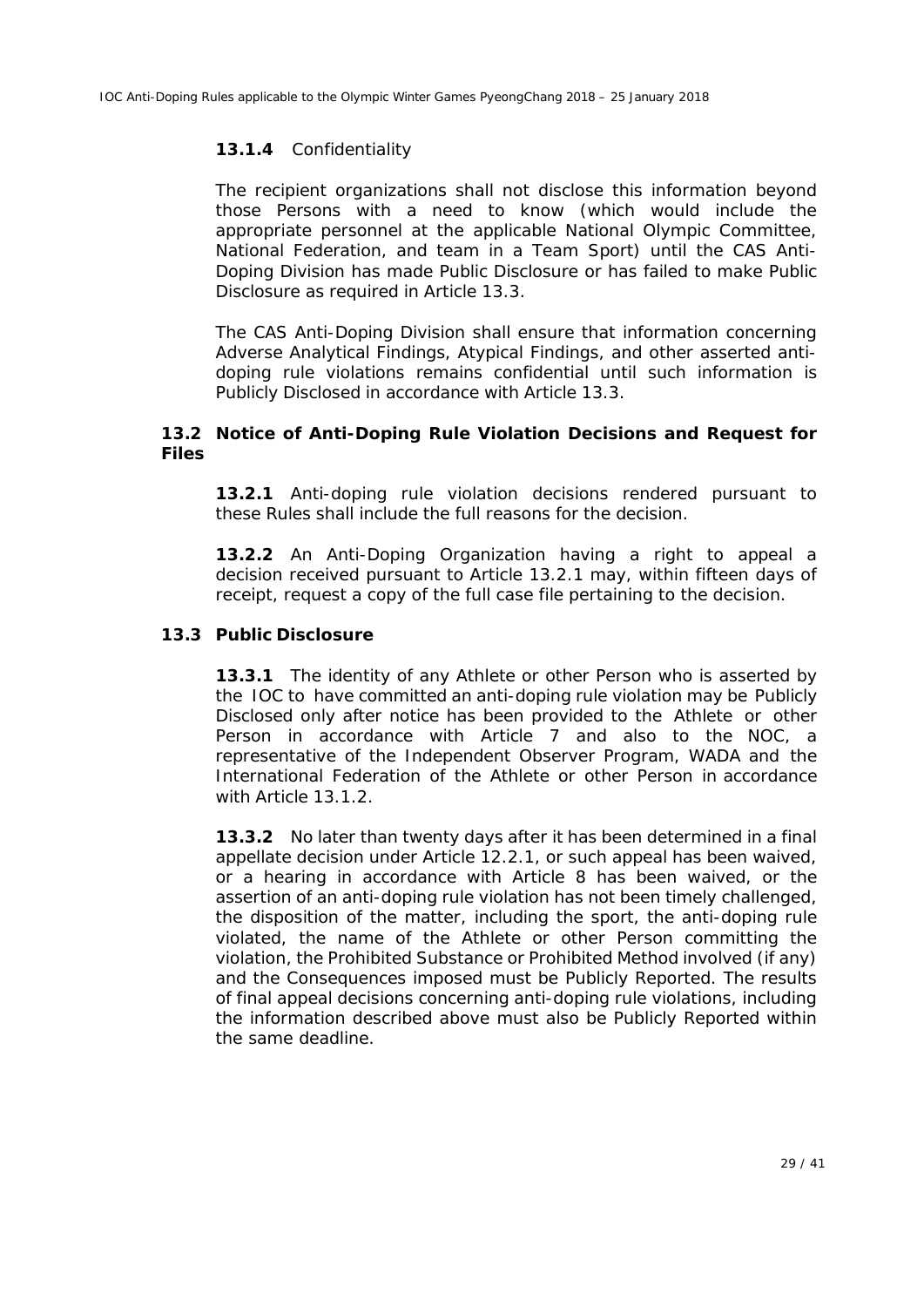**13.3.3** In any case where it is determined, after a hearing or appeal, that the *Athlete* or other *Person* did not commit an anti-doping rule violation, the decision may be *Publicly Disclosed* only with the consent of the *Athlete* or other *Person* who is the subject of the decision. Reasonable efforts shall be made to obtain such consent. If consent is obtained, the decision shall be *Publicly Disclosed* in its entirety or in such redacted form as the *Athlete* or other *Person* may approve.

**13.3.4** No public comment shall be made on the specific facts of any pending case (as opposed to general description of process and science) except in response to public comments attributed to the *Athlete* or other *Person* against whom an anti-doping rule violation is asserted, or their representatives.

**13.3.5** The mandatory *Public Reporting* required in Article 13.3.2 shall not be required where the *Athlete* or other *Person* who has been found to have committed an anti-doping rule violation is a *Minor*. Any optional *Public Reporting* in a case involving a *Minor* shall be proportionate to the facts and circumstances of the case.

#### **13.4 Data Privacy**

**13.4.1** The *IOC* and *other Anti-Doping Organizations* shall be authorized to:

- $\bullet$  collect;
- $\bullet$  store;
- transfer, to any location, including to territories with data protection laws which do not provide for the same level of data protection as the territory where the data is transferred from;
- disclose and/or
- otherwise process

any personal information relating to *Participants* and other *Persons*  for the duration and in all manners necessary and adequate to conduct their anti-doping activities under these *Rules*. Further information addressing the requirements of the International Standard for the Protection of Privacy and Personal Information in relation to the processing of personal information will be communicated to *Athletes* subject to a *Doping Control*.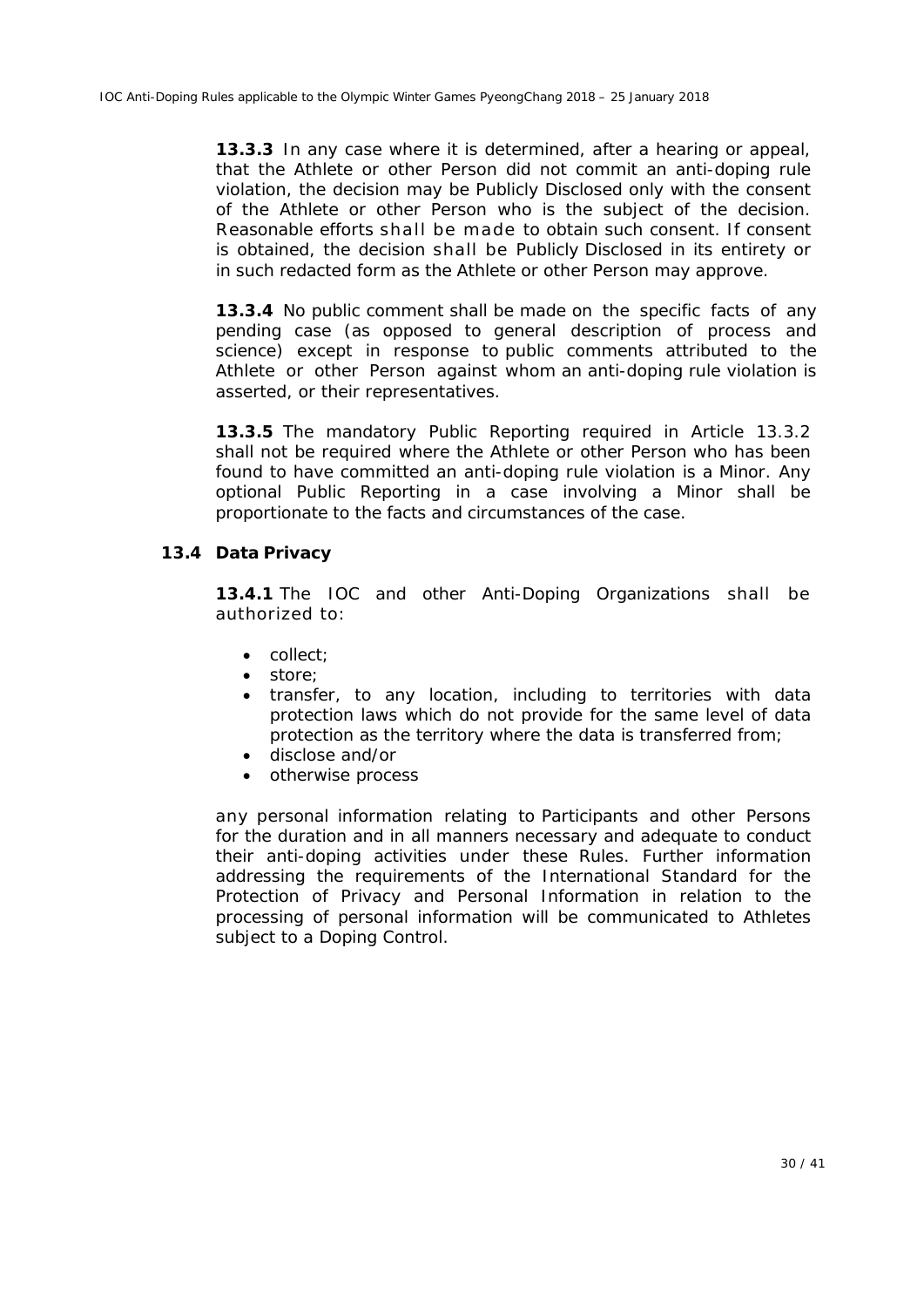**13.4.2** The "personal information" referred to in Article 13.4.1 above and more generally in these *Rules* shall include any information related to identified or identifiable *Participants* and other *Persons* subject to their application, including for example and without limitation, name, date of birth, contact details and sporting affiliations, whereabouts, designated therapeutic use exemptions (if any), anti-doping test results, and results management (including disciplinary hearings, appeals and sanctions) and other information as further determined in the *Code* and the International Standard for the Protection of Privacy and Personal Information.

**13.4.3** By consenting to be bound by these *Rules* and to comply with them, as part of the accreditation process to the *Olympic Winter Games PyeongChang 2018* or otherwise, *Participants* or other *Persons* have agreed that their personal information, as defined in Article 13.4.2 may be used by the *IOC* or any other *Anti*-*Doping Organization* in the manner and for the purposes set forth in Article 13.4.1 above*.*

**13.4.4** The *IOC* and other *Anti-Doping Organizations* will implement adequate security safeguards, including physical, organizational, technical, environmental and other measures, to prevent the loss, theft, or unauthorized access, destruction, use, modification or disclosure (including disclosures made via electronic networks) as required under the International Standard for the Protection of Privacy and Personal Information.

**13.4.5** *Participants* or other *Persons* to whom the personal information relates shall have the right to access their personal information, to request the modification or deletion of their personal information or to initiate a complaint in accordance with the provisions of the International Standard for the Protection of Privacy and Personal Information.

#### **ARTICLE 14 DEEMED NOTIFICATION & REPRESENTATION**

**14.1** Any notification under these *Rules* by the *IOC* to an *Athlete* or other *Person* accredited pursuant to the request of an *NOC* shall be deemed as accomplished by delivery of the notification to that *NOC*. This applies without limitation for all notifications before, during and after the *Period of the Olympic Winter Games PyeongChang 2018.* It shall be the responsibility of the *NOC* to notify the *Athlete* or other *Person* in person. Bona fide efforts by the *IOC* to secure notification in person shall be without prejudice to the validity of notifications to the *NOC* in application of this provision.

**14.2** Notification under these *Rules* to an *NOC* shall be deemed to be accomplished by delivery of the notification to either the President, or the Secretary General, the chef de mission, or the deputy chef de mission or another representative of the *NOC* in question designated by the *NOC* for that purpose.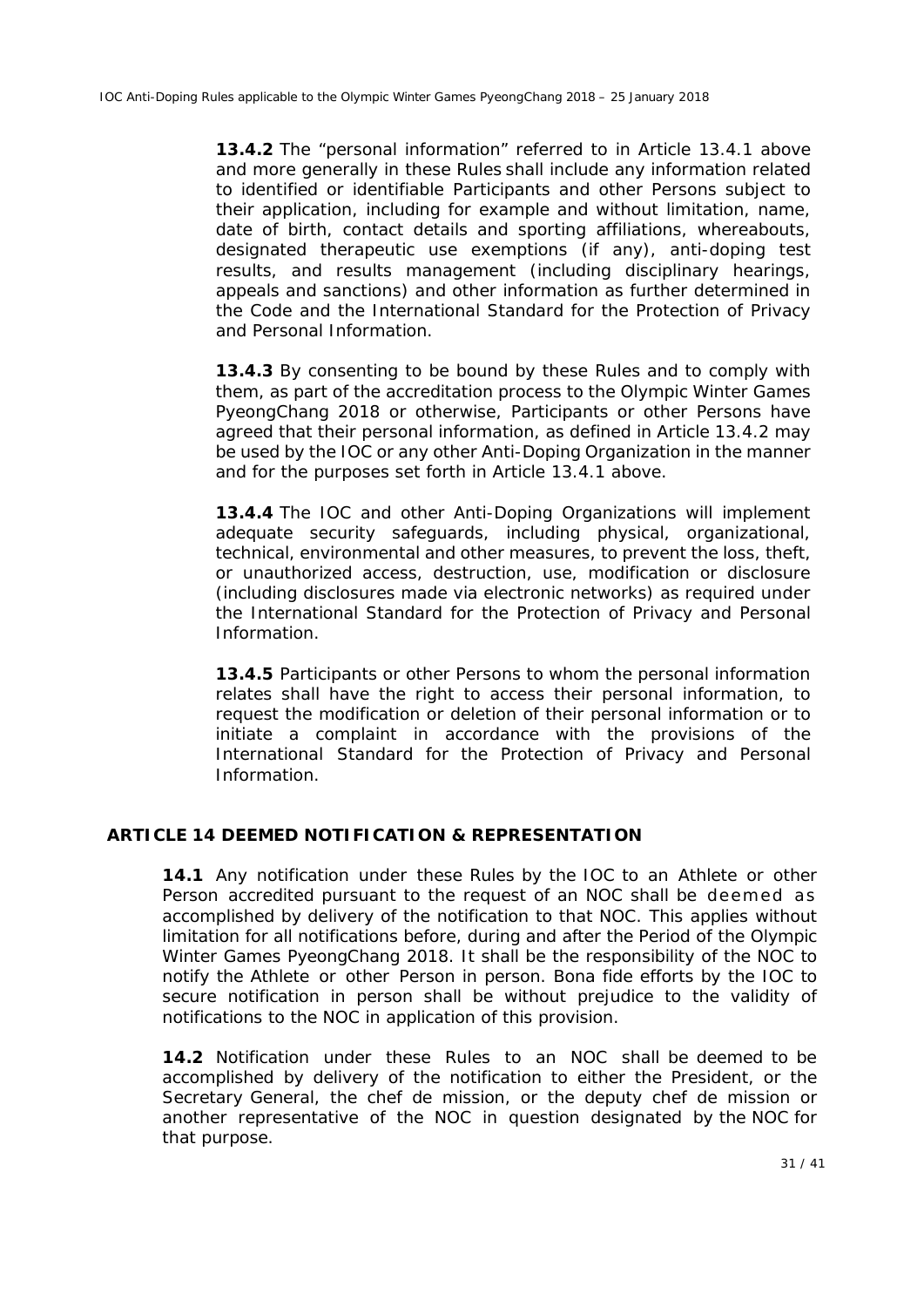**14.3** During the *Period of the Olympic Winter Games PyeongChang 2018* and for the purpose of the application of these *Rules*, the *Athlete* and other *Person*  shall be deemed to be validly represented by the *NOC*, acting through the persons mentioned in Article 14.2. Without limitation, this applies in the context of the application of Article 7 of these Rules.

#### **ARTICLE 15 APPLICATION AND RECOGNITION OF DECISIONS**

**15.1** Subject to the right to appeal provided in Article 12, *Testing*, *Provisional Suspensions*, hearing results, or other final adjudications of any *Signatory* which are consistent with the *Code* and are within that *Signatory's* authority, shall be applicable worldwide and shall be recognized and respected by the *IOC*.

**15.2** The *IOC* shall recognize the measures taken by other bodies which have not accepted the *Code* if the rules of those bodies are otherwise consistent with the *Code*.

#### **ARTICLE 16 STATUTE OF LIMITATIONS**

No anti-doping rule violation proceeding may be commenced against an *Athlete* or other *Person* unless he or she has been notified of the anti-doping rule violation as provided in Articles 7 and 13, or notification has been reasonably attempted, within ten years from the date the violation is asserted to have occurred.

#### **ARTICLE 17 AMENDMENT AND INTERPRETATION OF ANTI-DOPING RULES**

**17.1** These *Rules* may be amended from time to time by the *IOC* Executive Board. The English version of these *Rules* shall prevail.

**17.2** These *Rules* shall be governed by Swiss law and the Olympic Charter.

**17.3** Nothing in these *Rules* shall be interpreted as to limit or waive any rights granted to *Anti-Doping Organizations* to conduct their anti-doping activities under applicable laws.

**17.4** The headings used for the various Parts and Articles of these *Rules* are for convenience only and shall not be deemed part of the substance of these *Rules* or to affect in any way the language of the provisions to which they refer. The masculine gender used in relation to any physical *Person* shall, unless there is a specific provision to the contrary, be understood as including the feminine gender.

**17.5** The *Code* and the *International Standards* shall be considered integral parts of these *Rules* and shall prevail in case of conflict.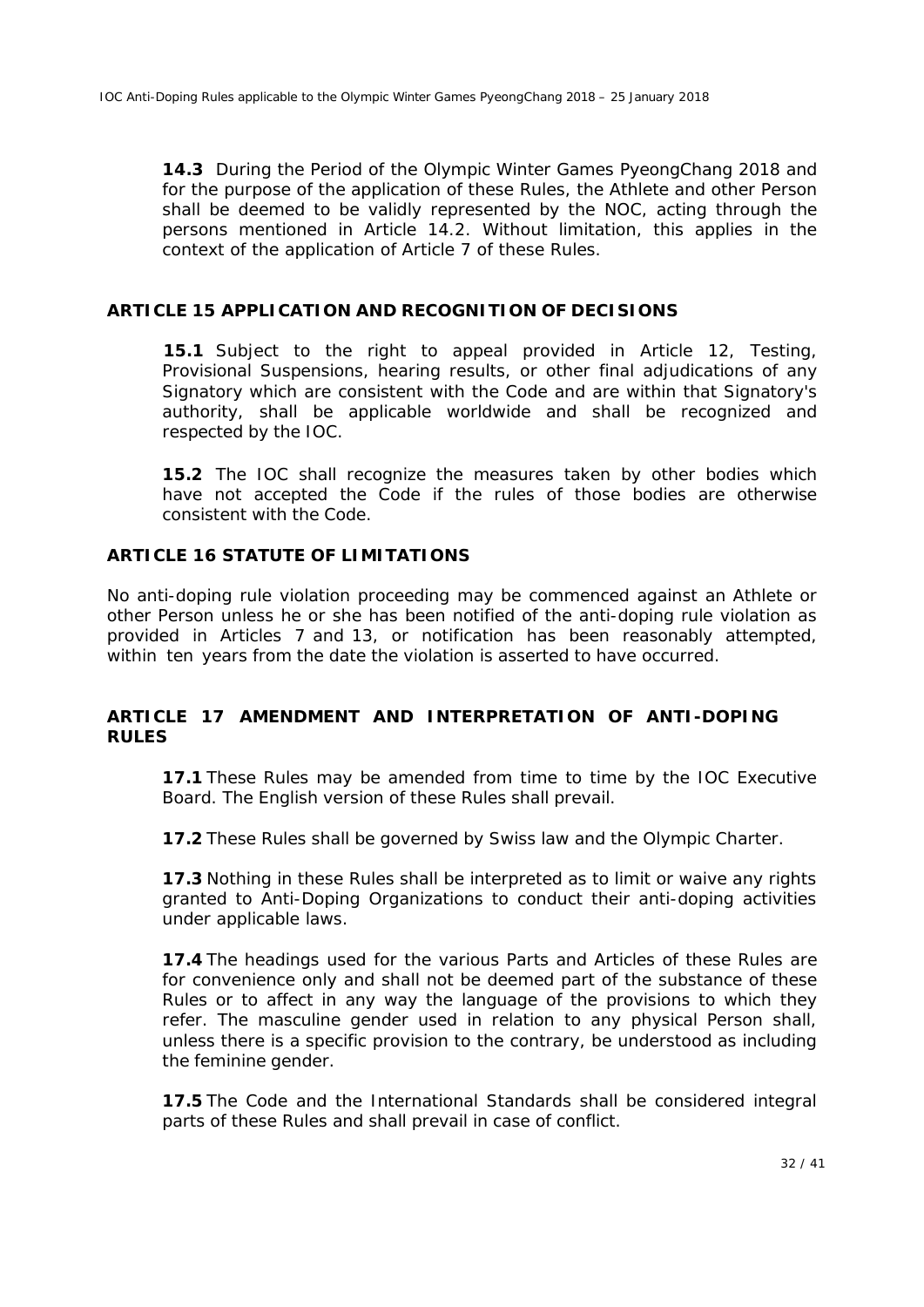**17.6** These *Rules* have been adopted pursuant to the applicable provisions of the *Code* and shall be interpreted in a manner that is consistent with applicable provisions of the *Code*. The Introduction and Appendices shall be considered an integral part of these *Rules*. In the event that these *Rules*  do not cover an issue arising in connection with such *Rules*, the relevant provisions from the *Code* shall apply *mutatis mutandis*. For the sake of clarity, in the event that there are any inconsistencies or lacunae within these *Rules*, such inconsistencies or lacunae shall be resolved so as to carry out the spirit of the *Code* and these *Rules*.

**17.7** The comments annotating various provisions of the *Code* are incorporated by reference into these *Rules*, shall be treated as if set out in full herein, and shall be used to interpret these *Rules*.

**17.8** In the event that there is any conflict between these *Rules* and the *CAS Anti-Doping Division Rules,* such conflict shall be resolved so as to carry out the spirit of both sets of rules in a reasonable manner.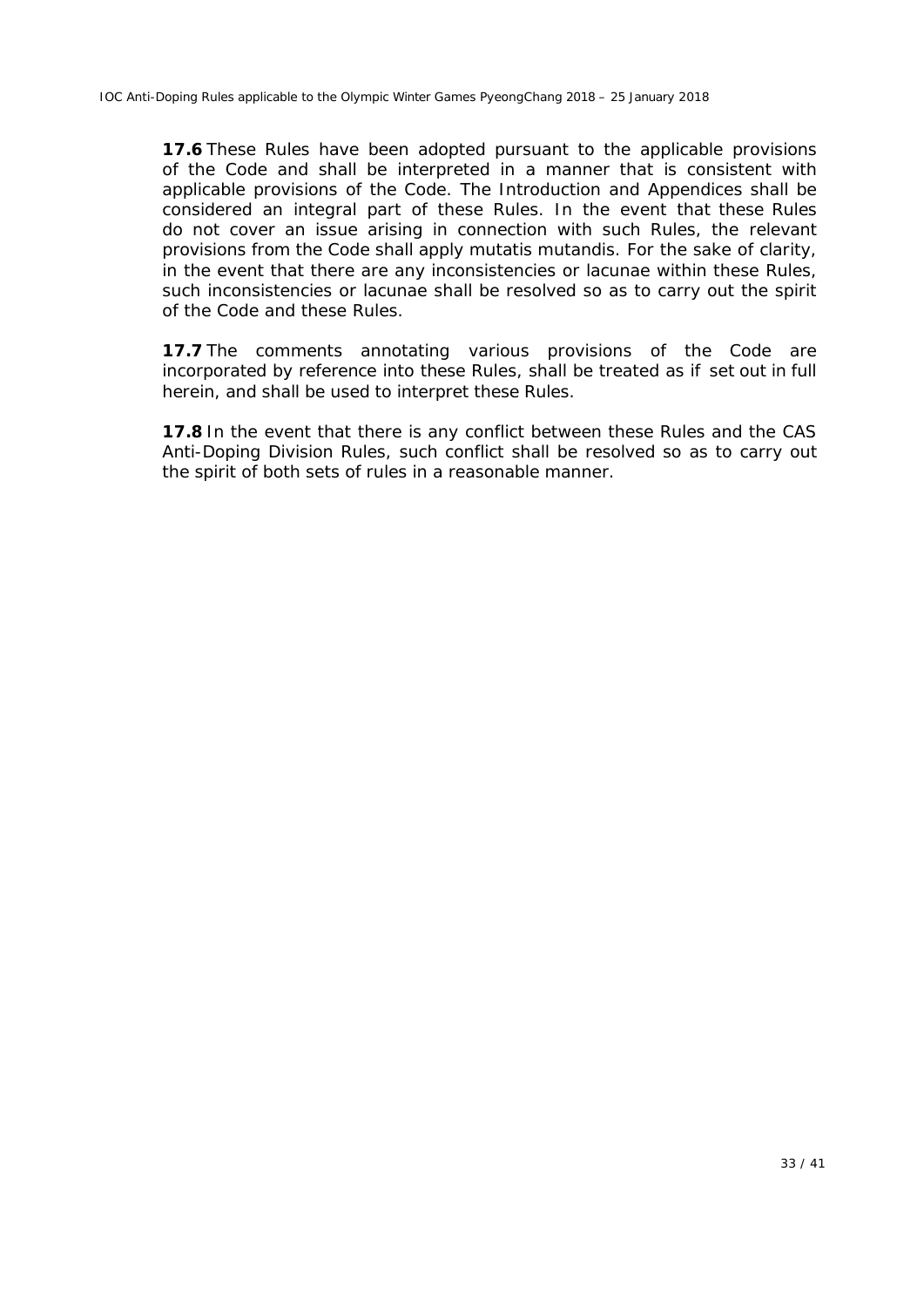#### **APPENDIX 1 DEFINITIONS**

*ADAMS*: The Anti-Doping Administration and Management System is a Web-based database management tool for data entry, storage, sharing, and reporting designed to assist stakeholders and *WADA* in their anti-doping operations in conjunction with data protection legislation.

*Administration*: Providing, supplying, supervising, facilitating, or otherwise participating in the *Use* or *Attempted Use* by another *Person* of a *Prohibited Substance* or *Prohibited Method*. However, this definition shall not include the actions of bona fide medical personnel involving a *Prohibited Substance* or *Prohibited Method* used for genuine and legal therapeutic purposes or other acceptable justification and shall not include actions involving *Prohibited Substances* which are not prohibited in *Out-of-Competition Testing* unless the circumstances as a whole demonstrate that such *Prohibited Substances* are not intended for genuine and legal therapeutic purposes or are intended to enhance sport performance*.*

*Adverse Analytical Finding*: A report from a *WADA*-accredited laboratory or other *WADA*-approved laboratory that, consistent with the International Standard for Laboratories and related Technical Documents, identifies in a *Sample* the presence of a *Prohibited Substance* or its *Metabolites* or *Markers* (including elevated quantities of endogenous substances) or evidence of the *Use* of a *Prohibited Method*.

*Adverse Passport Finding*: A report identified as an *Adverse Passport Finding* as described in the applicable *International Standards*.

*Anti-Doping Organization*: A *Signatory* that is responsible for adopting rules for initiating, implementing or enforcing any part of the *Doping Control* process. This includes, for example, the International Olympic Committee, the International Paralympic Committee, other *Major Event Organizations* that conduct *Testing* at their *Events*, *WADA*, *International Federations*, and *National Anti-Doping Organization*s*.*

*Athlete*: Any *Person* who competes, or may potentially compete, in the *Olympic Winter Games PyeongChang 2018*.

*Athlete Biological Passport*: The program and methods of gathering and collating data as described in the International Standard for Testing and Investigations and International Standard for Laboratories.

*Athlete Support Personnel*: Any coach, trainer, manager, agent, team staff, official, medical, paramedical personnel, parent or any other *Person* working with, treating or assisting an *Athlete* participating in or preparing for *Competition*.

*Attempt*: Purposely engaging in conduct that constitutes a substantial step in a course of conduct planned to culminate in the commission of an anti-doping rule violation. Provided, however, there shall be no anti-doping rule violation based solely on an *Attempt* to commit a violation if the *Person* renounces the *Attempt* prior to it being discovered by a third party not involved in the *Attempt*.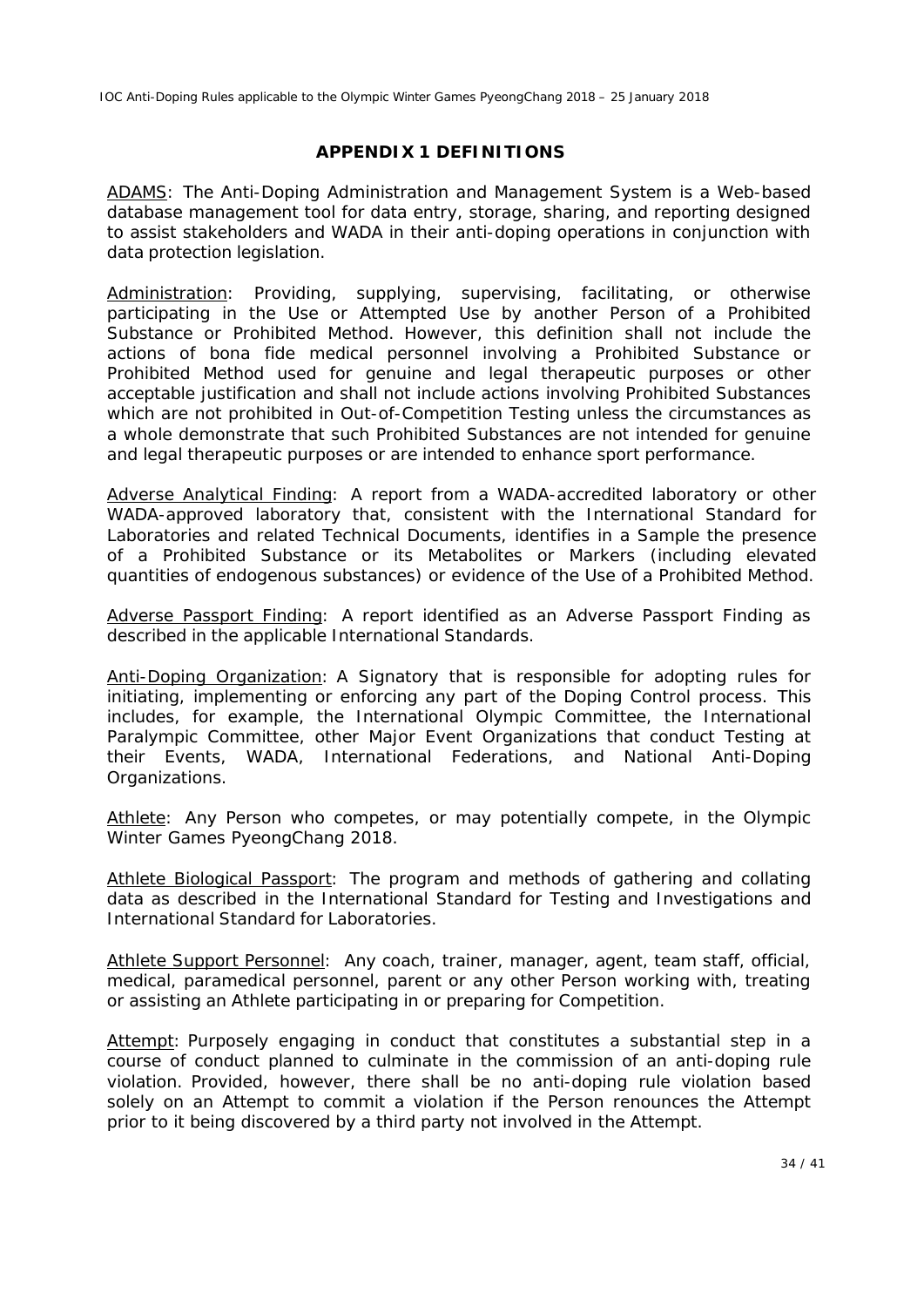*Atypical Finding*: A report from a *WADA*-accredited laboratory or other *WADA*approved laboratory which requires further investigation as provided by the International Standard for Laboratories or related Technical Documents prior to the determination of an *Adverse Analytical Finding*.

*Atypical Passport Finding*: A report described as an *Atypical Passport Finding* as described in the applicable *International Standards*.

*CAS*: The Court of Arbitration for Sport; unless the contrary is stated, references to the *CAS* shall include its ad hoc Division on the occasion of the *Olympic Winter Games PyeongChang 2018,* to the exclusion of its *CAS Anti-Doping Division*.

*CAS Anti-Doping Division:* the Division of the Court of Arbitration for Sport set up by the *CAS Anti-Doping Division Rules.*

*CAS Anti-Doping Division Rules:* the Arbitration Rules applicable to doping-related cases arising during the Olympic Games adopted by ICAS, setting up the *CAS Anti-Doping Division* to conduct hearings and issue decisions under the *Rules.*

*Code*: The World Anti-Doping Code.

*Competition*: A single race, match, game or singular sport contest at the *Olympic Winter Games PyeongChang 2018*. For example, a Men's ice hockey match or the final of the Women's downhill.

*Consequences of Anti-Doping Rule Violations ("Consequences")*: An *Athlete's* or other *Person's* violation of an anti-doping rule may result in one or more of the following: (a) *Disqualification* means the *Athlete's* results in a particular *Competition* or *Event* are invalidated, with all resulting *Consequences* including forfeiture of any medals, points and prizes; (b) *Ineligibility* means the *Athlete* or other *Person* is barred on account of an anti-doping rule violation for a specified period of time from participating in any *Competition* or other activity or funding as provided in Article 10.12.1 of the *Code*; (c) *Provisional Suspension* means the *Athlete* or other *Person* is barred temporarily from participating in any *Competition* or activity prior to the final decision at a hearing conducted under Article 8; (d) *Financial Consequences* means a financial sanction imposed for an anti-doping rule violation or to recover costs associated with an anti-doping rule violation; and (e) *Public Disclosure or Public Reporting* means the dissemination or distribution of information to the general public or *Persons* beyond those *Persons* entitled to earlier notification in accordance with Article 13. Teams in *Team Sports* may also be subject to *Consequences* as provided in Article 11.

*Contaminated Product*: A product that contains a *Prohibited Substance* that is not disclosed on the product label or in information available in a reasonable Internet search.

*Disqualification*: See *Consequences of Anti-Doping Rule Violations* above.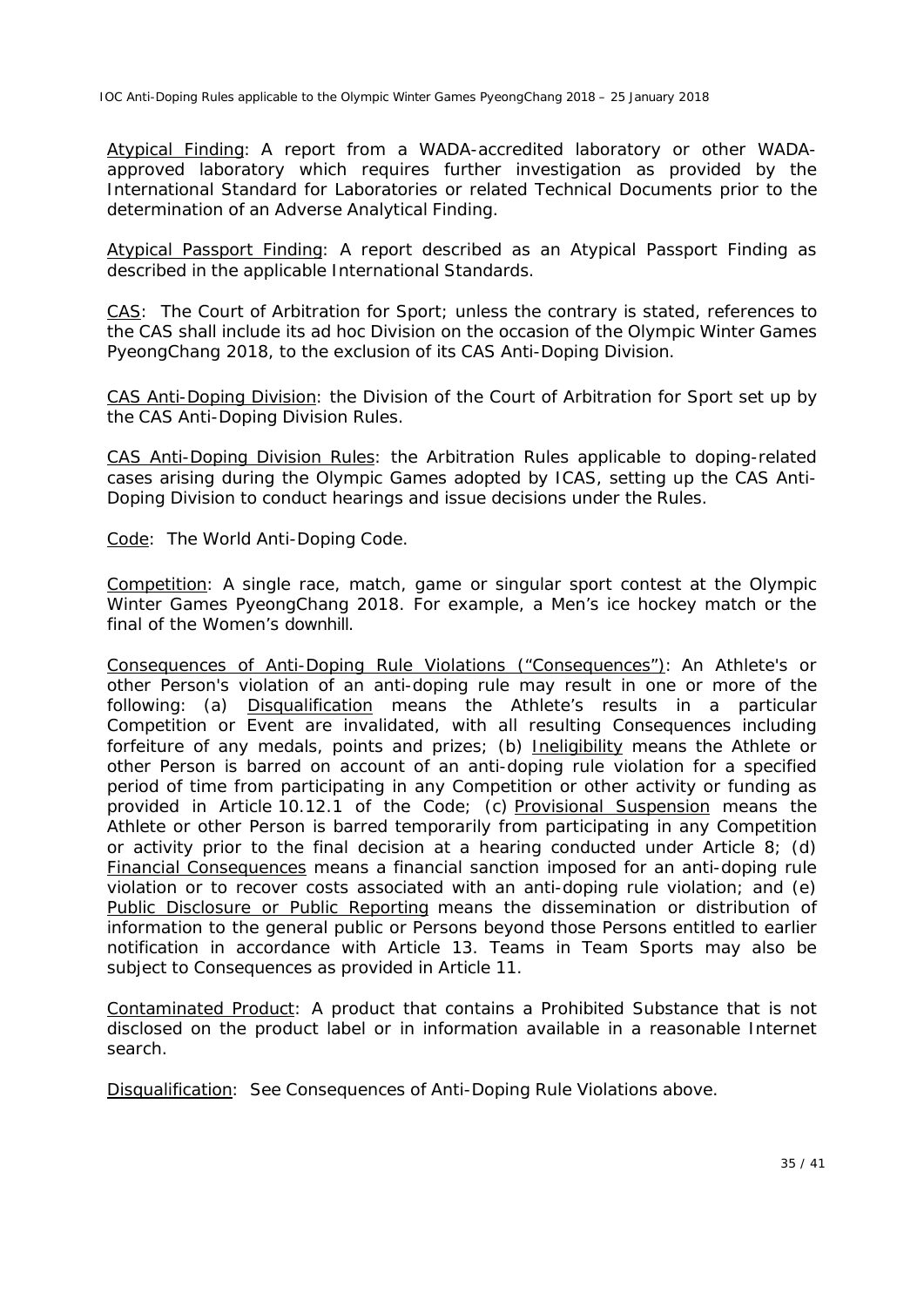*Doping Control*: All steps and processes from test distribution planning through to ultimate disposition of any appeal including all steps and processes in between such as provision of whereabouts information, *Sample* collection and handling, laboratory analysis, *TUEs*, results management and hearings.

*Event*: A series of individual *Competitions* forming part of the *Olympic Winter Games PyeongChang 2018* in respect of which medals are awarded (e.g., the Men's ice hockey tournament, the Women's downhill).

*Event Venues*: Those venues for which it is necessary to have an accreditation, ticket or permission from the *IOC* or *PYEONGCHANG 2018* and any other areas that are specifically designated as such by the *IOC.*

*Fault*: *Fault* is any breach of duty or any lack of care appropriate to a particular situation. Factors to be taken into consideration in assessing an *Athlete* or other *Person's* degree of *Fault* include, for example, the *Athlete's* or other *Person's* experience, whether the *Athlete* or other *Person* is a *Minor*, special considerations such as impairment, the degree of risk that should have been perceived by the *Athlete* and the level of care and investigation exercised by the *Athlete* in relation to what should have been the perceived level of risk. In assessing the *Athlete's* or other *Person's* degree of *Fault*, the circumstances considered must be specific and relevant to explain the *Athlete's* or other *Person's* departure from the expected standard of behavior. Thus, for example, the fact that an *Athlete* would lose the opportunity to earn large sums of money during a period of *Ineligibility,* or the fact that the *Athlete* only has a short time left in his or her career, or the timing of the sporting calendar, are not relevant factors to be considered in reducing the period of *Ineligibility* under Article 10.5.1 or 10.5.2 of the *Code*.

*Financial Consequences*: See *Consequences of Anti-Doping Rule Violations* above.

*GAISF:* Global Association of International Sports Federations*.* 

*In-Competition*: For purposes of these *Rules*, *In-Competition* means the period commencing twelve hours before a *Competition* in which the *Athlete* is scheduled to participate through to the end of such *Competition* and the *Sample* collection process related to such *Competition.*

*Independent Observer Program*: A team of observers, under the supervision of *WADA*, who observe and provide guidance on the *Doping Control* process at certain *Events* and report on their observations.

*Individual Sport*: Any sport that is not a *Team Sport*.

*Ineligibility*: See *Consequences of Anti-Doping Rule Violations* above.

*International Event*: An *Event* or *Competition* where the International Olympic Committee, the International Paralympic Committee, an *International Federation*, a *Major Event Organization,* or another international sport organization is the ruling body for the *Event* or appoints the technical officials for the *Event.*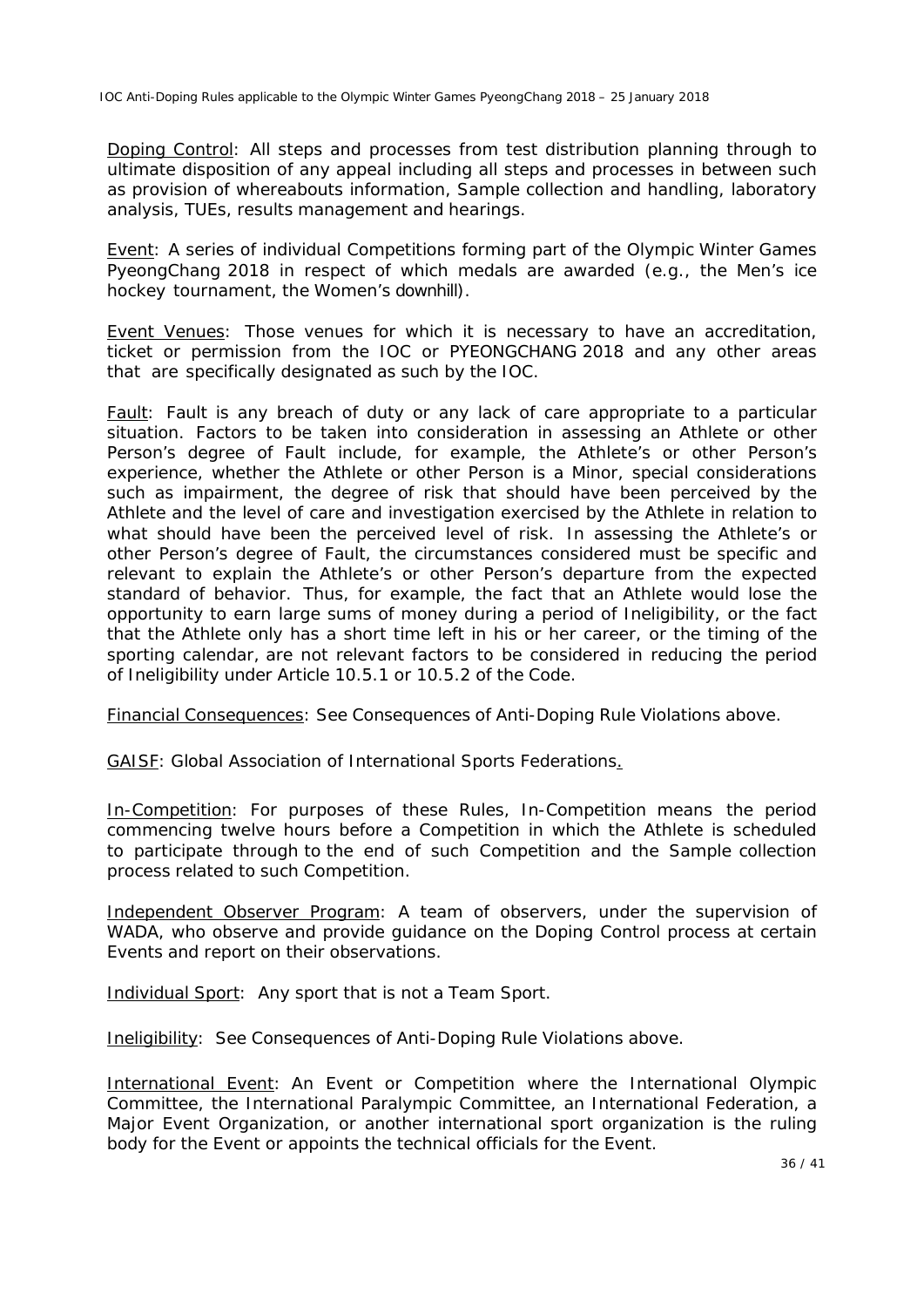*International Federation:* shall mean an international non-governmental organisation, recognised by the IOC, administering one or several sports at world level and encompassing organisations administering such sports at national level.

*International-Level Athletes*: *Athletes* who compete in sport at the international level, as defined by each *International Federation*, consistent with the International Standard for Testing and Investigations.

*International Standard*: A standard adopted by *WADA* in support of the *Code*. Compliance with an *International Standard* (as opposed to another alternative standard, practice or procedure) shall be sufficient to conclude that the procedures addressed by the *International Standard* were performed properly. *International Standards* shall include any Technical Documents issued pursuant to the *International Standard.*

#### *IOC*: The International Olympic Committee

*ITA:* International Testing Agency; set up as a Swiss foundation and having the purpose of providing independent *Doping Control* Services to *Anti-Doping Organizations,* including without limitation the *IOC*.

*Major Event Organizations*: The continental associations of *National Olympic Committee*s and other international multi-sport organizations that function as the ruling body for any continental, regional or other *International Event*. For purposes of these *Rules*, the *Major Event Organization* is the *IOC*.

*Marker*: A compound, group of compounds or biological variable(s) that indicates the *Use* of a *Prohibited Substance* or *Prohibited Method.*

*Metabolite*: Any substance produced by a biotransformation process.

*Minor*: A natural *Person* who has not reached the age of eighteen years.

*National Anti-Doping Organization*: The entity(ies) designated by each country as possessing the primary authority and responsibility to adopt and implement antidoping rules, direct the collection of *Samples*, the management of test results, and the conduct of hearings at the national level. If this designation has not been made by the competent public authority(ies), the entity shall be the country's *National Olympic Committee* or its designee.

*National Event*: A sport *Event* or *Competition* involving *International*- or *National-Level Athletes* that is not an *International Event*.

*National Federation*: A national or regional entity which is a member of or is recognized by an *International Federation* as the entity governing the *International Federation*'s sport in that nation or region.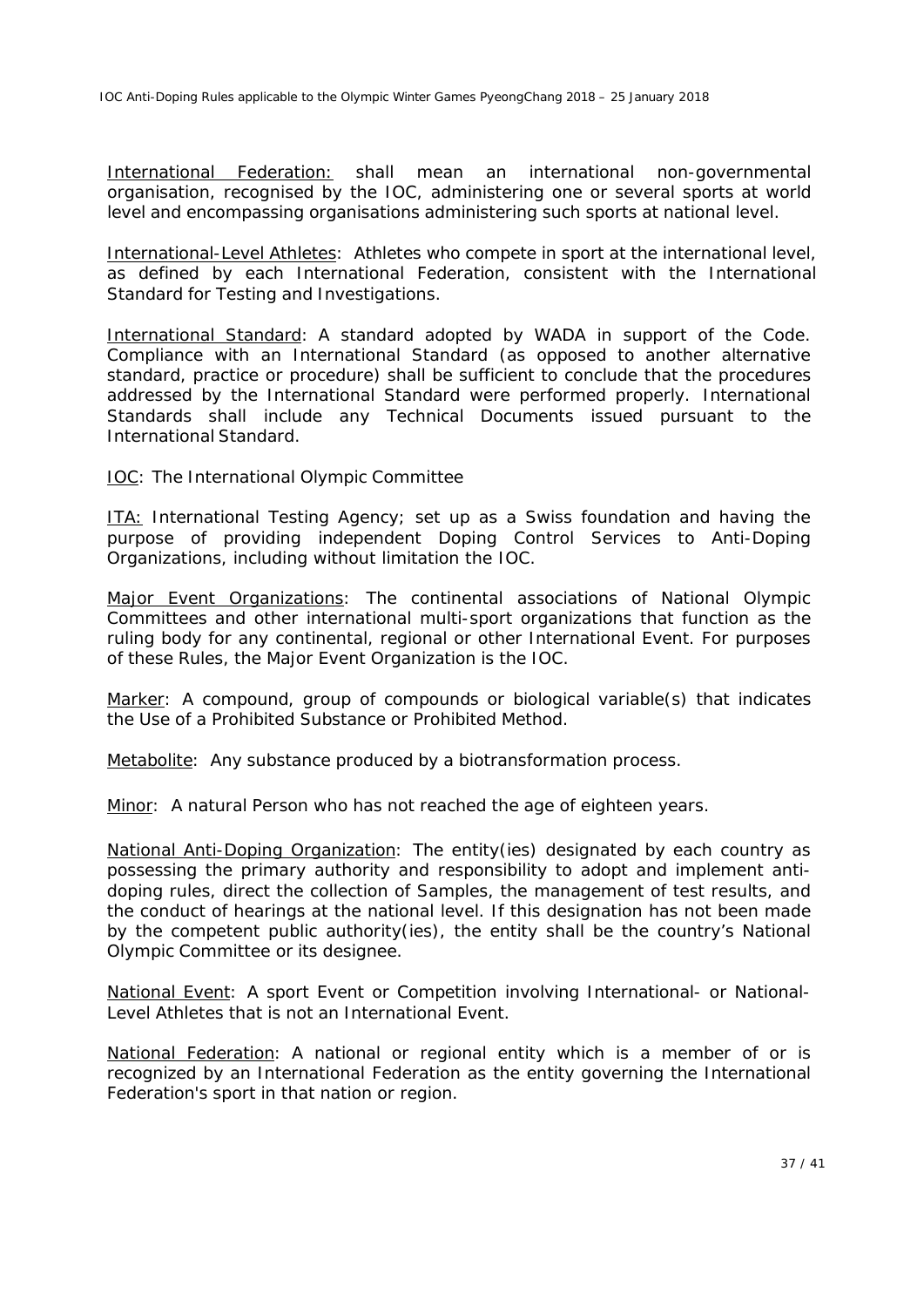*National-Level Athletes*: *Athletes* who compete in sport at the national level, as defined by each *National Anti-Doping Organization,* consistent with the International Standard for Testing and Investigations.

*National Olympic Committee or NOC*: The organization recognized by the *IOC*. The term *National Olympic Committee* shall also include the National Sport Confederation in those countries where the National Sport Confederation assumes typical *National Olympic Committee* responsibilities in the anti-doping area.

*No Fault or Negligence*: The *Athlete* or other *Person's* establishing that he or she did not know or suspect, and could not reasonably have known or suspected even with the exercise of utmost caution, that he or she had *Used* or been administered the *Prohibited Substance* or *Prohibited Method* or otherwise violated an anti-doping rule. Except in the case of a *Minor*, for any violation of Article 2.1, the *Athlete* must also establish how the *Prohibited Substance* entered his or her system.

*No Significant Fault or Negligence*: The *Athlete* or other *Person's* establishing that his or her *Fault* or negligence, when viewed in the totality of the circumstances and taking into account the criteria for *No Fault* or negligence, was not significant in relationship to the anti-doping rule violation. Except in the case of a *Minor*, for any violation of Article 2.1, the *Athlete* must also establish how the *Prohibited Substance* entered his or her system.

*Olympic Winter Games PyeongChang 2018:* XXIII Olympic Winter Games, PyeongChang, 2018.

*Out-of-Competition*: Any period which is not *In-Competition*.

*Participant*: Any *Athlete* or *Athlete Support Person*.

*Period of the Olympic Winter Games PyeongChang 2018*: The period commencing on the date of the opening of the athlete village for the *Olympic Winter Games PyeongChang 2018*, namely, 1 February 2018, up until and including the day of the closing ceremony of the *Olympic Winter Games PyeongChang 2018*, namely, 25 February 2018.

*Person*: A natural *Person* or an organization or other entity.

*Possession*: The actual, physical *Possession*, or the constructive *Possession* (which shall be found only if the *Person* has exclusive control or intends to exercise control over the *Prohibited Substance* or *Prohibited Method* or the premises in which a *Prohibited Substance* or *Prohibited Method* exists); provided, however, that if the *Person* does not have exclusive control over the *Prohibited Substance* or *Prohibited Method* or the premises in which a *Prohibited Substance* or *Prohibited Method* exists, constructive *Possession* shall only be found if the *Person* knew about the presence of the *Prohibited Substance* or *Prohibited Method* and intended to exercise control over it. Provided, however, there shall be no anti-doping rule violation based solely on *Possession* if, prior to receiving notification of any kind that the *Person* has committed an anti-doping rule violation, the *Person* has taken concrete action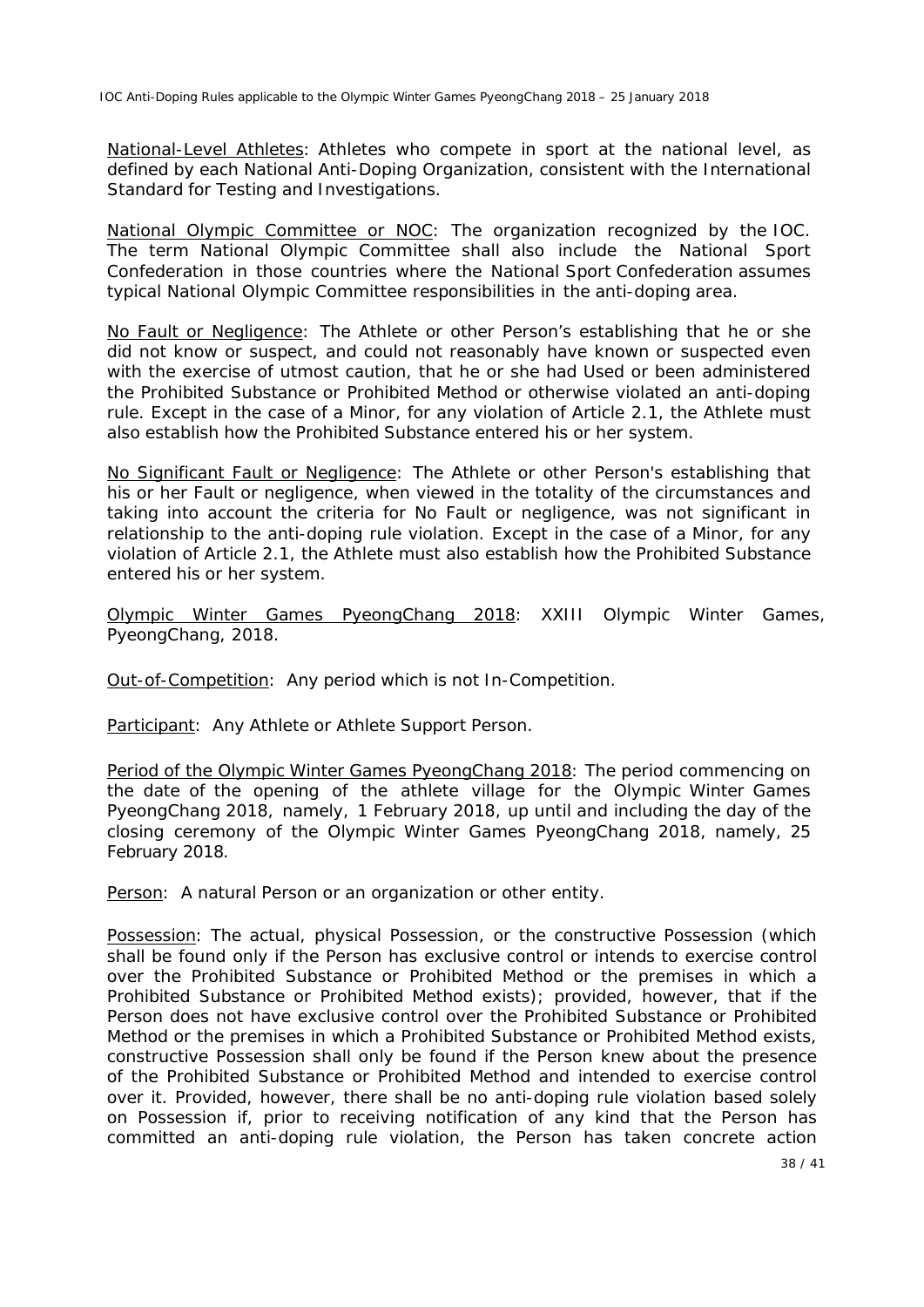demonstrating that the *Person* never intended to have *Possession* and has renounced *Possession* by explicitly declaring it to an *Anti-Doping Organization*. Notwithstanding anything to the contrary in this definition, the purchase (including by any electronic or other means) of a *Prohibited Substance* or *Prohibited Method* constitutes *Possession* by the *Person* who makes the purchase.

*Prohibited List*: The list identifying the *Prohibited Substances* and *Prohibited Methods*.

*Prohibited Method*: Any method so described on the *Prohibited List*.

*Prohibited Substance*: Any substance, or class of substances, so described on the *Prohibited List*.

*Provisional Hearing*: For purposes of Article 7.6, an expedited abbreviated hearing occurring prior to a hearing under Article 8 that provides the *Athlete* with notice and an opportunity to be heard in either written or oral form.

*Provisional Suspension*: See *Consequences* of *Anti-Doping Rule Violations* above.

*Public Disclosure or Public Reporting*: See *Consequences of Anti-Doping Rule Violations* above.

*Regional Anti-Doping Organization*: A regional entity designated by member countries to coordinate and manage delegated areas of their national anti-doping programs, which may include the adoption and implementation of anti-doping rules, the planning and collection of *Samples*, the management of results, the review of *TUEs*, the conduct of hearings, and the conduct of educational programs at a regional level.

*Registered Testing Pool*: The pool of highest-priority *Athletes* established separately at the international level by *International Federations* and at the national level by *National Anti-Doping Organizations,* who are subject to focused *In-Competition* and *Out-of-Competition Testing* as part of that *International Federation*'s or *National Anti-Doping Organization's* test distribution plan and therefore are required to provide whereabouts information as provided in Article 5.6 of the *Code* and the International Standard for Testing and Investigations.

*PYEONGCHANG 2018: The organising committee for the Olympic Winter Games PyeongChang 2018.*

*Rules:* The International Olympic Committee Anti-Doping Rules applicable to the Games of the XXIII Olympic Winter Games, PyeongChang, 2018.

*Sample* or *Specimen*: Any biological material collected for the purposes of *Doping Control*.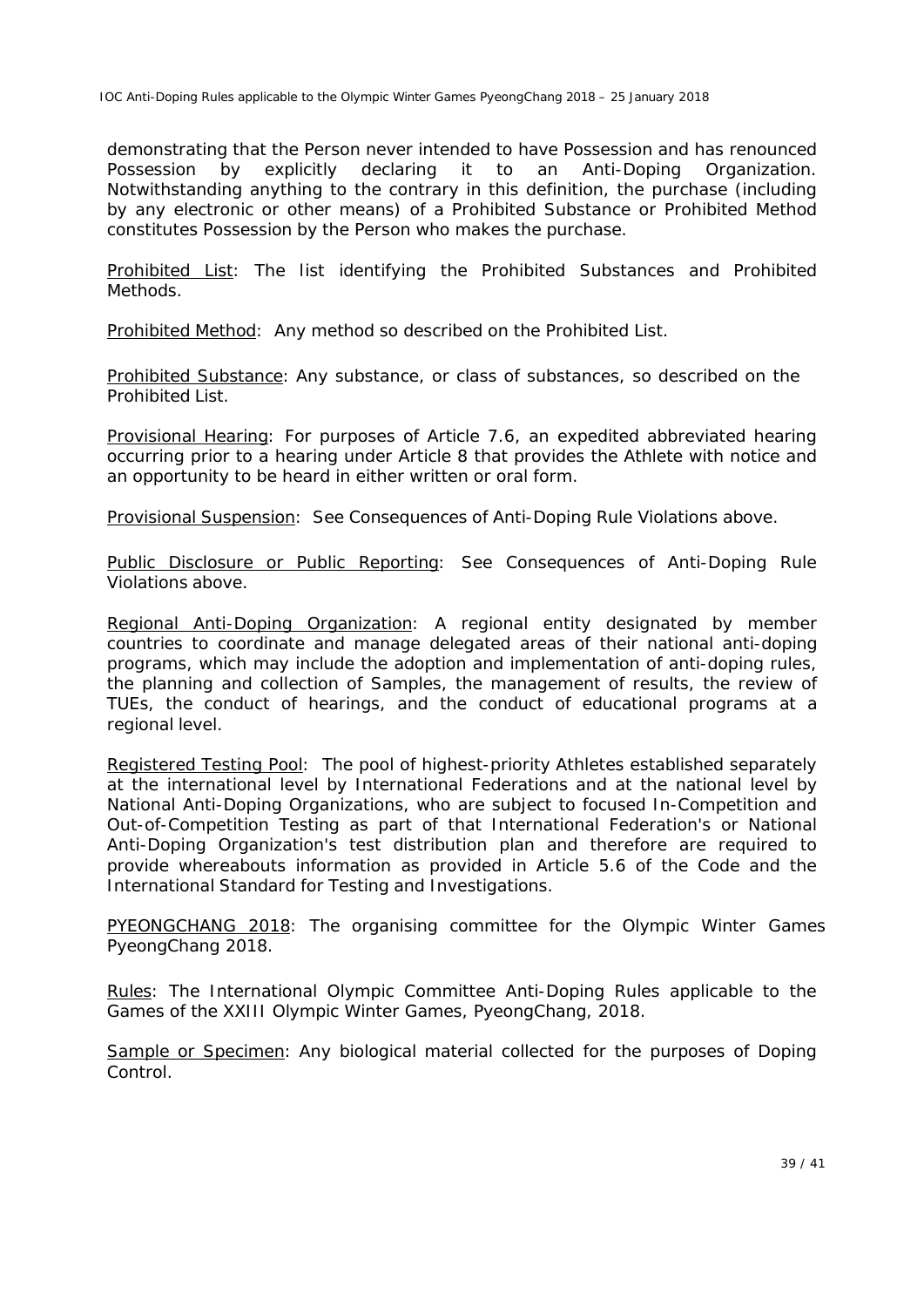*Signatories*: Those entities signing the *Code* and agreeing to comply with the *Code*, as provided in Article 23 of the *Code*.

*Specified Substance*: See Article 4.2.3.

*Strict Liability*: The rule which provides that under Article 2.1 and Article 2.2, it is not necessary that intent, *Fault*, negligence, or knowing *Use* on the *Athlete's* part be demonstrated by the *Anti-Doping Organization* in order to establish an anti-doping rule violation.

*Substantial Assistance*: For purposes of Article 10.6.1 of the *Code*, a *Person* providing *Substantial Assistance* must: (1) fully disclose in a signed written statement all information he or she possesses in relation to anti-doping rule violations, and (2) fully cooperate with the investigation and adjudication of any case related to that information, including, for example, presenting testimony at a hearing if requested to do so by an *Anti-Doping Organization* or hearing panel. Further, the information provided must be credible and must comprise an important part of any case which is initiated or, if no case is initiated, must have provided a sufficient basis on which a case could have been brought.

*Tampering*: Altering for an improper purpose or in an improper way; bringing improper influence to bear; interfering improperly; obstructing, misleading or engaging in any fraudulent conduct to alter results or prevent normal procedures from occurring*.*

*Target Testing*: Selection of specific *Athletes* for *Testing* based on criteria set forth in the International Standard for Testing and Investigations*.*

*Team Sport*: A sport in which the substitution of players is permitted during a *Competition*.

*Testing*: The parts of the *Doping Control* process involving test distribution planning, *Sample* collection, *Sample* handling, and *Sample* transport to the laboratory.

*Trafficking*: Selling, giving, transporting, sending, delivering or distributing (or *Possessing* for any such purpose) a *Prohibited Substance* or *Prohibited Method* (either physically or by any electronic or other means) by an *Athlete*, *Athlete Support Person* or any other *Person* subject to the jurisdiction of an *Anti-Doping Organization* to any third party; provided, however, this definition shall not include the actions of "bona fide" medical personnel involving a *Prohibited Substance* used for genuine and legal therapeutic purposes or other acceptable justification, and shall not include actions involving *Prohibited Substances* which are not prohibited in *Out-of-Competition Testing* unless the circumstances as a whole demonstrate such *Prohibited Substances* are not intended for genuine and legal therapeutic purposes or are intended to enhance sport performance.

*TUE*: Therapeutic Use Exemption, as described in Article 4.4.